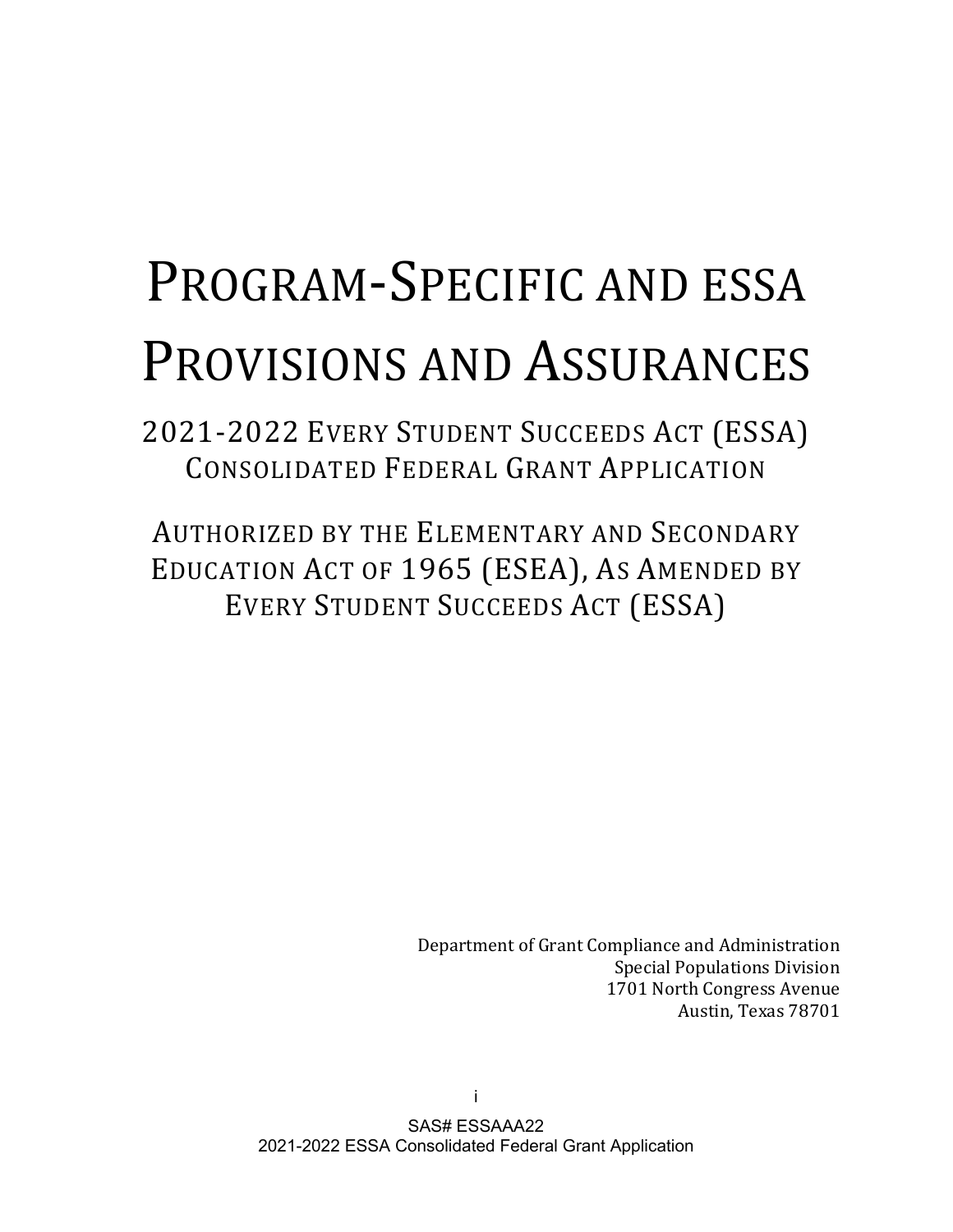# **Contents**

| Assurances Relating to the Migrant Parent Advisory Council (PAC) and Parental Involvement   |  |
|---------------------------------------------------------------------------------------------|--|
|                                                                                             |  |
|                                                                                             |  |
|                                                                                             |  |
| Program Requirements for Correctional Facilities Receiving Title I, Part D, Subpart 2 Funds |  |
|                                                                                             |  |
|                                                                                             |  |
|                                                                                             |  |
|                                                                                             |  |
|                                                                                             |  |
|                                                                                             |  |
|                                                                                             |  |
|                                                                                             |  |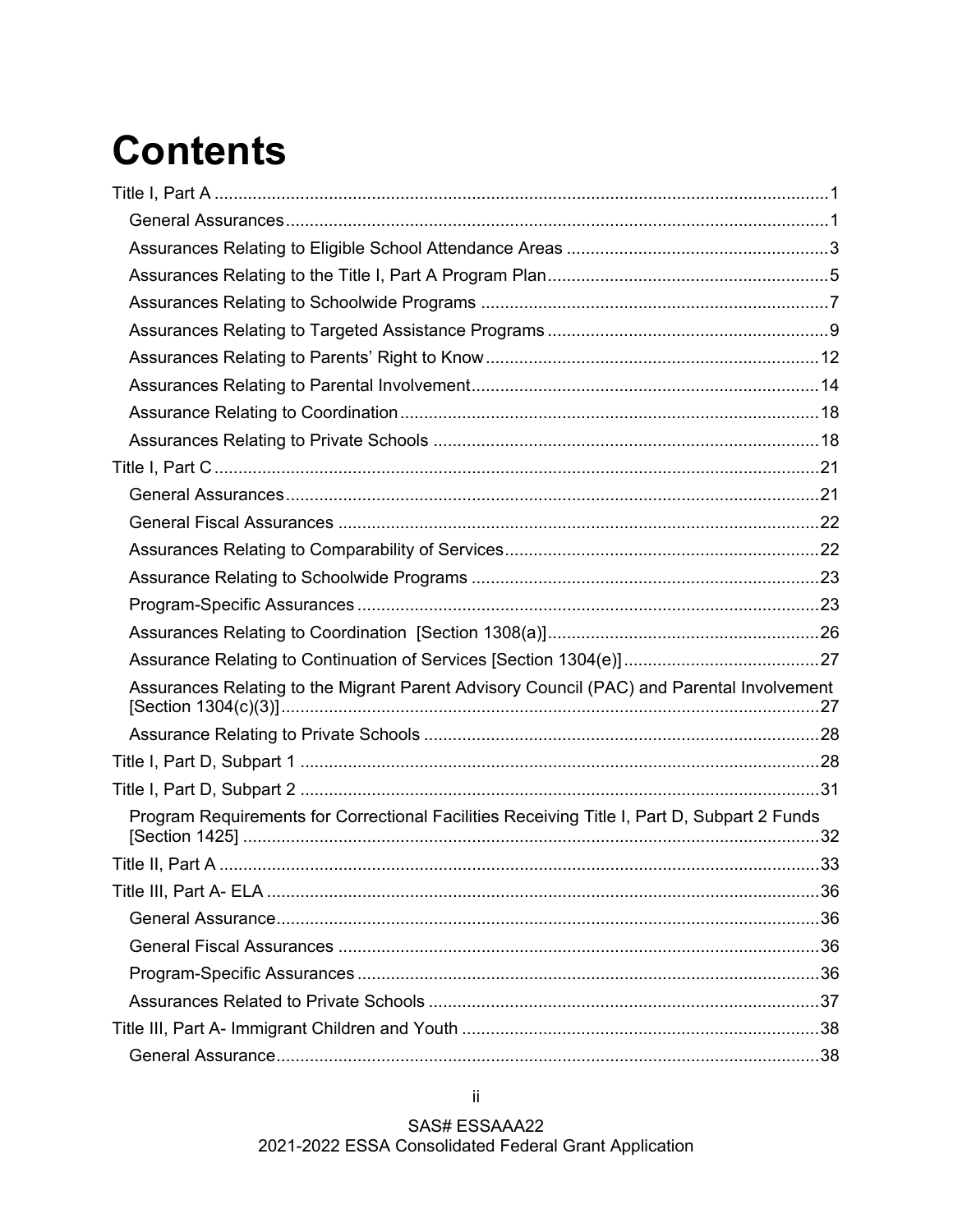| Title V, Part A — Funding Transferability for State and Local Educational Agencies 42 |  |
|---------------------------------------------------------------------------------------|--|
| Title V, Part B, Subpart 1— Rural Education Achievement Program (REAP) 42             |  |
|                                                                                       |  |
|                                                                                       |  |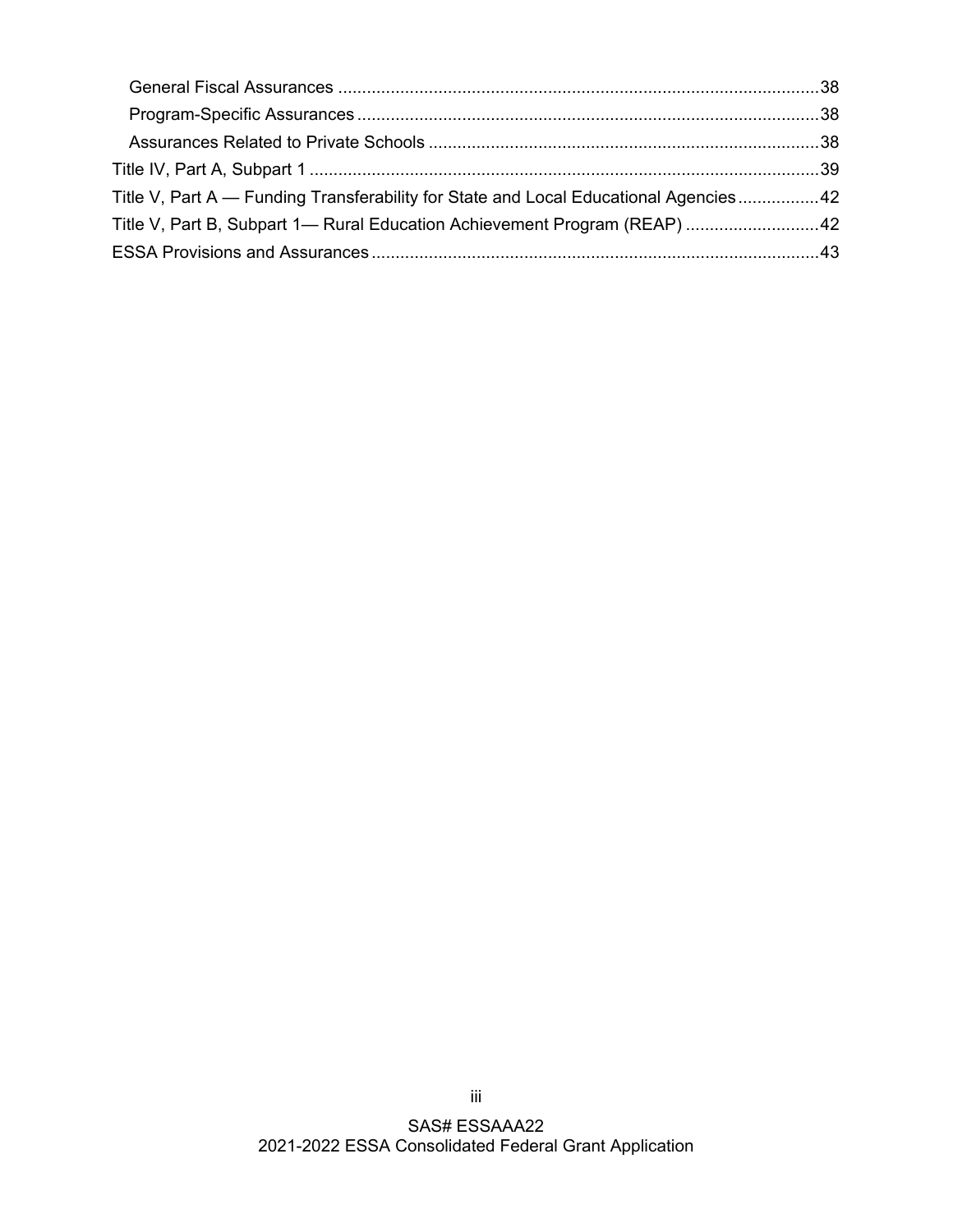# <span id="page-3-0"></span>**Title I, Part A**

**Note:** Citations in this document refer to sections of the Elementary and Secondary Education Act of 1965, as amended by the Every Student Succeeds Act, unless otherwise noted.

#### <span id="page-3-1"></span>**General Assurances**

The LEA assures it will comply with the following requirements:

- 1. Supplement, Not Supplant. [Section 1118(b)]
	- a. The LEA shall use Title I, Part A funds only to supplement the funds that would, in the absence of such Federal funds, be made available from State and local sources for the education of students participating in programs assisted under this part, and not to supplant such funds. [Section 1118(b)(1)]
	- b. To demonstrate compliance with the Supplement, Not Supplant requirement, the LEA shall demonstrate that the methodology used to allocate State and local funds to each school receiving Title I, Part A funds ensures that such school receives all of the State and local funds it would otherwise receive if it were not receiving assistance under Title I, Part A. [Section 1118(b)(2)]
	- c. Special Rule: No LEA shall be required to—
		- 1) Identify that an individual cost or service supported under Title I, Part A is supplemental [Section 1118(b)(3)(A)]; or
		- 2) Provide Title I, Part A services through a particular instructional method or in a particular instructional setting in order to demonstrate compliance with this requirement. [Section 1118(b)(3)(B)]
- 2. Comparability of Services. [Section 1118(c)]
	- a. An LEA may receive Title I, Part A funds only if State and local funds will be used in Title I, Part A schools to provide services that, taken as a whole, are at least comparable to services in schools that are not receiving Title I, Part A funds. [Section 1118(c)(1)(A)]
	- b. If the LEA is serving all its schools with Title I, Part A funds, the LEA may receive such funds only if it will use State and local funds to provide services that, taken as a whole, are substantially comparable in each school. [Section 1118(c)(1)(B)]
	- c. The LEA may meet the Comparability of Services requirements on a grade-span by grade-span basis or a school-by-school basis. [Section 1118(c)(1)(C)]
	- d. The LEA assures that it has established and implemented the following [Section  $1118(c)(2)(A)$  —
		- 1) An LEA-wide salary schedule; [Section 1118(c)(2)(A)(i)]
		- 2) A policy to ensure equivalence among schools in teachers, administrators, and other staff; [Section 1118(c)(2)(A)(ii)] and
		- 3) A policy to ensure equivalence among schools in the provision of curriculum materials and instructional supplies. [Section 1118(c)(2)(A)(iii)]
	- e. In determining the expenditures per pupil from State and local funds, or instructional salaries per pupil from State and local funds, staff salary differentials for years of employment shall not be included in such determinations. [Section 1118(c)(2)(B)]
	- f. The LEA need not include unpredictable changes in student enrollment or personnel assignments that occur after the beginning of a school year in determining comparability of services. [Section 1118(c)(2)(C)]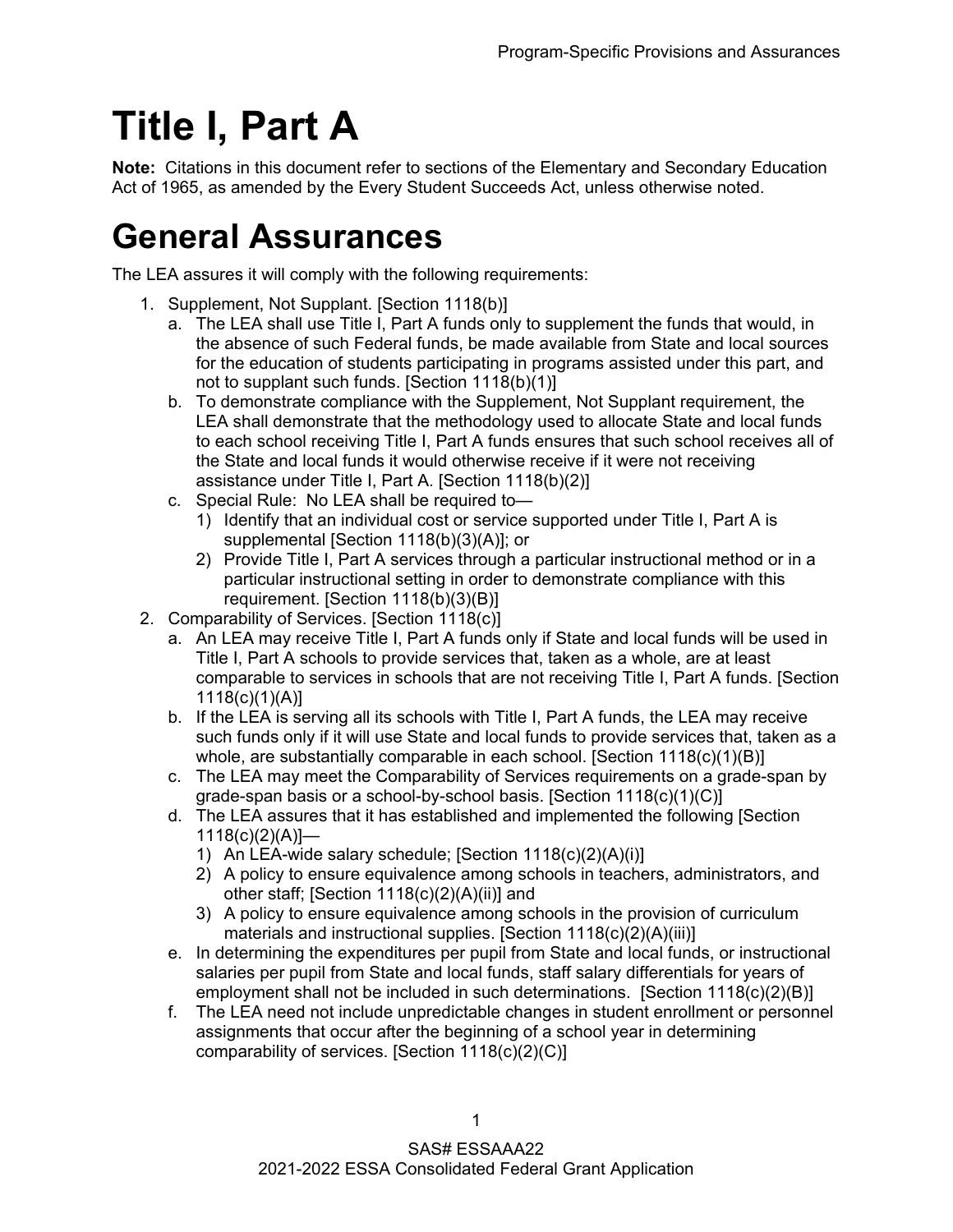- g. The LEA shall develop procedures for compliance with the Comparability of Services requirement and will maintain records that are updated biennially documenting the LEA's compliance. [Section 1118(c)(3)]
- h. Inapplicability: The Comparability of Services requirement shall not apply to an LEA that does not have more than one building for each grade span. [Section  $1118(c)(4)$ ]
- i. For purposes of determining compliance with the Comparability of Services requirement, the LEA may exclude State and local funds expended for—
	- 1. Language instruction educational programs; [Section 1118(c)(5)(A)] and
	- 2. The excess costs of providing services to children with disabilities as determined by the LEA. [Section  $1118(c)(5)(B)$ ]
- 3. Exclusion of Funds: For the purpose of complying with both the Supplement, Not Supplant and the Comparability of Services requirements, the State or LEA may exclude supplemental State or local funds expended in any school attendance area or school for programs that meet the intent and purposes of Title I, Part A. [Section 1118(d)]
- 4. Carryover Limitation
	- a. Notwithstanding Section 421(b) of the General Education Provisions Act or any other provision of law, not more than 15 percent of the Title I, Part A funds allocated to an LEA for any fiscal year may remain available for obligation by the LEA for one additional fiscal year. This does not include funds received through any reallocation. [Section 1127(a)]
	- b. This percentage limitation does not apply to any LEA that receives less than \$50,000 in Title I, Part A funds for any fiscal year. [Section 1127(c)]
- 5. The LEA will ensure that migratory children and formerly migratory children who are eligible to receive Title I, Part A services are selected to receive those services on the same basis as other children who are selected to receive services. [Section 1112(c)(1)]
- 6. The LEA will provide services to eligible children attending private elementary schools and secondary schools in accordance with Section 1117, and timely and meaningful consultation with private school officials regarding such services. [Section 1112(c)(2)]
- 7. The LEA will participate, if selected, in the National Assessment of Educational Progress in 4th and 8th grade reading and mathematics, carried out under Section 303(b)(3) of the National Assessment of Educational Progress Authorization Act [20 U.S.C. 9622(b)(3)]. [Section 1112(c)(3)]
- 8. The LEA will coordinate and integrate Title I, Part A services with other educational services at the LEA or individual school level, such as services for English learners; children with disabilities; migratory children; American Indian, Alaska Native, and Native Hawaiian children; and homeless children and youths, in order to increase program effectiveness, eliminate duplication, and reduce fragmentation of the instructional program. [Section 1112(c)(4)]
- 9. The LEA will collaborate with the state or local child welfare agency to [Section 1112(c)(5)]:
	- a. Designate a point of contact if the corresponding child welfare agency notifies the LEA, in writing, that the agency has designated an employee to serve as a point of contact for the LEA; and
	- b. Within one year of the date of enactment of ESSA, develop and implement clear written procedures governing how transportation to maintain children who are in foster care in their school of origin (when in their best interest) will be provided, arranged, and funded for the duration of their time in foster care. These procedures shall—
		- 1) Ensure that children in foster care needing transportation to the school of origin will promptly receive transportation in a cost-effective manner and in accordance with section 475(4)(A) of the Social Security Act [42 U.S.C. 675(4)(A)]; and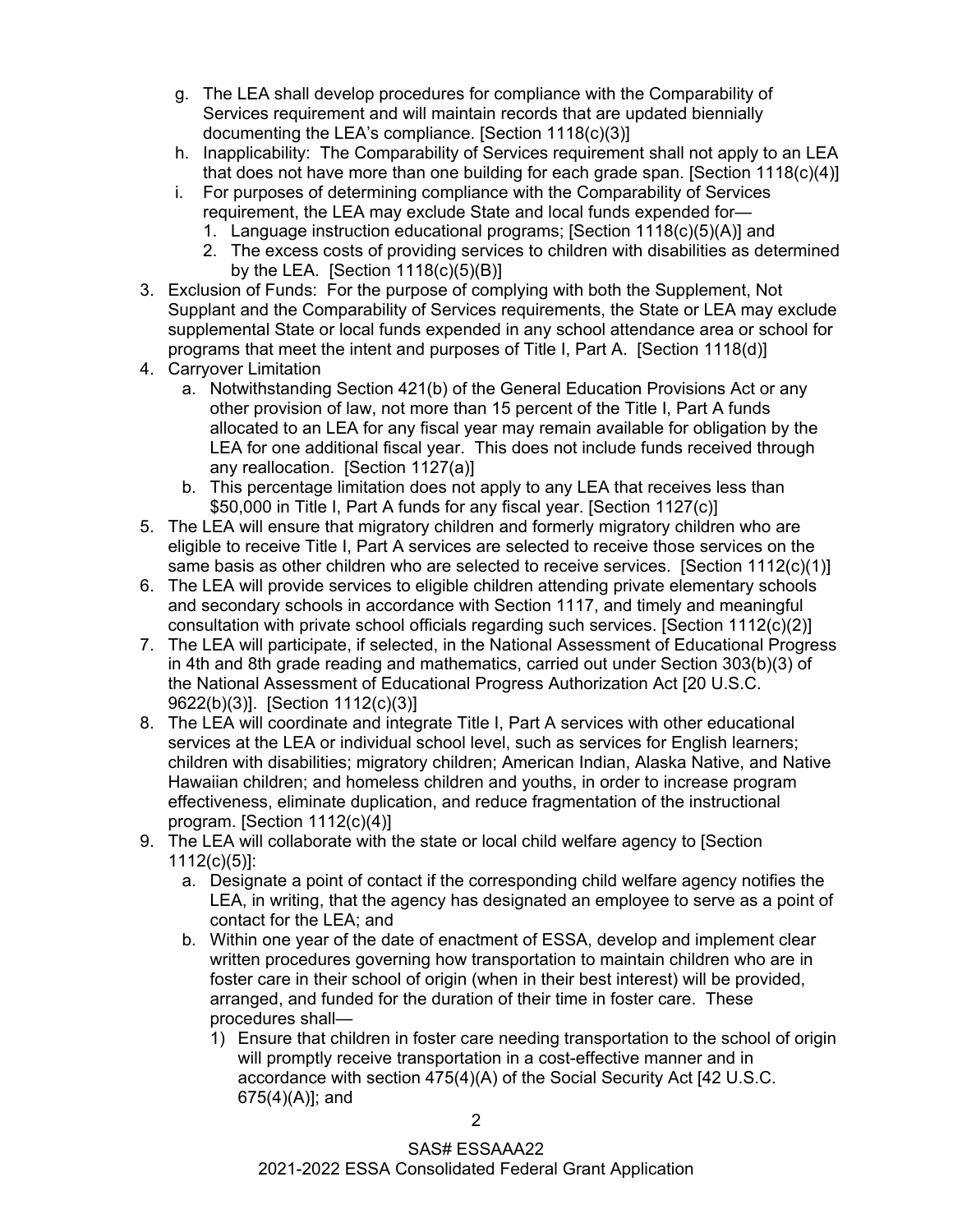- 2) Ensure that, if there are additional costs incurred in providing transportation to maintain children in foster care in their schools of origin, the LEA will provide transportation to the school of origin if
	- i. The local child welfare agency agrees to reimburse the LEA for the cost of such transportation;
	- ii. The LEA agrees to pay for the cost of such transportation; or
	- iii. The LEA and the local child welfare agency agree to share the cost of such transportation.
- 10. The LEA will ensure that all teachers and paraprofessionals working in a program supported with Title I, Part A funds meet applicable State certification and licensure requirements, including any requirements for certification obtained through alternative routes to certification. [Section 1112(c)(6)]
- 11. If the LEA chooses to use Title I, Part A funds to provide early childhood education services to low-income children below the age of compulsory school attendance, the LEA will ensure that such services comply with the performance standards established under section 641A(a) of the Head Start Act [42 U.S.C. 9836a(a)]. [Section 1112(c)(7)]

#### <span id="page-5-0"></span>**Assurances Relating to Eligible School Attendance Areas**

- 1. The LEA will use Title I, Part A funds only in eligible school attendance areas. [Section 1113(a)(1)]
- 2. If Title I, Part A funds are insufficient to serve all eligible school attendance areas, the LEA shall [Section  $1113(a)(3)(A)$ ]
	- a. Annually rank from highest to lowest, without regard to grade spans, the LEA's eligible school attendance areas in which the concentration of children from lowincome families exceeds 75 percent according to the percentage of children from low-income families; and
	- b. Serve the eligible school attendance areas in rank order.
	- c. Exception: The LEA may lower the threshold to 50 percent for high schools served by the LEA. [Section  $1113(a)(3)(B)$ ]
- 3. If funds remain after serving all eligible attendances areas in Section 1113(a)(3), the LEA shall [Section  $1113(a)(4)$ ]
	- a. Annually rank the LEA's remaining eligible school attendance areas from highest to lowest either by grade span or for the entire LEA according to the percentage of children from low-income families; and
	- b. Serve such eligible school attendance areas in rank order, either within each gradespan grouping or within the LEA as a whole.
- 4. The LEA shall use the same measure of poverty, which measure shall be the number of children aged 5 through 17 in poverty counted in the most recent census data approved; the number of children eligible for free or reduced-price lunch under the Richard B. Russell National School Lunch Act; the number of children in families receiving assistance under Part A of Title IV of the Social Security Act; or the number of children eligible to receive medical assistance under the Medicaid Program; or a composite of such indicators,, with respect to all school attendance areas in the LEA—[Section 1113(a)(5)(A)]
	- a. To identify eligible school attendance area;
	- b. To determine the ranking of each area; and
	- c. To determine allocations.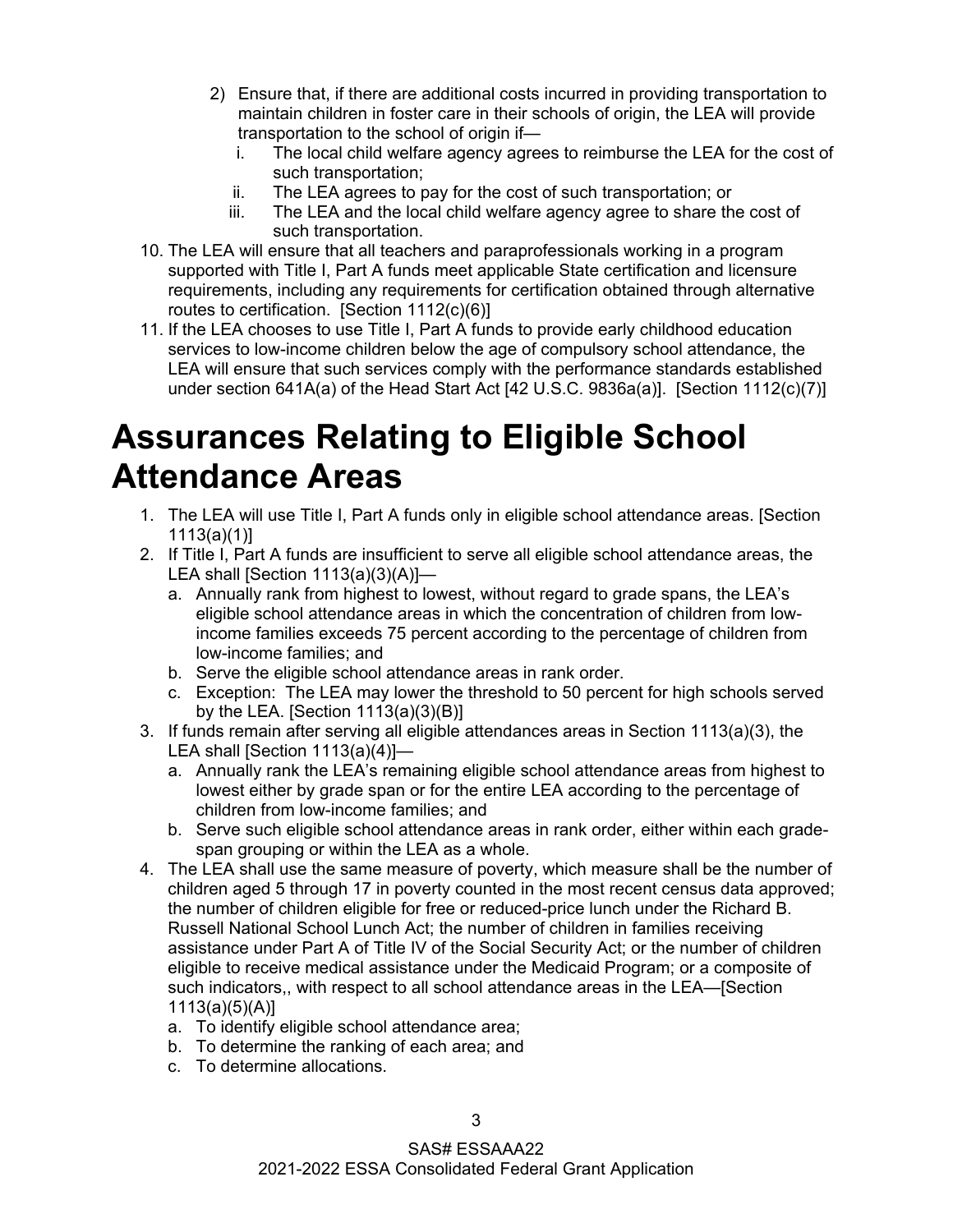- 5. For measuring the number of students from low-income families in secondary schools, the LEA shall use— [Section  $1113(a)(5)(B)$ ]
	- a. The same measure of poverty; or
	- b. Subject to the conditions of [Section 1113(a)(5)(C)], an accurate estimate of the number of students in low-income families in a secondary school that is calculated by applying the average percentage of students in low-income families of the elementary school attendance areas that feed into the secondary school to the number of students enrolled in the secondary school.
- 6. The LEA shall have the option to use the measure of poverty described in paragraph 5.b. above, after— [Section 1113(a)(5)(C)]
	- a. Conducting outreach to secondary schools within the LEA to inform them of the option, and
	- b. A majority of such schools have approved the use of such measure.
- 7. Exception: Section 1113(a) shall not apply, if the LEA has a total enrollment of fewer than 1,000 children. [Section  $1113(a)(6)$ ]
- 8. Waiver for Desegregation Plans [Section 1113(a)(7)]—The Secretary may approve an LEA's written request for a waiver of the school attendance area eligibility requirements, and permit the LEA to treat as eligible, and serve, any school that children attend with a State-ordered, court-ordered school desegregation plan or a plan that continues to be implemented in accordance with a State-ordered or court-ordered desegregation plan if
	- a. The number of economically disadvantaged children enrolled in the school is at least 25 percent of the school's total enrollment; and
	- b. The Secretary determines, on the basis of the LEA's written request and in accordance with such criteria as the Secretary establishes, that approval of the request will further the purposes of Title I, Part A.
- 9. The LEA may [Section 1113(b)(1)]
	- a. Designate as eligible any school attendance area or school in which at least 35 percent of the children are from low-income families;
	- b. Use Title I, Part A funds in a school that is not in an eligible school attendance area, if the percentage of children from low-income families enrolled in the school is equal to or greater than the percentage of such children in a participating school attendance area of the LEA;
	- c. Designate and serve a school attendance area or school that is not eligible but that was eligible and that was served in the preceding fiscal year, but only for one additional fiscal year; and
	- d. Elect not to serve an eligible school attendance area or eligible school that has a higher percentage of children from low-income families if:
		- 1) The school meets the comparability requirements of Section 1118(c);
		- 2) The school is receiving supplemental funds from other State or local sources that are spent according to the requirements of Section 1114 or 1115; and
		- 3) The funds expended from such other sources equal or exceed the amount that would be provided under Title I, Part A.
- 10. The number of children attending private elementary and secondary schools who are to receive services, and the assistance such children are to receive under Title I, Part A, shall be determined without regard to whether the public school attendance area in which the children reside is assisted under Section  $1113(b)(1)(A)$ . [Section  $1113(b)(2)$ ].
- 11. The LEA shall allocate Title I, Part A funds to eligible school attendance areas or eligible schools in rank order, on the basis of the total number of children from low-income families in each area or school. [Section 1113(c)(1)]
- 12. Special Rule: Except as provided in Section 1113(c)(2)(B), the per-pupil amount of Title I, Part A funds allocated to each school attendance area shall be at least 125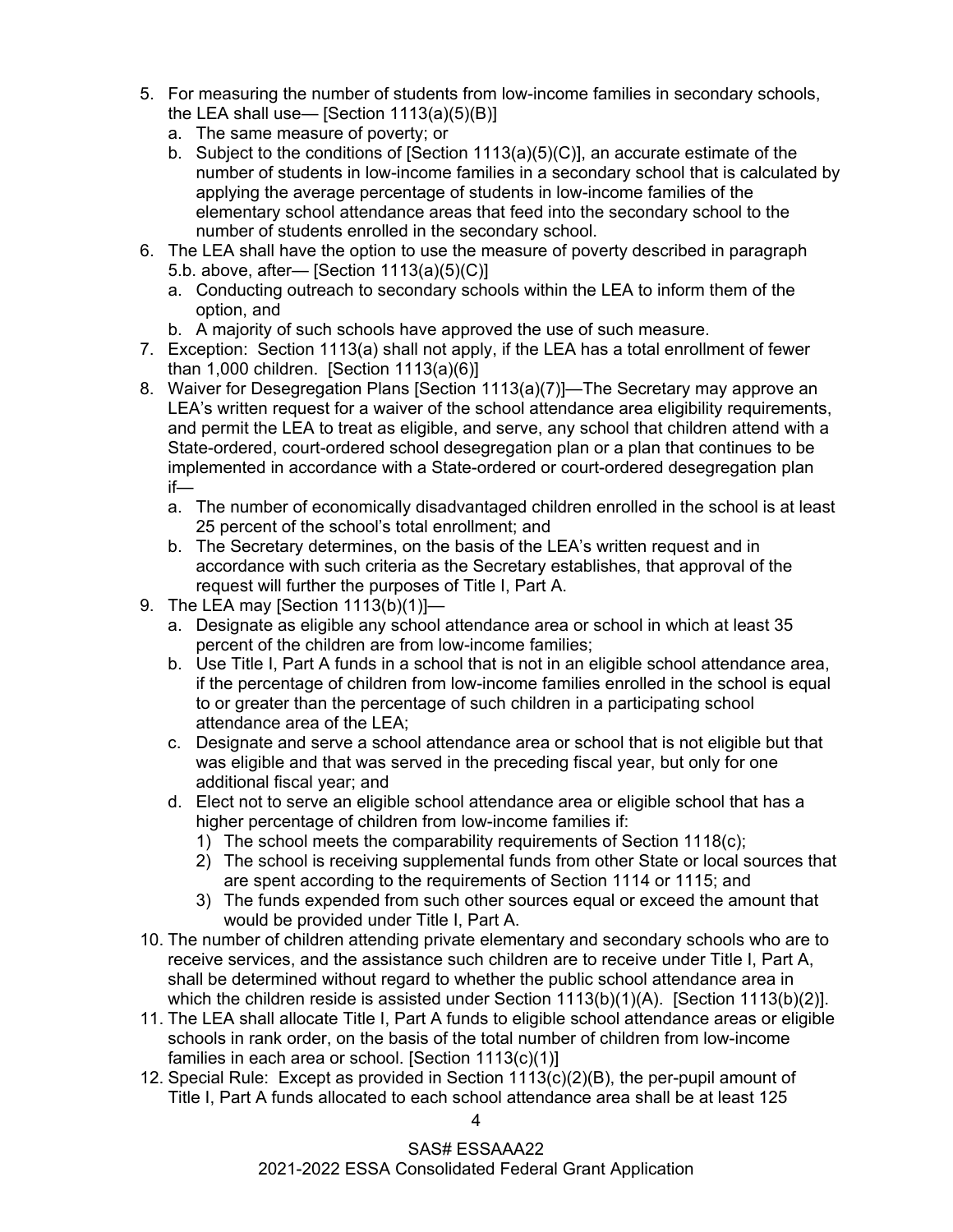percent of the per-pupil amount of funds the LEA received for that year under the poverty criteria described by the LEA Plan submitted under Section 1112, except that this shall not apply to LEAs that only serve schools in which the percentage of such children is 35 percent or greater. [Section 1113(c)(2)(A)]

- 13. Exception: The LEA may reduce the amount of funds allocated for a school attendance area or school by the amount of any supplemental State and local funds expended in that school attendance area or school for programs that meet the requirements of section 1114 or 1115. [Section 1113(c)(2)(B)]
- 14. Reservation of Funds: [Section 1113(c)(3)]
	- a. The LEA shall reserve such Title I, Part A funds as are necessary to provide services comparable to those services provided to children in Title I, Part A campuses in order to serve—
		- 1) Homeless children and youth, including providing educationally related support services to children in shelters and other locations where children may live;
		- 2) Children in local institutions for neglected children; and
		- 3) If appropriate, children in local institutions for delinquent children, and neglected or delinquent children in community day programs.
	- b. The LEA shall determine the share of funds reserved under Section  $1113(c)(3)(A)$ 
		- 1) Based on the total allocation received by the LEA; and
		- 2) Prior to any allowable expenditures or transfers by the LEA.
	- c. Funds reserved for Homeless children and youth may be—
		- 1) Determined based on a needs assessment of homeless children and youth in the LEA, taking into consideration the number and needs of homeless children and you in the LEA, and which needs assessment may be the same as conducted under Section 723(b)(1) of the McKinney-Vento Homeless Assistance Act [42 U.S.C. 11433(b)(1)]; and
		- 2) Used to provide homeless children and youth with services not ordinarily provided to other students under Title I, Part A, including providing
			- i. Funding for the liaison designated pursuant to McKinney-Vento, Section 722(g)(1)(J)(ii); and
			- ii. Funding for transportation pursuant to McKinney-Vento, Section 722(g)(1)(J)(iii).
- 15. The LEA may reserve such funds as are necessary under Title II, and not more than 5 percent of the funds the LEA receives under Title I, Part A, Subpart 2, to provide financial incentives and rewards to teachers who serve in schools that are eligible for Title I, Part A, and that have been identified for comprehensive or targeted support and improvement activities under Section 1111(d) for the purpose of attracting and retaining qualified and effective teachers. [Section 1113(c)(4)]
- 16. The LEA may reserve Title I, Part A funds to provide early childhood education programs for eligible children. [Section 1113(c)(5)]

#### <span id="page-7-0"></span>**Assurances Relating to the Title I, Part A Program Plan**

The LEA assures the following:

1. The Title I, Part A Program Plan description has been developed with timely and meaningful consultation with teachers, principals, other school leaders, paraprofessionals, specialized instructional support personnel, charter school leaders (in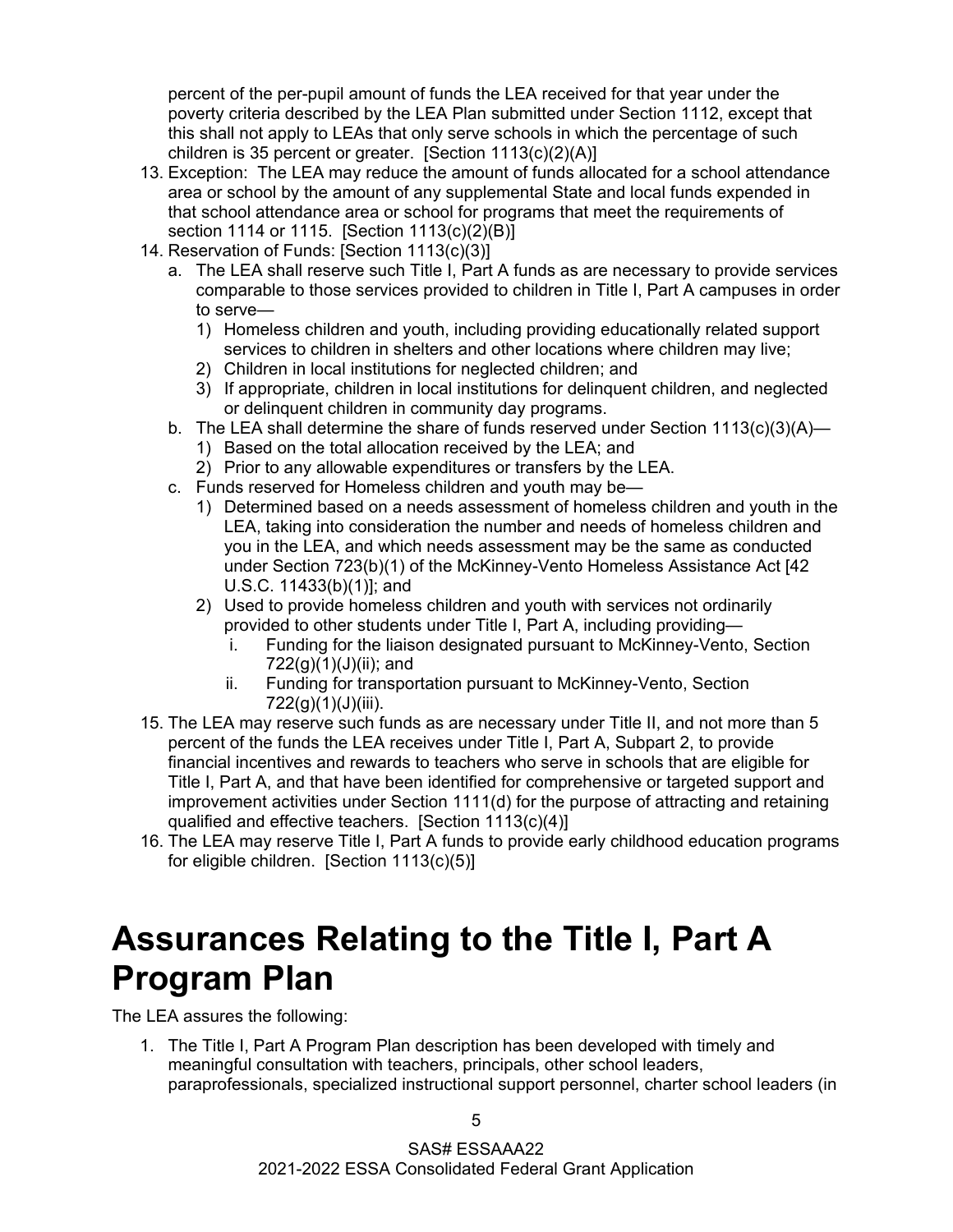an LEA that has charter schools), administrators (including administrators of programs in other parts of Title I), other appropriate school personnel, and with parents of children in schools served under Title I, Part A. [Section 1112(a)(1)(A)]

- 2. The LEA has coordinated the Title I, Part A Program Plan described in this application with other Elementary and Secondary Education Act (ESEA) programs, the Individuals with Disabilities Education Act (IDEA), the Rehabilitation Act of 1973, the Carl D Perkins Career and Technical Education Act of 2006, the Workforce Innovation and Opportunity Act, the Head Start Act, the McKinney-Vento Homeless Assistance Act, the Adult Education and Family Literacy Act, and other Acts as appropriate. [Section 1112(a)(1)(B)]
- 3. The LEA plan provides that schools served with Title I, Part A funds substantially help children served under Title I, Part A to meet the challenging State academic standards. [Section 1112(a)(3)(B)]
- 4. The LEA shall periodically review and, as necessary, revise the Title I, Part A Program Plan description. [Section 1112(a)(5)]
- 5. To ensure that all children receive a high-quality education, and to close the achievement gap between children meeting the challenging State academic standards and those children who are not meeting such standards, the LEA plan shall describe  $[Section 1112(b)]$ 
	- a. How the LEA will monitor students' progress in meeting the challenging State academic standards by [Section 1112(b)(1)]—
		- 1) Developing and implementing a well-rounded program of instruction to meet the academic needs of all students;
		- 2) Identifying students who may be at risk for academic failure;
		- 3) Providing additional educational assistance to individual students the LEA or school determines need help in meeting the challenging State academic standards; and
		- 4) Identifying and implementing instructional and other strategies intended to strengthen academic programs and improve school conditions for student learning;
	- b. How the LEA will identify and address any disparities that result in low-income students and minority students being taught at higher rates than other students by ineffective, inexperienced, or out-of-field teachers; [Section 1112(b)(2)]
	- c. How the LEA will carry out its School Support and Improvement activities responsibilities under Section 1111(d)(1) and (2); [Section 1112(b)(3)]
	- d. The poverty criteria that will be used to select school attendance areas under Section 1113; [Section 1112(b)(4)]
	- e. The nature of the programs to be conducted under Schoolwide (Section 1114) and Targeted Assistance (Section 1115) programs and, where appropriate, educational services outside such schools for children living in local institutions for neglected or delinquent children, and for neglected and delinquent children in community day school programs; [Section 1112(b)(5)]
	- f. The services the LEA will provide homeless children and youth to support the enrollment, attendance, and success of homeless children and youth in coordination with the services the LEA is providing under the McKinney-Vento Homeless Assistance Act; [Section 1112(b)(6)]
	- g. The strategy the LEA will use to implement effective parent and family engagement under Section 1116; [Section 1112(b)(7)]
	- h. If applicable, how the LEA will support, coordinate, and integrate services provided with Title I, Part A, with early childhood education programs at the LEA or individual school level, including plans for the transition of participants in such programs to local elementary school programs; [Section 1112(b)(8)]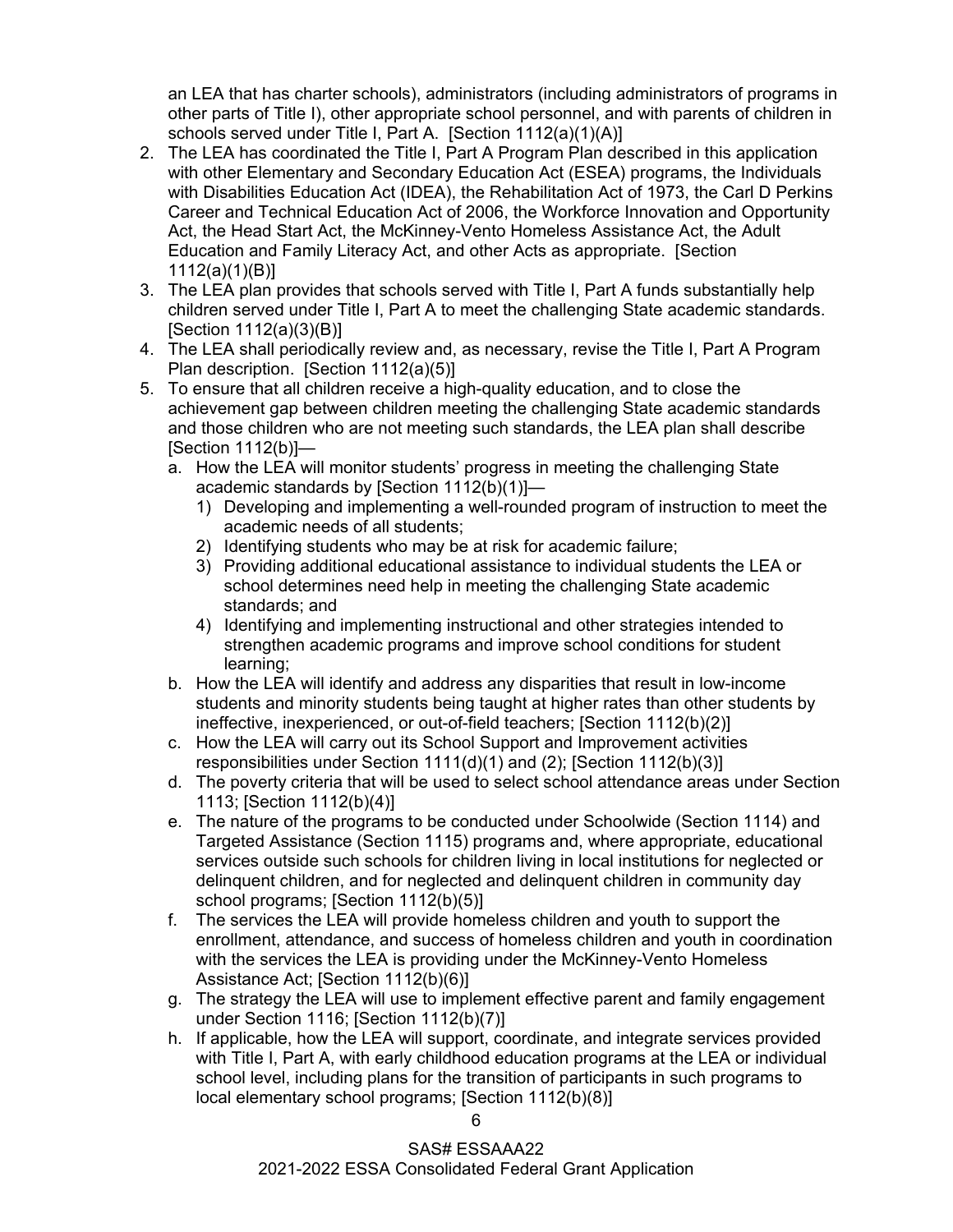- i. How teachers and school leaders, in consultation with parents, administrators, paraprofessionals, and specialized instructional support personnel, in schools operating a Targeted Assistance program under Section 1115, will identify the eligible children most in need of services under Title I, Part A; [Section 1112(b)(9)]
- j. How the LEA will implement strategies to facilitate effective transitions for students from middle grades to high school and from high school to postsecondary education including, if applicable [Section 1112(b)(10)]—
	- 1) Coordination with institutions of higher education, employers, and other local partners; and
	- 2) Increased student access to early college high school or dual or concurrent enrollment opportunities, or career counseling to identify student interests and skills;
- k. How the LEA will support efforts to reduce the overuse of discipline practice that remove students from the classroom, which may include identifying and supporting schools with high rates of discipline, disaggregated by each of the subgroups of students; [Section 1112(b)(11)]
- l. If applicable, how the LEA will support programs that coordinate and integrate [Section 1112(b)(12)]—
	- 1) Academic and career and technical education content through coordinated instructional strategies, that may incorporate experiential learning opportunities and promote skills attainment important to in-demand occupations or industries in the State; and
	- 2) Work-based learning opportunities that provide students in-depth interaction with industry professionals and, if appropriate, academic credit; and
- m. Any other information on how the LEA proposes to use funds to meet the purposes of this grant and that the LEA determines appropriate to provide, which may include how the LEA will [Section 1112(b)(13)]—
	- 1) Assist schools in identifying and serving gifted and talented students; and
	- 2) Assist schools in developing effective school library programs to provide students an opportunity to develop digital literacy skills and improve academic achievement.

#### <span id="page-9-0"></span>**Assurances Relating to Schoolwide Programs**

- 1. A school participating in a schoolwide program shall use funds available to supplement the amount of funds that would, in the absence of Title I, Part A funds, be made available from non-federal sources for the school, including funds needed to provide services that are required by law for children with disabilities and English language learners. [Section 1114(a)(2)(B)]
- 2. A school that chooses to use funds from other programs to support a schoolwide program shall not be relieved of the requirements relating to health; safety; civil rights; student and parental participation and involvement; services to private school children; comparability of services; maintenance of effort; uses of Federal funds to supplement, not supplant non-Federal funds; or the distribution of funds to the State of LEAs that apply to the receipt of funds from other programs. [Section 1114(a)(3)(B)]
- 3. An eligible school operating a schoolwide program shall develop a comprehensive plan (or amend a plan for such a program that was in existence on the day before the date of enactment of ESSA) that [Section 1114(b)]—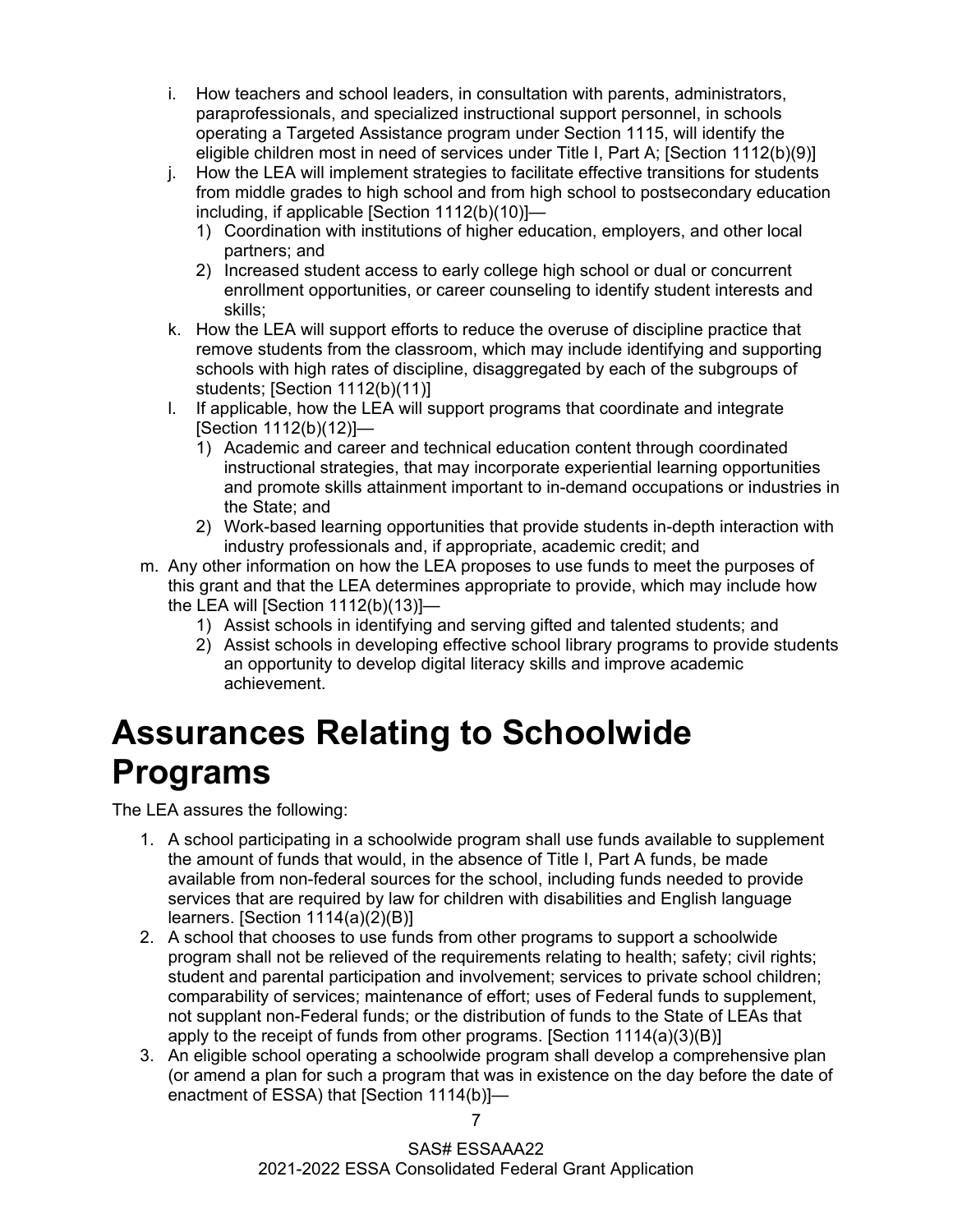- a. Is developed during a one-year period, unless:
	- 1) The LEA determines, in consultation with the school, that less time is needed to develop and implement the schoolwide program; or
	- 2) The school is operating a schoolwide program on the day before the date of enactment of ESSA, in which case the school may continue to operate the schoolwide program, but shall develop amendments to its existing plan during the first year of assistance to reflect the requirements of Section 1114 of ESSA.
- b. Is developed with the involvement of parents and other members of the community to be served and individuals who will carry out the plan, including teachers; principals; other school leaders; paraprofessionals present in the school; administrators, including administrators of other Title I programs; the LEA; tribes and tribal organizations present in the community; and if appropriate, specialized instructional support personnel, technical assistance providers, school staff, students (if the plan relates to a secondary school), and other individuals determined by the school.
- c. Remains in effect for the duration of the school's participation as a schoolwide program, except that the plan and its implementation shall be regularly monitored and revised as necessary based on student needs to ensure all students are provided opportunities to meet the challenging State academic standards.
- d. Is available to the LEA, parents, and the public, and the information contained in the plan is in an understandable and uniform format and, to the extent practicable, provided in a language that the parents can understand.
- e. If appropriate and applicable, is developed in coordination and integration with other Federal, State, and local services, resources, and programs, such as programs supported under ESSA; violence prevention programs; nutrition programs; housing programs; Head Start programs; adult education programs; career and technical education programs; and school implementing comprehensive support and improvement activities or targeted support and improvement activities under Section 1111.
- f. Is based on a comprehensive needs assessment of the entire school that takes into account information on the academic achievement of children in relation to the challenging State academic standards, particularly the needs of those children who are failing, or are at-risk of failing, to meet the challenging State academic standards and any other factors as determined by the LEA; and
- g. Includes a description of—
	- 1) The strategies that the school will be implementing to address school needs, including a description of how such strategies will
		- i. Provide opportunities for all children, including each of the subgroups of students as defined in Section 1111, to meet the challenging State academic standards;
		- ii. Use methods and instructional strategies that strengthen the academic program in the school, increase the amount and quality of learning time, and help provide an enriched and accelerated curriculum, which may include programs, activities, and courses necessary to provide a well-rounded education; and
		- iii. Address the needs of all children in the school, but particularly the needs of those at risk of not meeting the challenging State academic standards, through activities which may include
			- a) Counseling, school-based mental health programs, specialized instructional support services, mentoring services, and other strategies to improve students' skills outside the academic subject areas;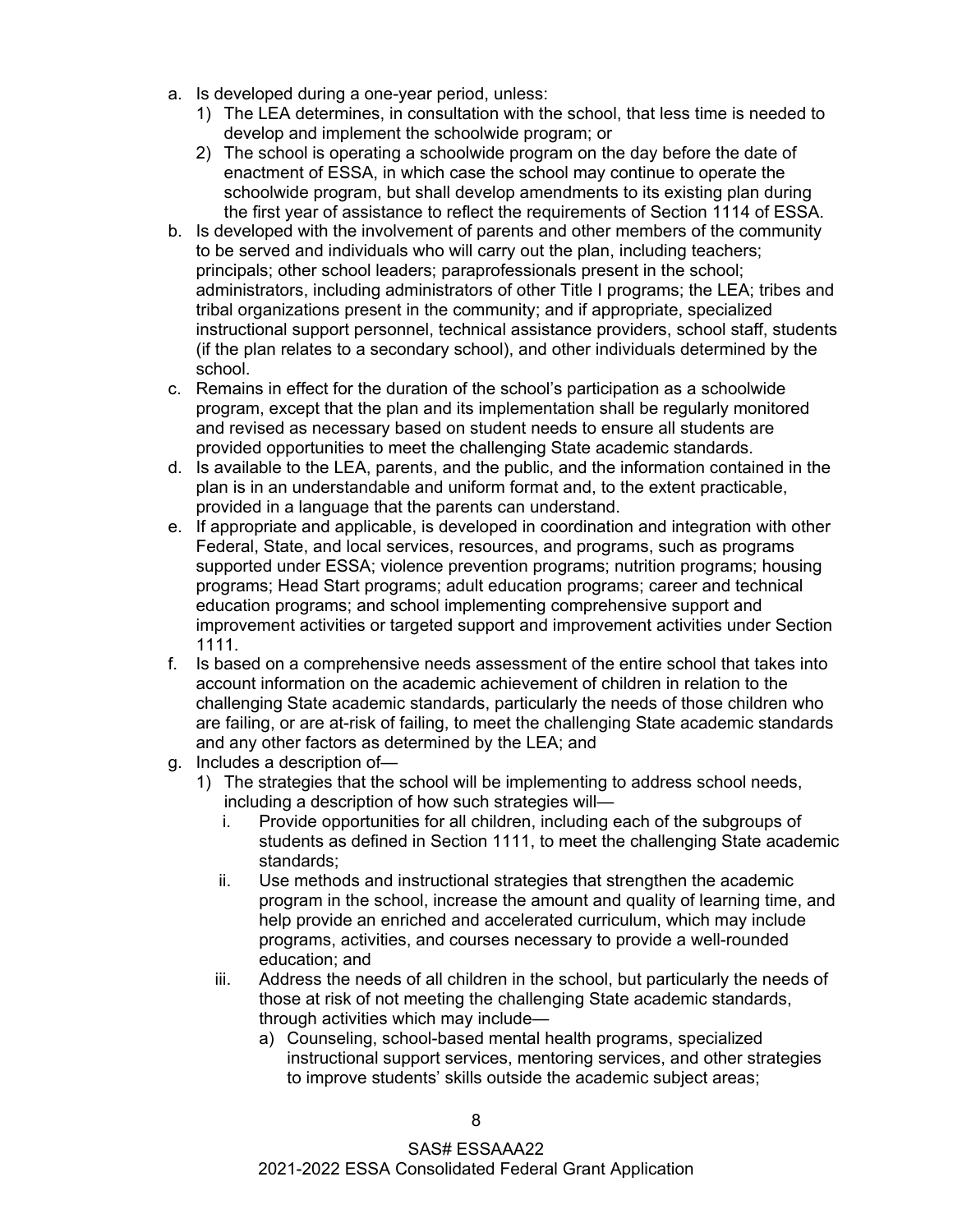- b) Preparation for and awareness of opportunities for postsecondary education and the workforce, which may include career and technical education programs and broadening secondary school students' access to coursework to earn postsecondary credit while still in high school (such as Advance Placement, International Baccalaureate, dual or concurrent enrollment, or early college high schools);
- c) Implementation of a schoolwide tiered model to prevent and address problem behavior, and early intervening services, coordinated with similar activities and services carried out under the Individuals with Disabilities Act;
- d) Professional development and other activities for teachers, paraprofessionals, and other school personnel to improve instruction and use of data from academic assessments, and to recruit and retain effective teachers, particularly in high-need subjects; and
- e) Strategies for assisting preschool children in the transition from early childhood education programs to local elementary school programs; and
- 2) If programs are consolidated, the specific State and LEA programs and other Federal programs that will be consolidated in the schoolwide program.
- 4. A school that operates a schoolwide program under this section may use Title I, Part A funds to establish or enhance preschool programs for children who are under six years of age. [Section 1114(c)]
- 5. The services of a schoolwide program under this section may be delivered by nonprofit or for-profit external providers with expertise in using evidence-based or other effective strategies to improve student achievement. [Section 1114(d)]
- 6. A secondary school operating a schoolwide program under this section may use Title I, Part A funds to operate dual or concurrent enrollment programs that address the needs of low-achieving secondary school students and those at risk of not meeting the challenging State academic standards. [Section 1114(e)(1)]
- 7. A secondary school using Title I, Part A funds for a dual or concurrent enrollment program may use such funds for any of the costs associated with such program including the costs of [Section 1114(e)(2)]
	- a. Training for teachers, and joint professional development for teachers in collaboration with career and technical educators and educators from institutions of higher education, where appropriate, for the purpose of integrating rigorous academics in such programs;
	- b. Tuition and fees, books, required instructional materials for such program and innovative delivery methods; and
	- c. Transportation to and from such program.
- 8. A school that participates in a schoolwide program and that uses Title I, Part A funds for dual or concurrent enrollment programs must remain consistent with State law. [Section 1114(e)(3)]

#### <span id="page-11-0"></span>**Assurances Relating to Targeted Assistance Programs**

The LEA assures the following:

1. In all schools selected to receive Title I, Part A funds, but that are ineligible for a schoolwide program, have not received a waiver, or choose not to operate a schoolwide program, the LEA may use Title I, Part A funds for programs that provide services to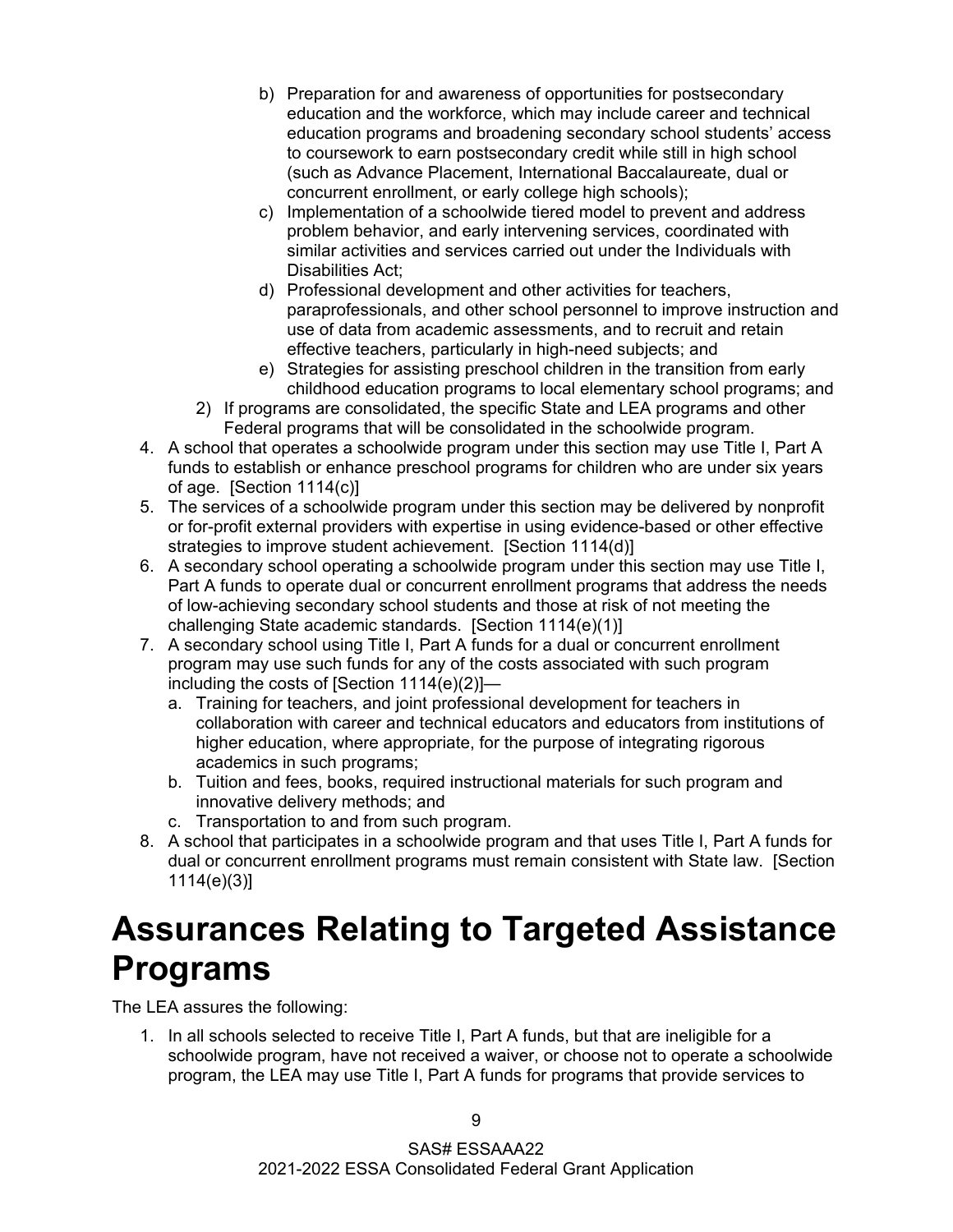eligible children identified as having the greatest need for special assistance. [Section 1115(a)]

- 2. To assist targeted assistance schools and LEAs to meet their responsibility to provide for all their students served under Title I, Part A, the opportunity to meet the challenging State academic standards, each targeted assistance program shall [Section 1115(b)]
	- a. Determine which students will be served;
	- b. Serve participating students identified as eligible children under Section 1115(c), including by—
		- 1) Using Title I, Part A resources to help eligible children meet the challenging State academic standards, which may include programs, activities, and academic courses necessary to provide a well-rounded education;
		- 2) Using methods and instructional strategies to strengthen the academic program of the school through activities, which may include
			- i. Expanded learning time, before- and after-school programs, and summer programs and opportunities; and
			- ii. A schoolwide tiered model to prevent and address behavior problems, and early intervening services, coordinated with similar activities and services carried out under IDEA.
		- 3) Coordinating with and supporting the regular education program, which may include services to assist preschool children in the transition from early childhood education programs such as Heat Start, the literacy program under Title II, Part B, Subpart 2, or State-run preschool programs to elementary school programs;
		- 4) Providing professional development with Title I, Part A resources and, to the extent practicable, from other sources, to teachers; principals; other school leaders; paraprofessionals; and, if appropriate, specialized instructional support personnel and other school personnel who work with eligible children in targeted assistance programs or in the regular education program;
		- 5) Implementing strategies to increase the involvement of parents of eligible children in accordance with Section 1116;
		- 6) Coordinating and integrating Federal, State, and local services and programs, such as programs supported under ESSA; violence prevention programs; nutrition programs; housing programs; Head Start programs; adult education programs; career and technical education programs; and comprehensive support and improvement activities or targeted support and improvement activities under Section 1111(d); and
		- 7) Providing the LEA assurances that the school will
			- i. Help provide an accelerated, high-quality curriculum;
			- ii. Minimize the removal of children from the regular classroom during regular school hours for instruction provided under Title I, Part A; and
			- iii. On an ongoing basis review the progress of eligible children and revise the targeted assistance program, if necessary, to provide additional assistance to enable such children to meet the challenging State academic standards.
- 3. Eligible Children: [Section 1115(c)]
	- a. Eligible Population: [Section 1115(c)(1)]
		- 1) The eligible population for targeted assistance services includes
			- i. Children not older than age 21 who are entitled to a free public education through grade 12; and
			- ii. Children who are not yet at a grade level at which the LEA provides a free public education.
		- 2) Eligible children from eligible population: From the population described, above, eligible children are those children identified by the school as failing, or most at risk of failing, to meet the challenging State academic standards on the basis of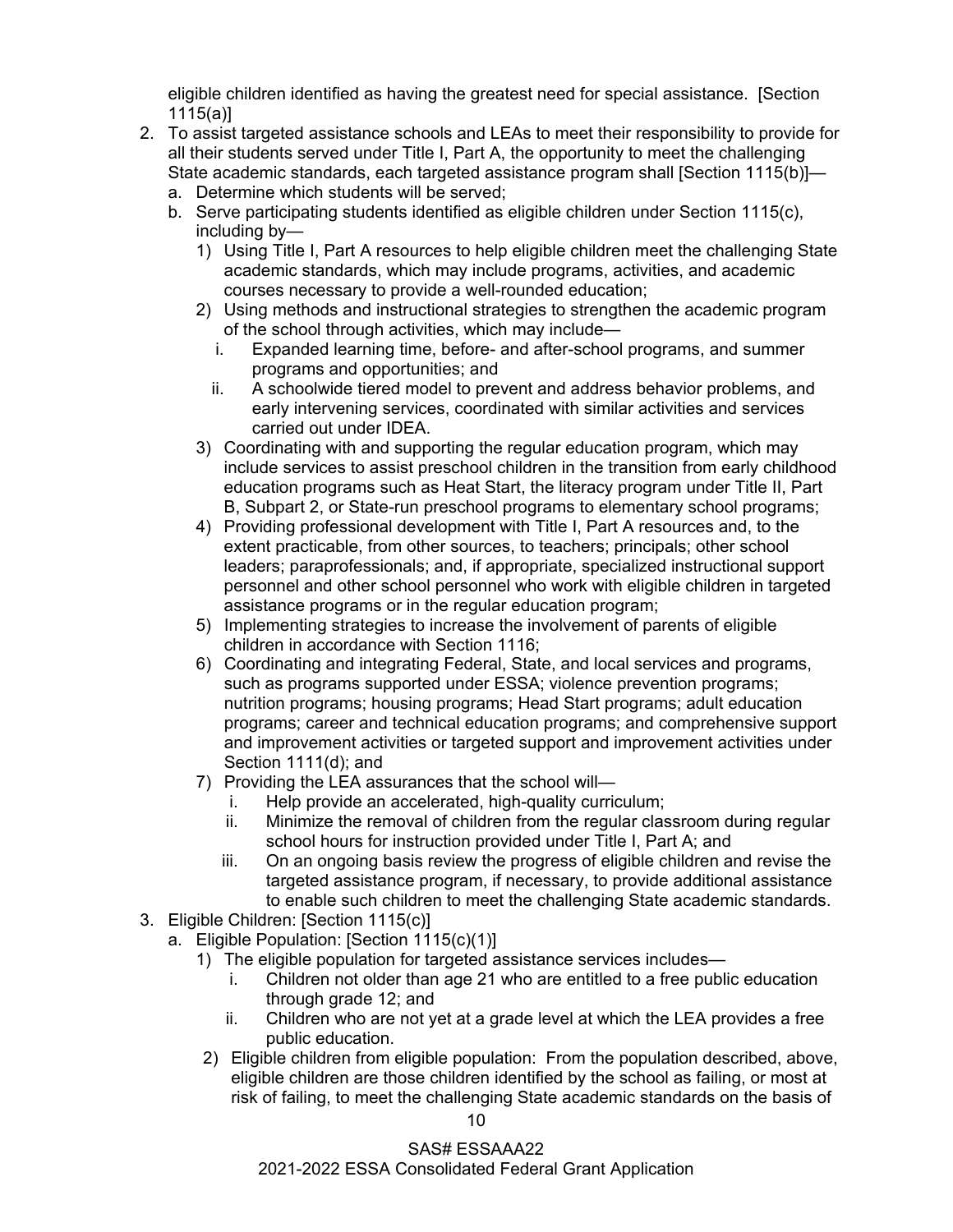multiple, educationally related, objective criteria established by the LEA and supplemented by the school, except that children from preschool through grade 2 shall be selected solely on the basis of criteria, including objective criteria, established by the LEA and supplemented by the school.

- b. Children included: [Section 1115(c)(2)]
	- 1) Children who are economically disadvantaged, children with disabilities, migrant children, or English learners are eligible for Title I, Part A services on the same basis as other children selected to receive services under Title I, Part A.
	- 2) A child who, at any time in the two preceding years, participated in a Head Start program, the literacy program under Title II, Part B, Subpart 2, or in preschool services under Title I is eligible for Title I, Part A services.
	- 3) A child who, at any time in the two preceding years, received services under Title I, Part C is eligible for Title I, Part A services.
	- 4) A child in a local institution for neglected or delinquent children and youth or attending a community day program for such children is eligible for Title I, Part A services.
	- 5) A child who is homeless and attending any school served by the LEA is eligible for Title I, Part A services.
- c. Special rule: Title I, Part A funds may not be used to provide services that are otherwise required by law to be made available to the children described in Section 1115(c)(2) but may be used to coordinate or supplement such services. [Section 1115(c)(3)]
- 4. To promote the integration of staff supported with Title I, Part A funds into the regular school program and overall school planning and improvement efforts, public school personnel who are paid with Title I, Part A funds under targeted assistance programs may [Section 1115(d)]
	- a. Participate in general professional development and school planning activities; and
	- b. Assume limited duties that are assigned to similar personnel who are not so paid, including duties beyond classroom instruction or that do not benefit participating children, so long as the amount of time spent on such duties in the same proportion of total work time as prevails with respect to similar personnel at the same school.
- 5. The LEA understands a school may serve eligible students simultaneously with students with similar educational needs, in the same educational settings where appropriate. [Section 1115(e)(1)]
- 6. A portion of Title I, Part A funds may be used as a last resort to provide comprehensive services if [Section 1115(e)(2)]
	- a. Health, nutrition, and other social services are not otherwise available to eligible children in a targeted assistance school, and the school has engaged in a comprehensive needs assessment and established a collaborative partnership with local service providers; and
	- b. Funds are not reasonably available from other public or private sources to provide such services. These services may include:
		- 1) The provision of basic medical equipment, such as eyeglasses and hearing aids;
		- 2) Compensation of a coordinator;
		- 3) Family support and engagement services;
		- 4) Integrated student supports; and
		- 5) Professional development necessary to assist teachers, specialized instructional support personnel, other staff, and parents in identifying and meeting the comprehensive needs of eligible children.
- 7. A secondary school operating a Title I, Part A targeted assistance program may use Title I, Part A funds to provide dual or concurrent enrollment program services described

11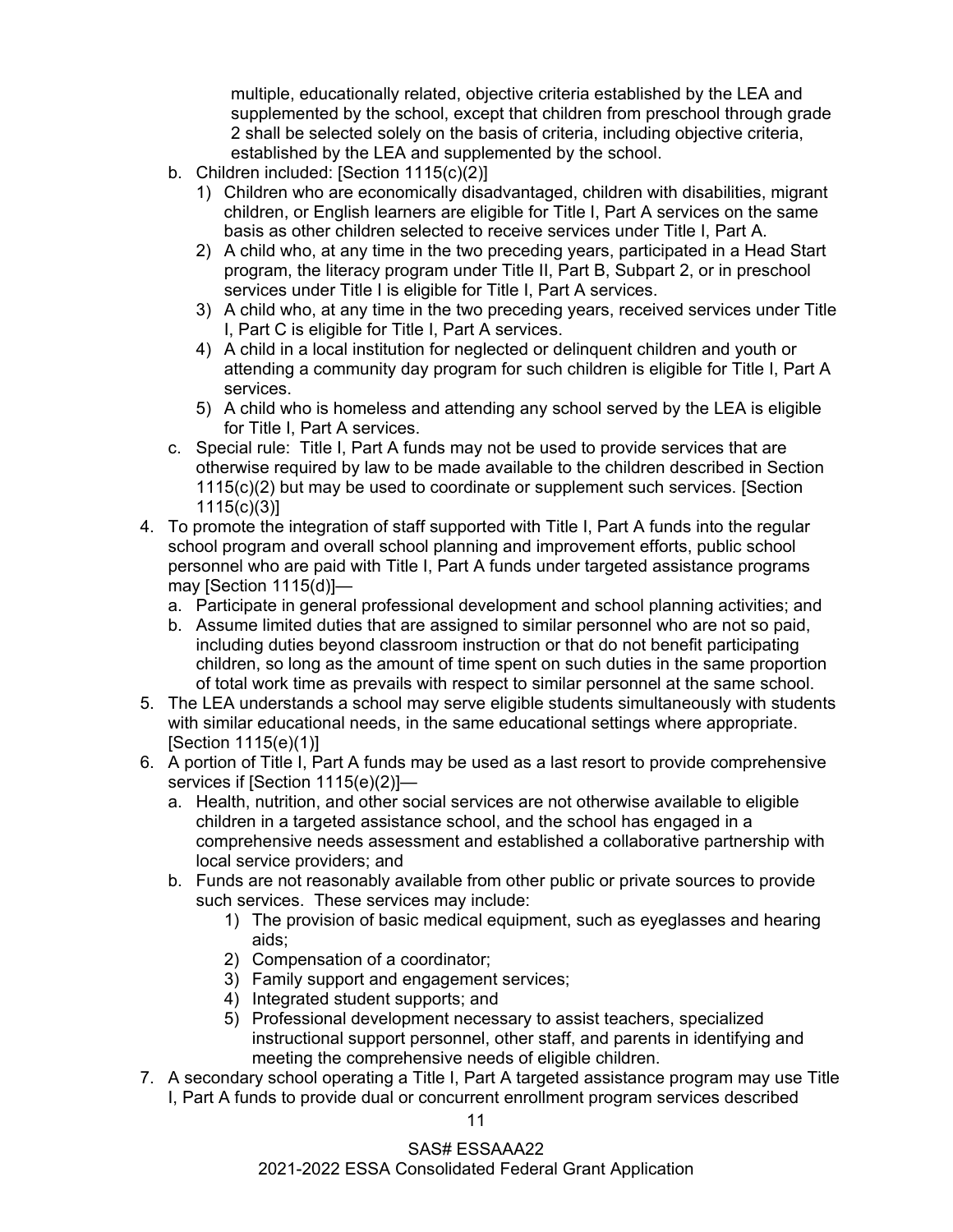under Section 1114(e) to eligible children who are identified as having the greatest need for special assistance. [Section 1115(f)]

8. The services of a targeted assistance program under Title I, Part A may be delivered by nonprofit or for-profit external providers with expertise in using evidence-based or other effective strategies to improve student achievement. [Section 1115(h)]

#### <span id="page-14-0"></span>**Assurances Relating to Parents' Right to Know**

- 1. At the beginning of each school year, the LEA shall notify the parents of each student attending any school receiving Title I, Part A funds that the parents may request, and the LEA will provide in a timely manner on request, information regarding the professional qualifications of the student's classroom teachers, including at a minimum, the following: [Section 1112(e)(1)(A)]
	- a. Whether the student's teacher has met State qualification and licensing criteria for the grade levels and subject areas in which the teacher provides instruction;
	- b. Whether the student's teacher is teaching under emergency or other provisional status through which State qualification or licensing criteria have been waived;
	- c. Whether the student's teacher is teaching in a field of discipline of the certification of the teacher;
	- d. Whether the child is provided services by paraprofessionals and if so, their qualifications.
- 2. Schools that receive Title I, Part A funds shall provide to each individual parent of a child who is a student in the school [Section 1112(e)(1)(B)]
	- a. Information on the level of achievement and academic growth of the student, if applicable and available, on each of the State academic assessments required under Title I, Part A; and
	- b. Timely notice that the student has been assigned, or has been taught for four or more consecutive weeks by, a teacher who does not meet applicable State certification or licensure requirements at the grade level and subject area in which the teacher is assigned.
- 3. At the beginning of each school year, the LEA shall notify the parents of each student attending any school receiving Title I, Part A funds that the parents may request and receive in a timely manner, information regarding any State or LEA policy regarding student participation in any mandated assessments, which shall include a policy, procedure, or parental right to opt the child out of such assessment, where applicable. [Section 1112(e)(2)(A)]
- 4. The LEA shall make widely available through public means (including by posting in a clear and easily accessible manner on the LEA's website, and where practicable, on the website of each school served by the LEA) for each grade served by the LEA, information on each assessment required by the State and, where such information is available and feasible to report, other assessments required districtwide by the LEA, including [Section 1112(e)(2)(B)]
	- a. The subject matter assessed;
	- b. The purpose for which the assessment is designed and used;
	- c. The source of the requirement for the assessment; and
	- d. Where such information is available:
		- 1) The amount of time students will spend taking the assessment, and the schedule for the assessment; and
		- 2) The time and format for disseminating results.

12

SAS# ESSAAA22 2021-2022 ESSA Consolidated Federal Grant Application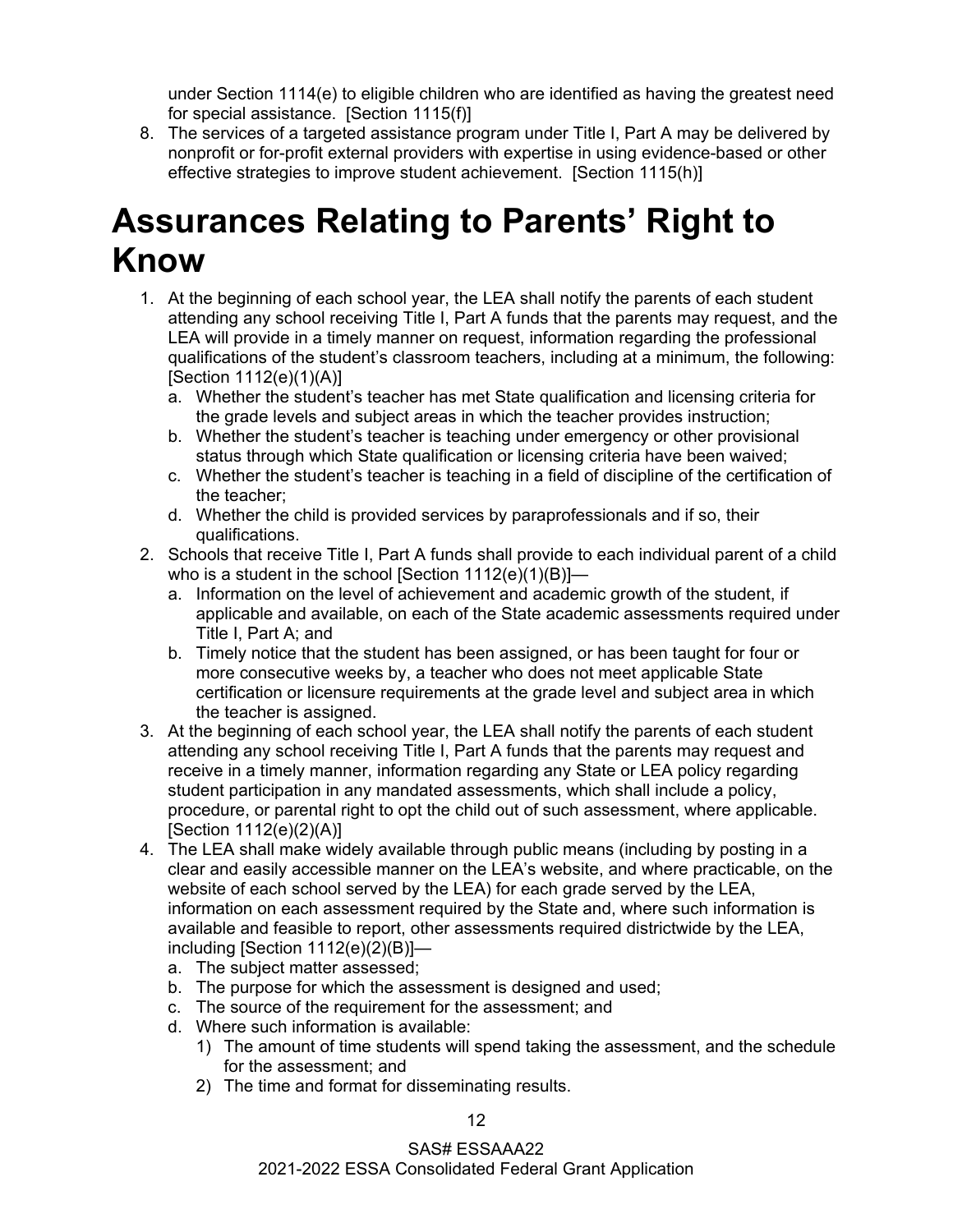- 5. If the LEA does not operate a website, the LEA shall determine how to make the information described in Section  $1112(e)(2)(B)$  widely available, such as through distribution to the media, through public agencies, or directly to parents. [Section 1112(e)(2)(C)]
- 6. Each LEA using Title I, Part A funds to provide a language instruction educational program as determined under Title III shall, not later than 30 days after the beginning of the school year, inform parents of an English learner identified for participation or participating in such a program of
	- a. The reasons for the identification of their child as an English learner and in need of placement in a language instruction educational program [Section 1112(e)(3)(A)(i)];
	- b. The child's level of English proficiency, how such level was assessed, and the status of the child's academic achievement [Section 1112(e)(3)(A)(ii)];
	- c. The methods of instruction used in the program in which their child is, or will be, participating and the methods of instruction used in other available programs, including how such programs differ in content, instructional goals, and the use of English and a native language in instruction [Section 1112(e)(3)(A)(iii)];
	- d. How the program in which their child is, or will be, participating will meet the educational strengths and needs of their child [Section 1112(e)(3)(A)(iv)];
	- e. How such program will specifically help their child learn English and meet ageappropriate academic achievement standards for grade promotion and graduation [Section 1112(e)(3)(A)(v)];
	- f. The specific exit requirements for the program, including the expected rate of transition from such program into classrooms that are not tailored for English learners, and the expected rate of graduation from high school (including four-year adjusted cohort graduation rates and extended-year adjusted cohort graduation rates for such program) if Title I, Part A funds are used for children in high schools [Section 1112(e)(3)(A)(vi)];
	- g. In the case of a child with a disability, how such program meets the objectives of the individualized education program of the child, as described in section 614(d) of the Individuals with Disabilities Education Act [20 U.S.C. 1414(d)] [Section 1112(e)(3)(A)(vii)]; and
	- h. Information pertaining to parental rights that includes written guidance [Section 1112(e)(3)(A)(viii)]—
		- 1) Detailing the right that parents have to have their child immediately removed from such program upon their request;
		- 2) Detailing the options that parents have to decline to enroll their child in such program or to choose another program or method of instruction, if available; and
		- 3) Assisting parents in selecting among various programs and methods of instruction, if more than one program or method is offered.
- 7. Special Rule applicable during the school year: For those children who have not been identified as English learners prior to the beginning of the school year but are identified as English learners during the school year, the LEA shall notify the children's parents during the first two weeks of the child being placed in a language instruction educational program consistent with Section 1112(e)(3)(A). [Section 1112(e)(3)(B)]
- 8. Each LEA receiving Title I, Part A funds shall implement an effective means of outreach to parents of English learners to inform the parents regarding how the parents can  $[Section 1112(e)(3)(C)(i)]$ 
	- a. Be involved in the education of their children; and
	- b. Be active participants in assisting their children to—
		- 1) Attain English proficiency;
		- 2) Achieve at high levels within a well-rounded education; and
		- 3) Meet the challenging State academic standards expected of all students.

SAS# ESSAAA22 2021-2022 ESSA Consolidated Federal Grant Application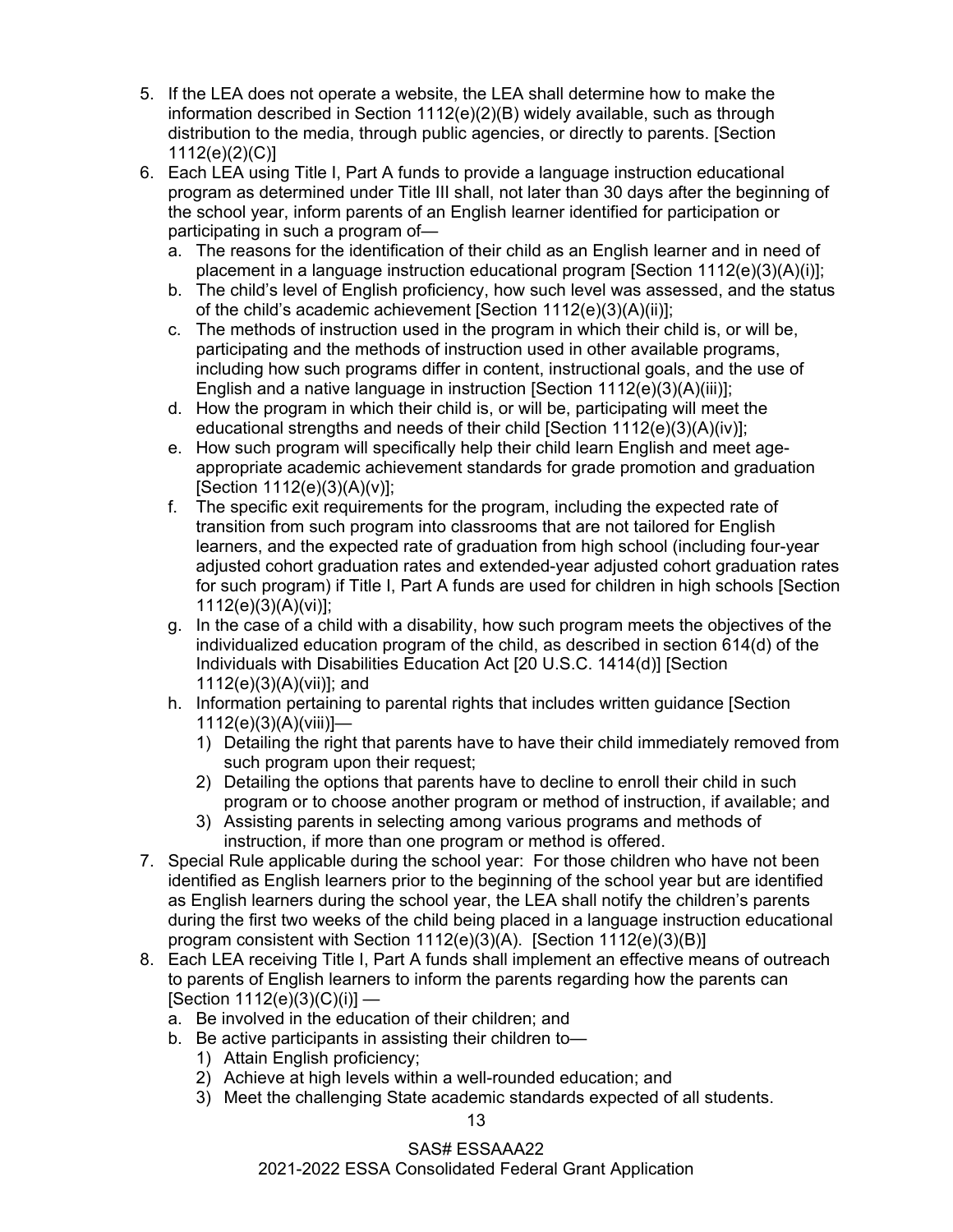- 9. The LEA assures that implementing an effective means of outreach to parents under Section 1112(e)(3)(C) shall include holding, and sending notice of opportunities for, regular meetings for the purpose of formulating and responding to recommendations from parents of students assisted under Title I, Part A or Title III. [Section 1112(e)(3)(C)(ii)]
- 10. The LEA assures that students shall not be admitted to, or excluded from, any federally assisted education program on the basis of a surname or language-minority status. [Section 1112(e)(3)(D)]
- 11. The LEA assures that the notice and information provided to parents under Section 1112(e)(3)(C) shall be in an understandable and uniform format and, to the extent practicable, provided in a language that the parents can understand. [Section  $1112(e)(4)$ ]

#### <span id="page-16-0"></span>**Assurances Relating to Parental Involvement**

The LEA assures the following:

- 1. The LEA will conduct outreach to all parents and family members and implement programs, activities, and procedures for the involvement of parents and family members in Title I, Part A programs. Such programs, activities, and procedures shall be planned and implemented with meaningful consultation with parents of participating children. [Section 1116(a)(1)]
- 2. Reservation of funds:
	- a. If the LEA's Title I, Part A entitlement is greater than \$500,000, the LEA shall reserve at least 1 percent of its Title I, Part A entitlement to assist schools to carry out the activities described in Section 1116 (Parent and Family Engagement). The LEA may reserve more than 1 percent of its Title I, Part A funds for this purpose. [Section 1116(a)(3)(A)]
	- b. The LEA shall involve parents and family members of children receiving Title I, Part A funds in the decisions regarding how Title I, Part A funds reserved under Section 1116(a)(3)(A) are allotted for parental involvement activities. [Section 1116(a)(3)(B)]
	- c. At least 90 percent of the funds reserved under Section  $1116(a)(3)(A)$  shall be distributed to Title I, Part A schools, with priority given to high-need schools. [Section 1116(a)(3)(C)]
- 3. Funds reserved by the LEA under Section 1116(a)(3)(A) must be used to carry out activities and strategies that are consistent with the LEA's parent and family engagement policy, including at least one of the following— [Section 1116(a)(3)(D)]
	- a. Supporting schools and nonprofit organizations in providing professional development for LEA and school personnel regarding parent and family engagement strategies, which may be provided jointly to teachers, principals, other school leaders, specialized instructional support personnel paraprofessionals, early childhood educators, and parents and family members.
	- b. Supporting programs that reach parents and family members at home, in the community, and at school.
	- c. Disseminating information on best practices focused on parent and family engagement, especially best practices for increasing the engagement of economically disadvantaged parents and family members.
	- d. Collaborating, or providing subgrants to schools to enable such schools to collaborate, with community-based or other organizations or employers with a record of success in improving and increasing parent and family engagement.

14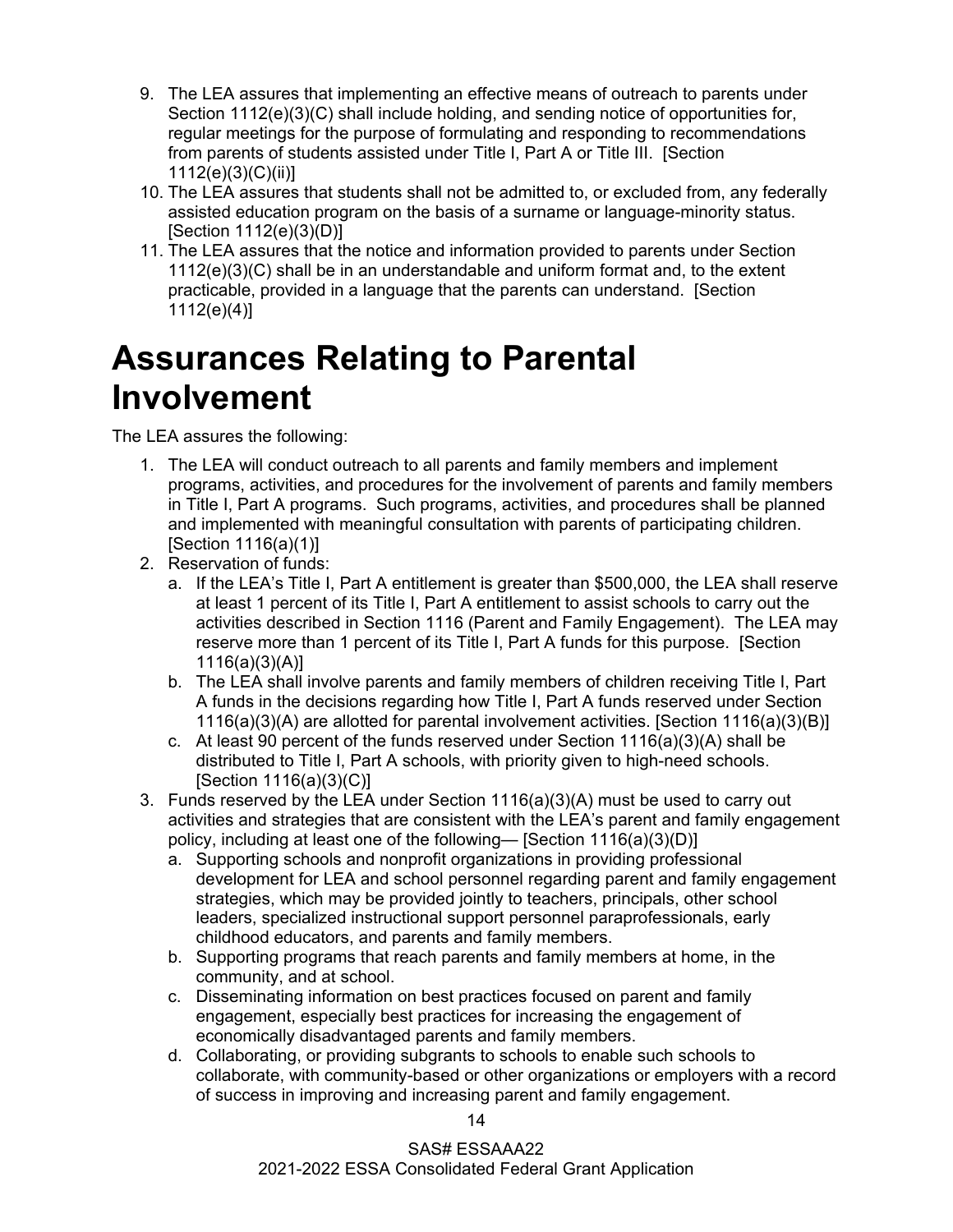- e. Engaging in any other activities and strategies that the LEA determines are appropriate and consistent with the LEA's parent and family engagement policy.
- 4. The LEA shall develop jointly with, agree on with, and distribute to parents and family members of participating children a written parent and family engagement policy. This policy shall be incorporated into the LEA's plan developed under Section 1112, establish the LEA's expectations and objectives for meaningful parent and family involvement, and describe how the LEA will— [Section 1116(a)(2)]
	- a. Involve parents and family members in jointly developing the LEA plan under Section 1112, and the development of support and improvement plans under Section 1111(d);
	- b. Provide the coordination, technical assistance, and other support necessary to assist and build the capacity of all participating schools within the LEA in planning and implementing effective parent and family involvement activities to improve student academic achievement and school performance, which may include meaningful consultation with employers, business leaders, and philanthropic organizations, or individuals with expertise in effectively engaging parents and family members in education;
	- c. Coordinate and integrate parent and family engagement strategies under Title I, Part A with parent and family engagement strategies, to the extent feasible and appropriate, with other relevant Federal, State, and local laws and programs;
	- d. Conduct, with the meaningful involvement of parents and family members, an annual evaluation of the content and effectiveness of the parent and family engagement policy in improving the academic quality of all schools served under Title I, Part A, including identifying—
		- 1) Barriers to greater participation by parents in activities authorized in Section 1116, with particular attention to parents who are economically disadvantaged, are disabled, have limited English proficiency, have limited literacy or are of any racial or ethnic minority background.
		- 2) The needs of parents and family members to assist with the learning of their children, including engaging with school personnel and teachers; and
		- 3) Strategies to support successful school and family interactions.
	- e. Use the findings of such evaluation to design evidence-based strategies for more effective parental involvement, and to revise, if necessary, the parent and family engagement policies described in Section 1116.
	- f. Involve parents in the activities of the LEA's Title I, Part A schools, which may include establishing a parent advisory board comprised of a sufficient number and representative group of parents and family members served by the LEA to adequately represent the needs of the population served for the purposes of developing, revising, and reviewing the parent and family engagement policy.
- 5. Each Title I, Part A school shall jointly develop with, and distribute to, parents and family members of participating children a written parent and family engagement policy, agreed on by such parents, that shall describe the means for carrying out the parental involvement requirements related to— [Section 1116(b)(1)]
	- a. Policy involvement;
	- b. Shared responsibilities for high student academic achievement;
	- c. Building capacity for involvement; and
	- d. Accessibility.
- 6. Parents shall be notified of the policy in an understandable and uniform format and, to the extent practicable, provided in a language the parents can understand. Such policy shall be made available to the local community and updated periodically to meet the changing needs of parents and the school. [Section 1116(b)(1)]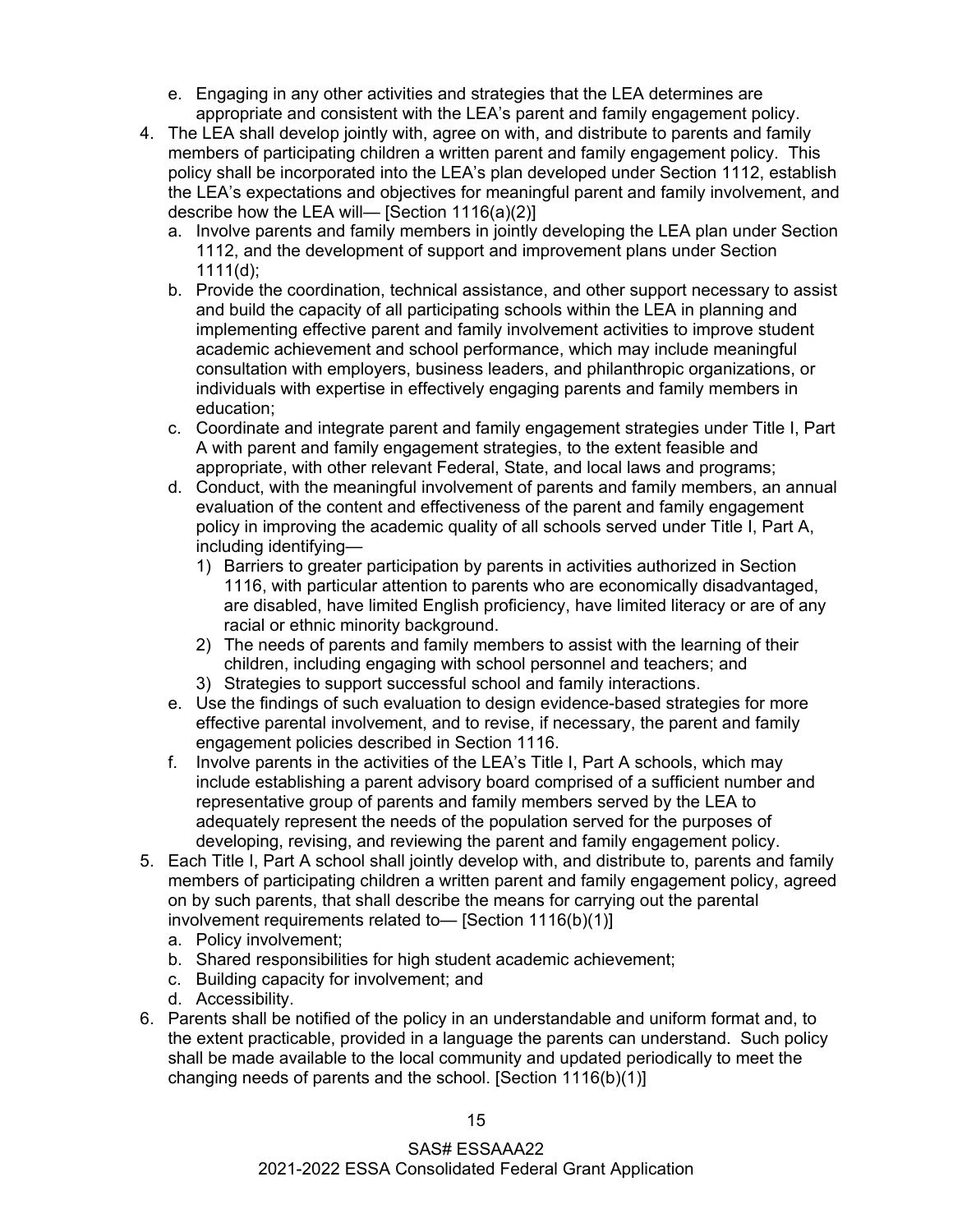- 7. If the Title I program plan under Section 1112 is not satisfactory to the parents of participating children, the LEA shall submit any parent comments with this application to the State. [Section 1116(b)(4)]
- 8. Each Title I, Part A school shall— [Section 1116(c)]
	- a. Convene an annual meeting, at a convenient time, to which all parents of participating children shall be invited and encouraged to attend, to inform parents of their school's participation under Title I, Part A, and to explain the requirements of Title I, Part A, and the right of the parents to be involved; [Section 1116(c)(1)] (Note: TEA requires that the annual meeting be offered on more than one day and at more than one time, so that parents have more than one option to attend.)
	- b. Offer a flexible number of meetings, such as meetings in the morning or evening, and may use Title I, Part A funds to provide transportation, childcare, or home visits, as such services relate to parental involvement; [Section 1116(c)(2)]
	- c. Involve parents, in an organized, ongoing, and timely way, in the planning, review, and improvement of Title I, Part A programs, including the planning, review, and improvement of the school's parent and family engagement policy and the joint development of the schoolwide program plan under Section 1114(b) except that if a school has in place a process for involving parents in the joint planning and design of the school's programs, the school may use that process, if such process includes an adequate representation of parents of participating children. [Section 1116(c)(3)]
	- d. Provide parents of participating children the following [Section 1116(c)(4)]:
		- 1) Timely information about Title I, Part A programs;
		- 2) A description and explanation of the curriculum in use at the school, the forms of academic assessment used to measure student progress, and the achievement levels of the challenging State academic standards; and
		- 3) If requested by parents, opportunities for regular meetings to formulate suggestions and to participate, as appropriate, in decisions relating to the education of their children, and respond to any such suggestions as soon as practicably possible; and
	- e. If the schoolwide program plan under Section 1114(b) is not satisfactory to the parents of participating children, submit any parent comments on the plan when the school makes the plan available to the LEA. [Section 1116(c)(5)]
- 9. Shared responsibilities for high student academic achievement: As a component of the school-level parent and family engagement policy, each Title I, Part A school shall jointly develop with parents for all children served under Title I, Part A, a school-parent compact that outlines how parents, the entire school staff, and students will share the responsibility for improvement student academic achievement and the means by which the school and parents will build and develop a partnership to help children achieve the State's high standards. Such compact shall— [Section 1116(d)]
	- a. Describe the school's responsibility to provide high-quality curriculum and instruction in a supportive and effective learning environment that enables the children served under Title I, Part A, to meet the challenging State academic standards, and the ways in which each parent will be responsible for supporting their children's learning; volunteering in their child's classroom; and participating, as appropriate, in decisions relating to the education of their children and positive use of extracurricular time; [Section 1116(d)(1)] and
	- b. Address the importance of communication between teachers and parents on an ongoing basis through, at a minimum— [Section 1116(d)(2)]
		- 1) Parent-teacher conference in elementary school, at least annually, during which the compact shall be discussed as the compact relates to the individual child's achievement;
		- 2) Frequent reports to parents on their children's progress;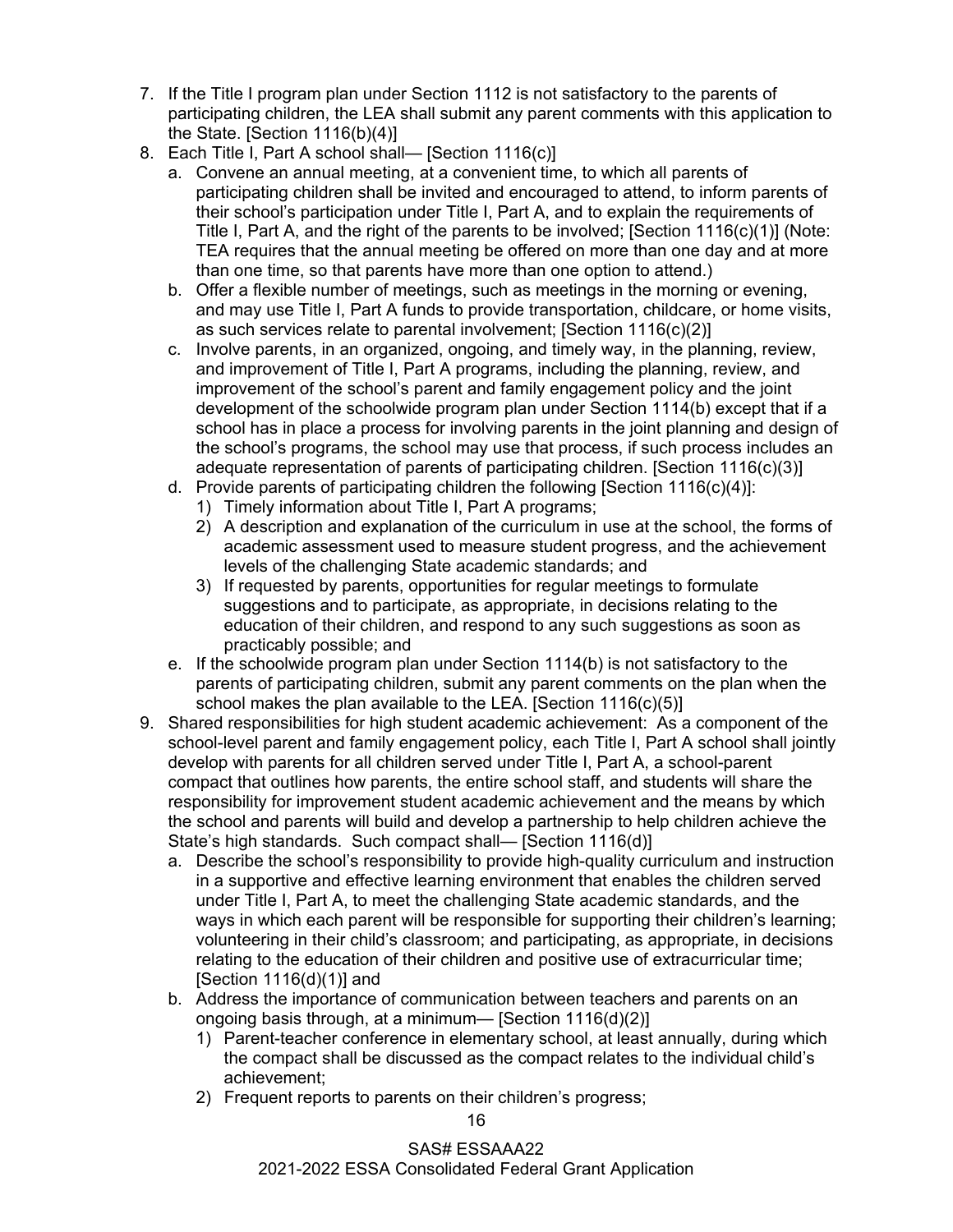- 3) Reasonable access to staff, opportunities to volunteer and participate in their child's class, and observation of classroom activities; and
- 4) Ensuring regular two-way, meaningful communication between family members and school staff, and, to the extent practicable, in a language that family members can understand.
- 10. Building capacity for involvement: To ensure effective involvement of parents and to support a partnership among the school involved, parents, and the community to improve student academic achievement, each school and LEA assisted under Title I, Part A— [Section 1116(e)]
	- a. Shall provide assistance to parents of children served by the school or LEA, as appropriate, in understanding such topics as the challenging State academic standards, State and local academic assessments, the requirements of Title I, Part A, and how to monitor a child's progress and work with educators to improve the achievement of their children; [Section 1116(e)(1)]
	- b. Shall provide materials and training to help parents to work with their children to improve their children's achievement, such as literacy training and using technology (including education about the harms of copyright piracy), as appropriate, to foster parental involvement; [Section 1116(e)(2)]
	- c. Shall educate teachers, specialized instructional support personnel, principals, and other school leaders, and other staff, with the assistance of parents, in the value and utility of contributions of parents, and in how to reach out to, communicate with, and work with parents as equal partners, implement and coordinate parent programs, and build ties between parents and the school; [Section 1116(e)(3)]
	- d. Shall, to the extent feasible and appropriate, coordinate and integrate parent involvement programs and activities with other Federal, State, and local programs, including public preschool programs, and conduct other activities, such as parent resource centers, that encourage and support parents in more fully participating in the education of their children; [Section 1116(e)(4)]
	- e. Shall ensure that information related to school and parent programs, meetings, and other activities is sent to the parents of participating children in a format and, to the extent practicable, in a language the parents can understand; [Section 1116(e)(5)]
	- f. May involve parents in the development of training for teachers, principals, and other educators to improve the effectiveness of such training; [Section 1116(e)(6)]
	- g. May provide necessary literacy training with Title I, Part A funds if the LEA has exhausted all other reasonably available sources of funding for such training; [Section 1116(e)(7)]
	- h. May pay reasonable and necessary expenses associated with local parental involvement activities, including transportation and childcare costs, to enable parents to participate in school-related meetings and training sessions; [Section 1116(e)(8)]
	- i. May train parents to enhance the involvement of other parents; [Section  $1116(e)(9)$ ]
	- j. May arrange school meetings at a variety of times, or conduct in-home conferences between teachers or other educators, who work directly with participating children, with parents who are unable to attend such conferences at school, in order to maximize parental involvement and participation; [Section 1116(e)(10)]
	- k. May adopt and implement model approaches to improving parental involvement; [Section 1116(e)(11)]
	- l. May establish a districtwide parent advisory council to provide advice on all matters related to parental involvement; [Section 1116(e)(12)]
	- m. May develop appropriate roles for community-based organizations and businesses in parent involvement activities; [Section 1116(e)(13)] and
	- n. Shall provide such other reasonable support for parental involvement activities under Title I, Part A, as parents may request. [Section 1116(e)(14)]

17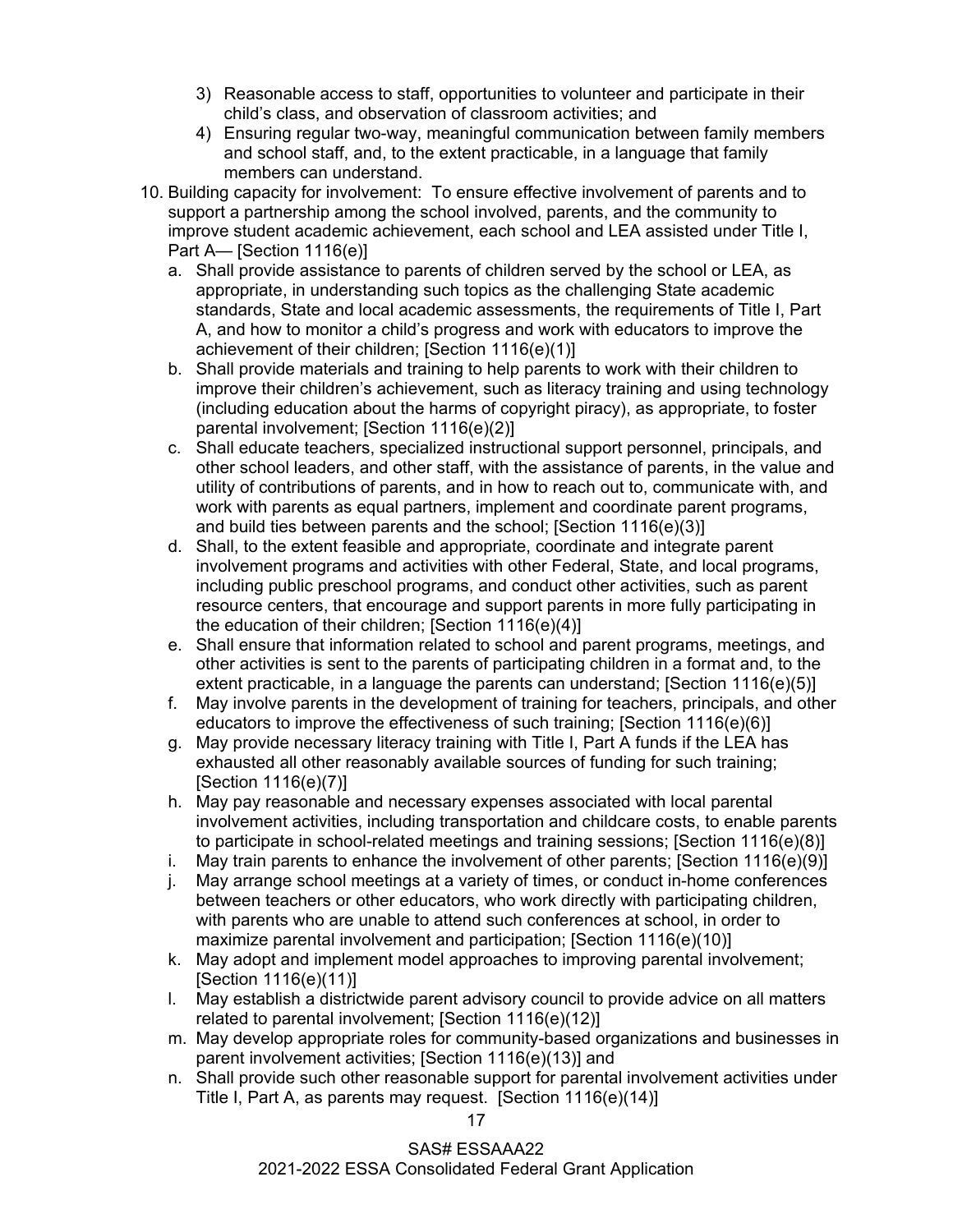11. In carrying out the parent and family engagement requirements of Title I, Part A, LEAs and schools, to the extent practicable, shall provide opportunities for the informed participation of parents and family members (including parents and family members who have limited English proficiency, parents and family members with disabilities, and parents and family members of migratory children), including providing information and school reports required under Section 1111 in a format and, to the extent practicable, in a language such parents understand. [Section 1116(f)]

#### <span id="page-20-0"></span>**Assurance Relating to Coordination**

The LEA assures the following:

- 1. The LEA shall conduct activities and develop agreements to increase coordination of such activities among the LEA, Head Start agencies, and if feasible, other early childhood education programs. Such activities include: [Section 1119]
	- a. Developing and implementing a systematic procedure for receiving records about children who are transferred with parental consent from a Head Start program or other early childhood education program;
	- b. Establishing channels of communication between school staff and their counterparts (including teachers, social workers, and health staff) in such Head Start agencies or other entities carrying out early childhood education programs to facilitate coordination of programs.
	- c. Conducting meetings involving parents, kindergarten or elementary school teachers, and Head Start teachers or, if appropriate, teachers from other early childhood education programs, to discuss the developmental and other needs of individual children;
	- d. Organizing and participating in joint transition-related training of school staff, Head Start program staff, and, where appropriate, other early childhood education program staff; and
	- e. Linking the educational services provided by the LEA with the services providing by local Head Start agencies.

#### <span id="page-20-1"></span>**Assurances Relating to Private Schools**

- 1. To the extent consistent with the number of eligible children identified under section 1115(c) in the school district served by the LEA who are enrolled in private elementary and secondary schools, the LEA shall— [Section 1117(a)(1)]
	- a. After timely and meaningful consultation with appropriate private school officials, provide such children, on an equitable basis and individually or in combination, as requested by the officials to best meet the needs of such children, special educational services, instructional services (including evaluations to determine the progress being made in meeting such students' academic needs), counseling, mentoring, one-on-one tutoring, or other benefits under this part (such as dual or concurrent enrollment, educational radio and television, computer equipment and materials, other technology, and mobile educational services and equipment) that address their needs; and
	- b. Ensure that teachers and families of these children participate, on an equitable basis, in services and activities developed pursuant to Section 1116 (Parent and Family Engagement).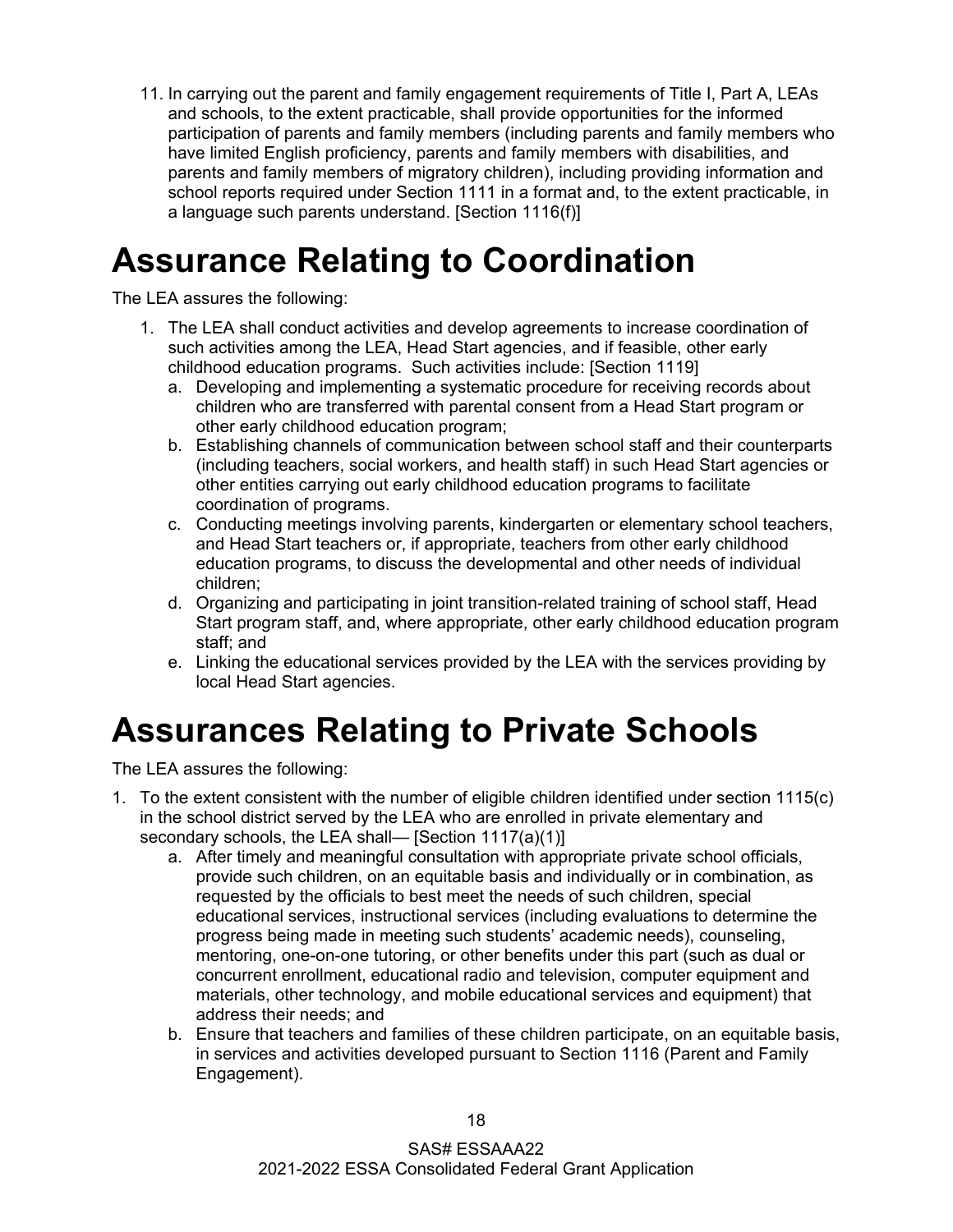- 2. The educational services or other benefits, including materials and equipment, shall be secular, neutral, and nonideological. [Section 1117(a)(2)]
- 3. Educational services and other benefits for eligible private school children shall be equitable in comparison to service and other benefits for public school children participating under Title I, Part A, and shall be provided in a timely manner. [Section 1117(a)(3)(A)]
- 4. Title I, Part A expenditures for educational services and other benefits to eligible private school children shall be equal to the proportion of funds allocated to participating school attendances areas based on the number of children from low-income families who attend private schools. [Section 1117(a)(4)(A)(i)]
- 5. The proportional share of funds shall be determined based on the total amount of Title I, Part A funds received by the LEA, prior to any allowable expenditures or transfers by the LEA. [Section  $117(a)(4)(A)(ii)$ ]
- 6. Title I, Part A funds allocated to the LEA for educational services and other benefits to eligible private school children shall be obligated in the fiscal year for which the funds are received by the LEA. [Section 1117(a)(4)(B)]
- 7. The LEA may determine the equitable share each year or every two years. [Section 1117(a)(4)(D)]
- 8. The LEA may provide services under this section directly or through contracts with public and private agencies, organizations, and institutions. [Section 1117(a)(5)]
- 9. To ensure timely and meaningful consultation, the LEA shall consult with appropriate private school officials during the design and development of the LEA's Title I, Part A programs. The LEA and private school officials shall both have the goal of reaching agreement on how to provide equitable and effective programs for eligible private school children. This consultation shall include such issue as— [Section 1117(b)]
	- a. How the children's needs will be identified;
	- b. What services will be offered;
	- c. How, where, and by whom the services will be provided;
	- d. How the services will be academically assessed and how the results of that assessment will be used to improve those services;
	- e. The size and scope of the equitable services to be provided to the eligible private school children, the proportion of funds that is allocated for such services, and how that proportion of funds is determined;
	- f. The method or sources of data that are used to determine the number of children from low-income families in participating school attendance areas who attend private schools;
	- g. How and when the LEA will make decisions about the delivery of services to such children, including a thorough consideration and analysis of the views of the private school officials on the provision of services through a contract with potential thirdparty providers;
	- h. How, if the LEA disagrees with the views of the private school officials on the provision of services through a contract, the LEA will provide in writing to such private school officials an analysis of the reasons why the LEA has chosen not to use a contractor;
	- i. Whether the LEA shall provide services directly or through a separate government agency, consortium, entity, or third-party contractor;
	- j. Whether to provide equitable services to eligible private school children—
		- 1) By creating a pool or pools of funds with all the funds allocated based on all the children from low-income families in a participating school attendance area who attend private schools; or
		- 2) In the LEA's participating school attendance area who attend private schools with the proportion of funds allocated based on the number of children from lowincome families who attend private schools;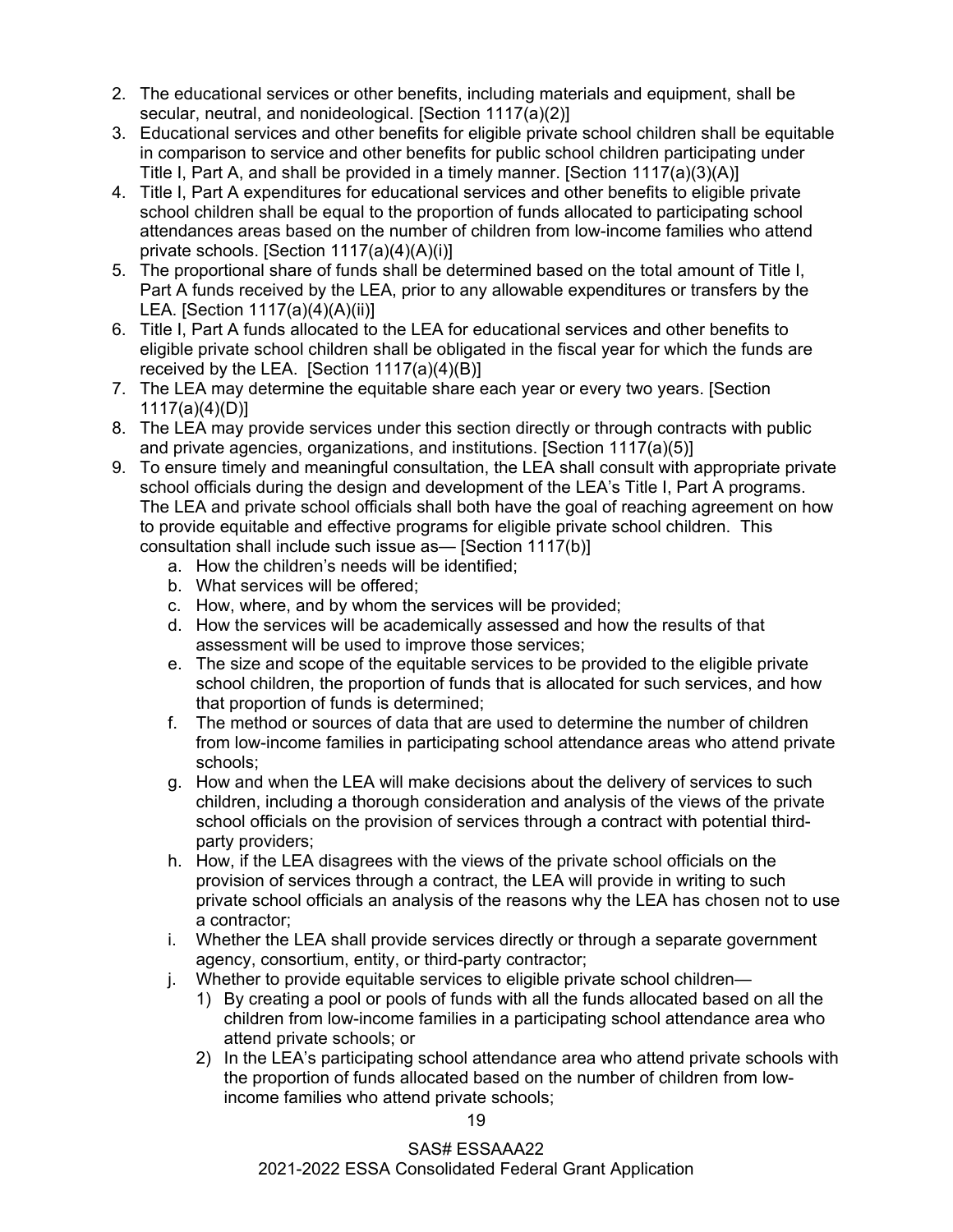- k. When, including the approximate time of day, services will be provided; and
- l. Whether to consolidate and use funds provided in coordination with eligible funds available for services to private school children under applicable programs, as defined in section 8501(b)(1) to provide services to eligible private school children participating in programs.
- 10. The LEA assures that if it disagrees with the views of private school officials with respect to an issue in paragraphs 9a through 9l, above, the LEA shall provide in writing to the private school officials the reasons why the LEA disagrees. [Section 1117(b)(2)]
- 11. The LEA assures such consultation shall include meetings of the LEA and private school officials and shall occur before the LEA makes any decision that affects the opportunities of eligible private school children to participate in Title I, Part A programs. Such meetings shall continue throughout implementation and assessment of services. [Section 1117(b)(3)]
- 12. The LEA assures that such consultation shall include a discussion of service delivery mechanisms to eligible private school children. [Section 1117(b)(4)]
- 13. The LEA shall maintain in the agency's records and will provide to TEA a written affirmation signed by officials of each participating private school that the meaningful consultation required has occurred. The written affirmation shall provide the option for private school officials to indicate such officials' belief that timely and meaningful consultation has not occurred or that the program design is not equitable with respect to eligible private school children. If such officials do not provide such affirmation within a reasonable period, the LEA shall forward to TEA the documentation that such consultation has, or attempts at such consultation have, taken place. [Section 1117(b)(5)]
- 14. If a private school official files a complaint to TEA stating that the LEA did not comply with Section 1117, the LEA shall forward to TEA any appropriate Title I, Part A documentation. [Section 1117(b)(6)(B)]
- 15. Title I, Part A funds used to provide services to eligible private school students shall supplement and in no case, supplant the level of services that would, in the absence of Title I, Part A services, be available to participating children in private schools. [Section 1118(b)]
- 16. The LEA must use funds under subpart A of this part to provide services that supplement, and in no case supplant, the services that would, in the absence of Title I services, be available to participating private school children. [34 CFR 200.66]
	- a. The LEA must use Title I, Part A funds to meet the special educational needs of participating private school children.
	- b. The LEA may not use Title I, Part A funds to meet the needs of the private school or the general needs of children in the private school.
- 17. The control of Title I, Part A funds, and title to materials, equipment, and property purchased with such funds, shall be in a public agency, and a public agency shall administer such funds, materials, equipment, and property. [Section 1117(d)(1)]
- 18. The provision of services under Section 1117 shall be provided— [Section 1117(d)(2)]
	- a. By employees of a public agency; or
	- b. Through contract by such public agency with an individual, association, agency, or organization.
	- c. Requirement: In the provision of such services, such employee, individual, association, agency, or organization shall be independent of the private school and of any religious organization, and such employment or contract shall be under the control and supervision of such public agency.
- 19. The LEA shall have the final authority, consistent with Section 1117, to calculate the number of children, ages 5 through 17, who are from low-income families and attend private schools by— [Section 1117(c)(1)]
	- a. Using the same measure of low income used to count public school children;

20

SAS# ESSAAA22 2021-2022 ESSA Consolidated Federal Grant Application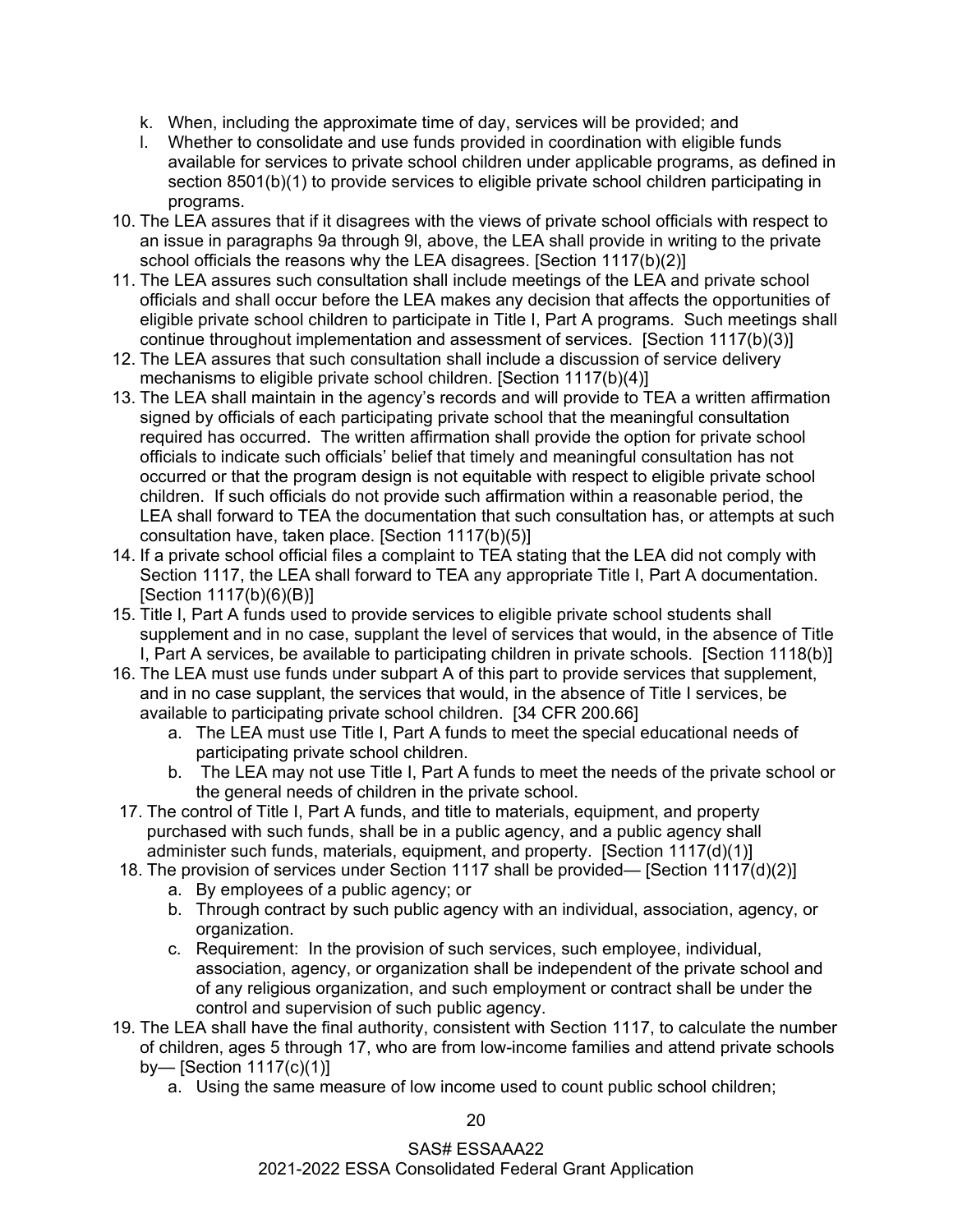- b. Using the results of a survey that, to the extent possible, protects the identity of families of private school students, and allowing such survey results to be extrapolated if complete actual data are unavailable;
- c. Applying the low-income percentage of each participating public-school attendance area, determined pursuant to this section, to the number of private school children who reside in that school attendance area; or
- d. Using an equated measure of low income correlated with the measure of low income used to count public school children.
- 20. Any dispute regarding low-income data for private school students shall be subject to the complaint process authorized in Section 8503. [Section 1117(c)(2)]
- 21. The LEA assures it will abide by all requirements set forth in Section 8501 for providing equitable services in the following programs: Title I, Part C; Title II, Part A; Title III, Part A; Title IV, Part A; and Title IV, Part B. [Section 8501(b)]
- 22. The LEA assures it will keep documentation of program descriptions, allowable activities, and expenditures locally and make available upon TEA request for all applicable private non-profit requirements in Sections 1117 and 8501. TEA may request a description of services and use-of-funds documentation later through compliance reports or other TEA reports.

# <span id="page-23-0"></span>**Title I, Part C**

#### <span id="page-23-1"></span>**General Assurances**

- 1. All district Title I, Part C, programs and projects are implemented in compliance with all applicable statutory and regulatory provisions pertaining to the Migrant Education Program.
- 2. Such projects carried out by the LEA shall be carried out in a manner consistent with the basic objectives of Title I, Part C, and as described in the Instructions to the Consolidated Application for Federal Funding.
- 3. For each required activity, from Program Guidelines, the district will make reports to the Texas Education Agency (TEA), in a manner requested, so that TEA can perform its duties under Title I, Part C, including collecting and reviewing information related to fiscal accountability and reviewing the educational achievement of students participating in programs conducted under Title I, Part C. The grant recipient is responsible for keeping records that TEA may request and use to verify correctness and accuracy of information submitted.
- 4. The district will conduct an annual evaluation of programs supported with Title I, Part C, funds and will use the information and needs identified to modify and improve the program. Data for this evaluation is collected through the New Generation System (NGS), the Public Education Information Management System (PEIMS), compliance reports submitted annually by the district to the Texas Education Agency, and other resources.
- 5. The effectiveness of its Migrant Education Program (MEP) will be determined, where feasible, using the same approaches and standards used to assess the performance of students and schools under Title I, Part A.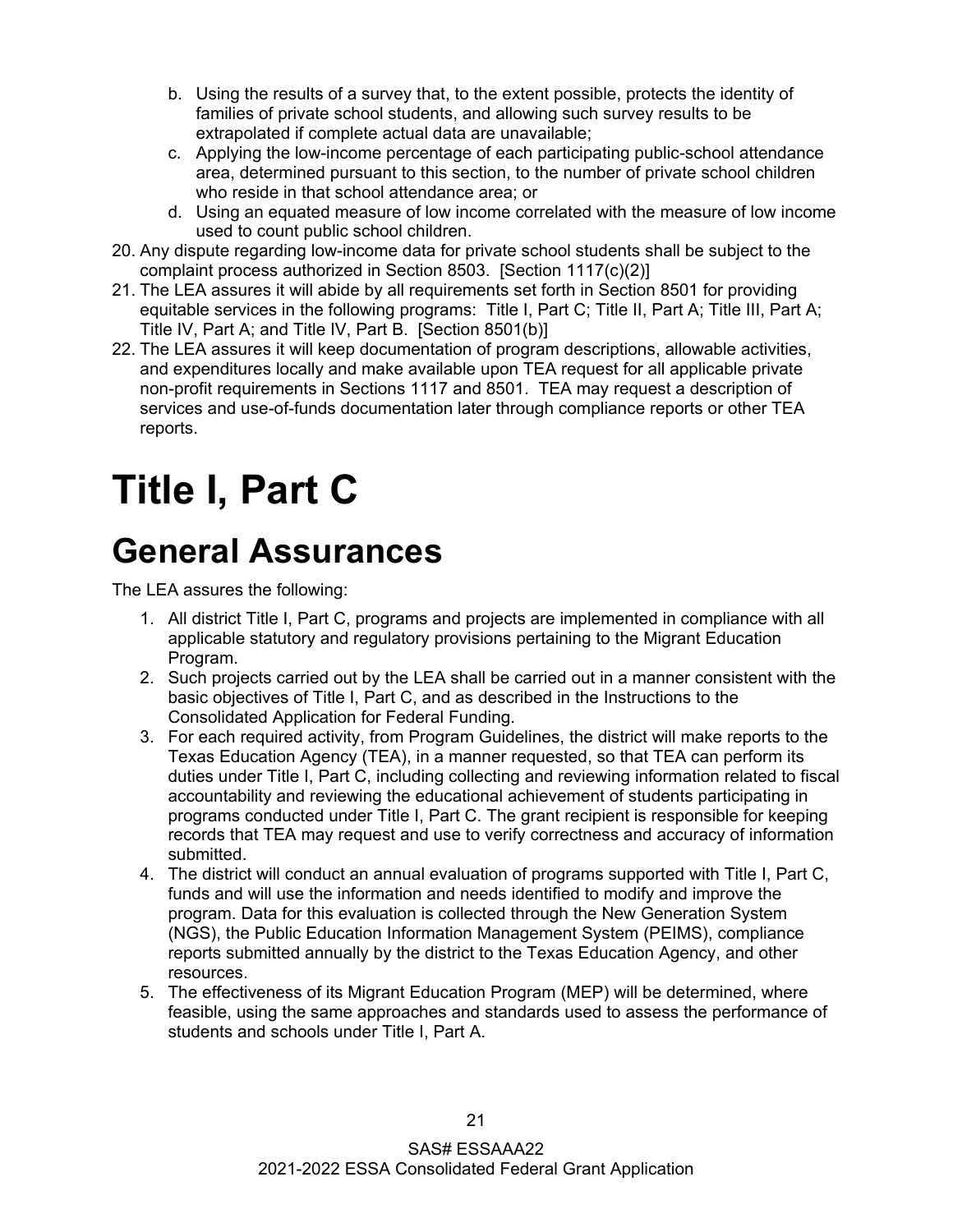#### <span id="page-24-0"></span>**General Fiscal Assurances**

The LEA assures the following:

- 1. Funds are used by a local school district or other operating agency only in accordance with the project application. In general, funds available under the MEP may be used only to:
	- a. Identify eligible migratory children and their needs; and
	- b. Provide educational and support services (including, but not limited to, preschool services, professional development, advocacy and outreach, parental involvement activities, and the acquisition of equipment) that address the identified needs of the eligible children.
- 2. It will conduct program operations of the MEP in compliance with EDGAR as applicable, 2 CFR Part 200, and other applicable regulations.
- 3. It will comply with Title I, Part C, and Title IX as it pertains to uses of funds, assurances, and eligible children.
- 4. It will use such fiscal control and fund accounting procedures to assure proper disbursement of, and accounting for, federal funds paid to the LEA under the Title I, Part C program.
- 5. The district shall use funds received under the Title I, Part C, program to supplement, and to the extent practical, increase the level of funds that would, in the absence of federal funds be made available from nonfederal sources for the education of students participating in programs and projects assisted under Title I. In no case, may these funds be used to supplant funds from nonfederal sources.
- 6. LEAs consolidating administrative funds follow the requirement to use an equitable method for allocating costs to specific fund sources. The method to determine equitable allocation must be documented and is subject to audit. Federal expenditures should be allocated to the ESSA programs in proportion to the funds provided by each program. In cases where migrant funds are used for consolidated administration, if there are unspent funds, the applicant assures that migrant funds will be returned to the state in the same proportion to the share of funding provided to the project.

#### <span id="page-24-1"></span>**Assurances Relating to Comparability of Services**

- 1. An LEA may receive funds under Title I, Part A, and Title I, Part C, (MEP) only if state and local funds will be used in participating schools to provide services that, taken as a whole, are at least comparable to services that the LEA is providing in schools not receiving Title I, Part A, or Title I, Part C, (MEP) funds.
	- a. An LEA is considered to have met the statutory comparability requirements if it has implemented (1) an LEA-wide salary schedule; (2) a policy to ensure equivalence among schools in teachers, administrators, and other staff; and (3) a policy to ensure equivalence among schools in the provision of curriculum materials and instructional supplies.
	- b. An LEA may also use measures to determine comparability such as comparing the average number of students per instructional staff or the average staff salary per student in each school receiving Title I, Part A, or MEP funds with those schools that do not receive Title I, Part A, or MEP funds.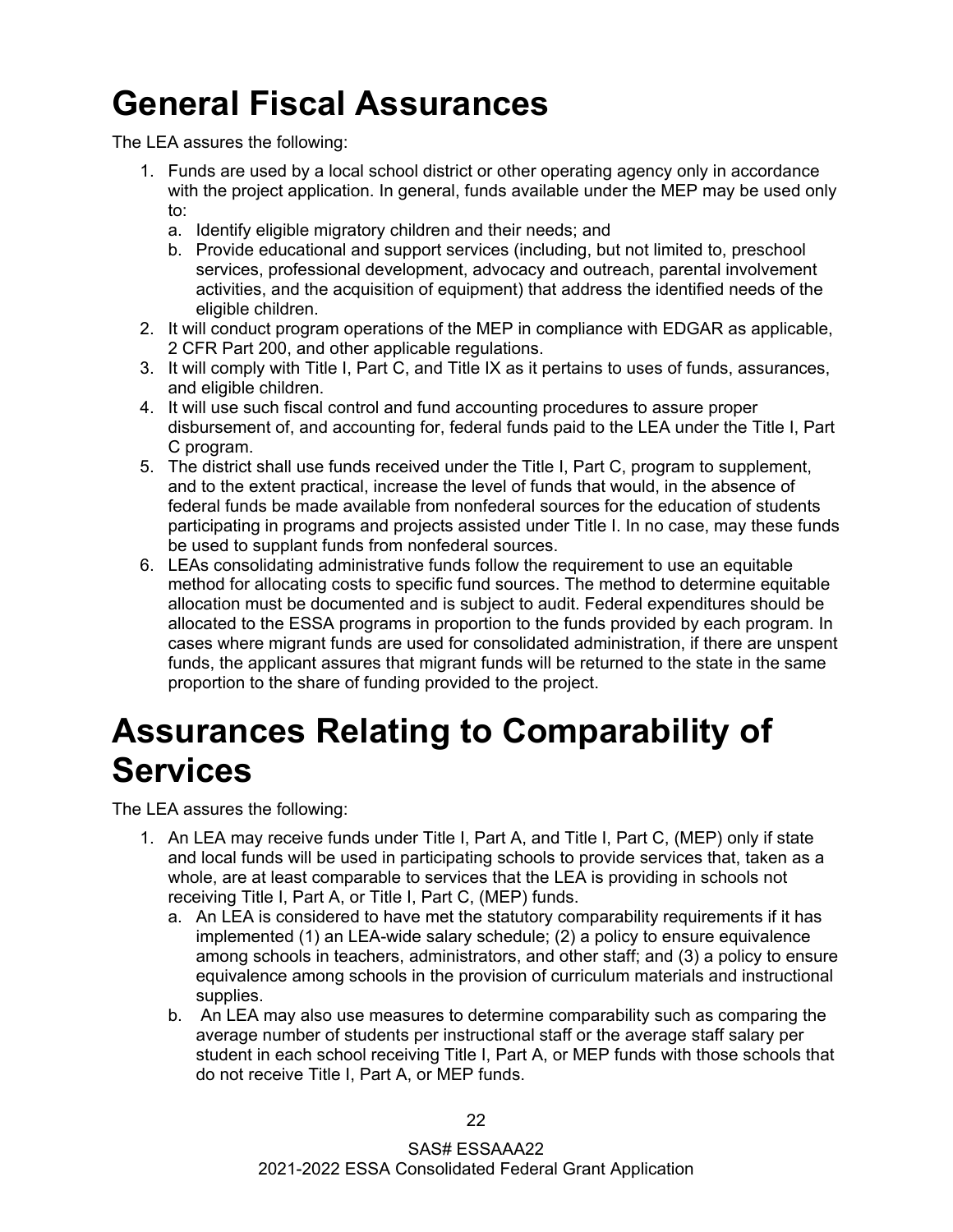- c. If all schools are served by Title I, Part A, or MEP, an LEA must use state and local funds to provide services that, taken as a whole, are substantially comparable in each school.
- d. An LEA may exclude schools with fewer than 100 students from its comparability determination.
- e. The comparability determination does not apply to an LEA that has only one school for each grade span.

#### <span id="page-25-0"></span>**Assurance Relating to Schoolwide Programs**

The LEA assures the following:

1. In order to combine MEP funds into a schoolwide campus program, prior written approval must be obtained from the Texas Education Agency and be documented as part of the ESSA Consolidated Application process. Section 1306(b)(4) of the statute and sections 200.29(c)(l) and 200.86 of the regulations require schools to first use the MEP funds, in consultation with migratory parents, to meet the special educational needs of migratory children before they may combine MEP funds in a schoolwide program. The State has identified these needs in its comprehensive statewide needs assessment. **The district must have documentation that these identified unique educational and educationally-related needs of migratory children have been met before requesting to consolidate Title I, Part C funds into a schoolwide program.**

#### <span id="page-25-1"></span>**Program-Specific Assurances**

- 1. In providing services with Title I, Part C, funds, LEAs shall give priority to serving Priority for Service (PFS) migratory children with MEP funds before using migrant funds to address the needs of other migratory children. PFS students are defined as migratory children who have made a qualifying move within the previous 1-year period and who are failing, or most at risk of failing, to meet the challenging state academic standards, or have dropped out of school. [Section 1304(d)] The Title I, Part C Migrant Coordinator will include a Priority for Service Action Plan as a separate section labeled or identified (e.g., "Migrant PFS Action Plan") in the District Improvement Plan.
- 2. The LEA must include a PFS Action Plan that includes the following:
	- a. When, in the calendar school year, the Title I, Part C, Coordinator will provide campus principals, appropriate campus staff, and parents the Priority For Service students criteria and updated NGS PFS reports.
	- b. When, in the school year calendar, the district's Title I, Part C, Coordinator, MEP staff, and migrant school staff will make home and/or community visits to update parents on the academic progress of their children.
	- c. How the district's Title I, Part C, Coordinator will use NGS Priority For Service reports to give priority placements to these students in MEP activities.
	- d. How the district's Title I, Part C, Coordinator will ensure PFS students receive priority access to instructional services, as well as social workers and community social services/agencies.
	- e. What federal, state, and local programs serve Priority For Service students.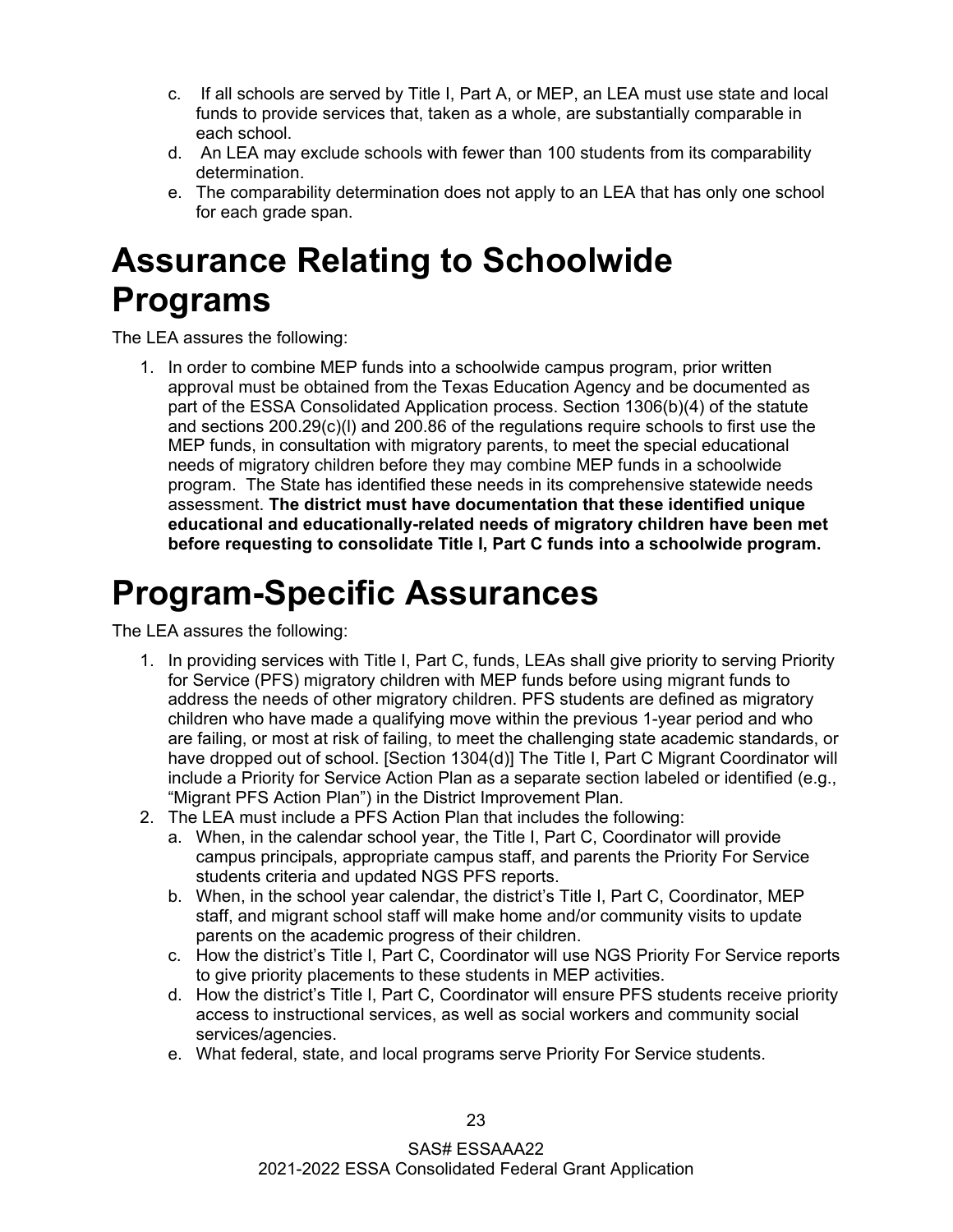- 3. The Migrant Education Program will provide to the extent feasible, such programs and projects as the following: [Section 1304(c)(7)]
	- a. Advocacy and outreach activities for migratory children and their families, including coordination to allow them to gain access to other education, health, nutrition, and social services (Migrant Services Coordination). Within the first grading period of the school year that the child who is eligible for the MEP services in the district, (1) determine individual needs for instructional and support services, (2) Identify resources and make referrals to address said needs, such as tutoring, WIC, HEP, dropout prevention program, (3) Coordinate with entities to ensure that the child has access to the appropriate services, and (4) Follow up to monitor and document progress.
	- b. Professional development programs, including mentoring for teachers and other MEP personnel.
	- c. Information regarding family literacy programs.
	- d. The integration of information technology into educational and related programs.
	- e. Coordination to ensure continuity of services for all migratory students as they move from district to district.
	- f. Programs to facilitate the transition of secondary migratory students to postsecondary education or employment.
	- g. Coordination with available programs offering options for credit accrual and recovery to ensure that migratory secondary students are accessing opportunities available to earn needed credits and make up coursework which is lacking due to late arrival and/or early withdrawal.

In addition, to the extent feasible, ensure the following:

- i. Coordination with school staff and the Texas Migrant Interstate Program (TMIP) to ensure that migratory students who have failed any subject area of the state student assessment are accessing local, intrastate, and interstate opportunities available for summer statewide student assessment remediation.
- ii. Provide supportive services for out of school youth.
- 4. To meet the unique educational needs of its migratory children and to accomplish MEP program goals and objectives, LEAs will use the Seven Areas of Concern as identified by the Office of Migrant Education. The Seven Areas of Concern are:
	- a. Educational Continuity
	- b. Instructional Time
	- c. School Engagement (behavioral, emotional, cognitive)
	- d. English Language Development
	- e. Educational Support in the Home
	- f. Health
	- g. Access to Services
- 5. **Comprehensive Needs Assessment**: The Texas MEP has identified the unique educational and educationally-related needs of migratory children through its Statewide Comprehensive Needs Assessment. [Section 1306(A)(1)] This is a comprehensive review of the identified needs. Review the [comprehensive list of needs and plan for](https://tea.texas.gov/finance-and-grants/grants/essa-program/title-i-part-c-education-of-migratory-children)  [service delivery including Measurable Program Outcomes \(MPOs\)](https://tea.texas.gov/finance-and-grants/grants/essa-program/title-i-part-c-education-of-migratory-children) that describe what every ESC and LEA will be accounted for. The desired outcomes specific to migratory children and youth in Texas are, as outlined in the Texas Service Delivery Plan.
- 6. **Service Deliver Plan**: The Texas MEP has identified the strategies to address the needs identified through the Statewide Service Delivery Plan [Section 1306(a) (1) (A-G)]:

The strategies include the following as required activities: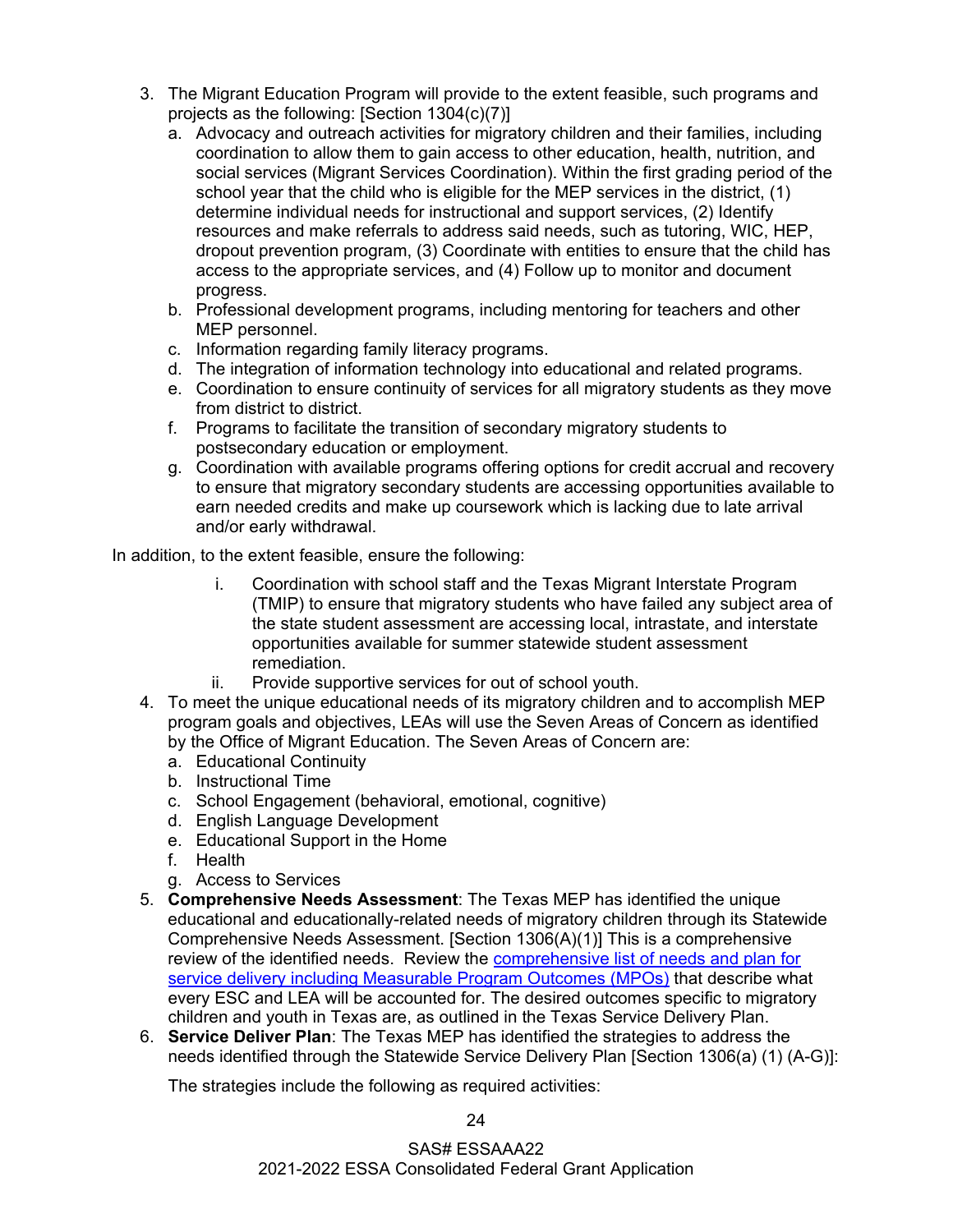Goal 1: Reading and Mathematics Service Delivery Strategies

1.1a) Coordinate/provide needs-based supplemental reading and/or mathematics instruction to migratory students using results of disaggregated formal/informal assessments during the regular term (e.g., tutoring, virtual sessions, home based instruction).

1.1b) Coordinate/provide training/support to migratory students on the use of academic tools and resources to increase success in reading and mathematics (e.g., training on the use of calculators, tablets, laptops, online programs).

1.1c) Coordinate/provide supplemental reading and/or mathematics instruction during the summer to migratory students (e.g., STAAR review, reading and math camps, tutoring, district summer school).

1.1d) Utilize Project SMART when providing summer supplemental mathematics instruction to migratory students in grades K-8.

Goal 2: School Readiness Service Delivery Strategies

2.1a) Coordinate with local education agency (LEA) and/or community-based school readiness programs to provide migratory children ages 3-5 (who are not in kindergarten) with access to school readiness services (e.g., district Pre-K, Head Start, Migrant and Seasonal Head Start, Teaching and Mentoring Communities [TMC]).

2.1b) Provide the TEA-approved early literacy program (A Bright Beginning) for migratory children ages 3-5 who are not served by other programs (during the regular school year, summer, virtual, face-to-face, home-based, center-based).

Goal 3: Graduation/Services to OSY Service Delivery Strategies

3.1a) Coordinate/provide opportunities to confer with migratory students and out-ofschool youth (OSY) to increase awareness and access to credit accrual options and resources to ensure on-time graduation (e.g., annual preliminary and summative transcript review with MEP and/or non-MEP staff).

3.2a) Coordinate/provide appropriate and targeted supplemental instruction to migratory students in grades 9-12 and OSY including late enrollments and early withdrawal students (e.g., student orientation, tutoring).

3.3a) Coordinate/provide post-secondary and high school equivalency (HSE) program information to secondary-aged migratory students/OSY and parents (e.g., graduation requirements, dropout recovery programs, HSE, SAT/ACT, informational videos, interactive links).

3.4a) Coordinate/provide instructional services to OSY based on identified needs (e.g., referrals, resource packets, job training, HSE classes).

Goal 4: Support Services Service Delivery Strategies

4.1a) Coordinate/provide support services during the regular term and summer that address the identified needs of migratory students.

4.2a) Coordinate/provide training for parents to empower them to access resources/services to address the identified needs of their child.

4.3a) Educate MEP and non-MEP staff, including teachers, paraprofessionals,

counselors, and administrators, on the unique needs of migratory students to ensure student success.

4.3b) Collaborate to educate MEP and non-MEP staff about instructional and support services provided by other funding sources to ensure migratory students receive services to which they are entitled under other programs.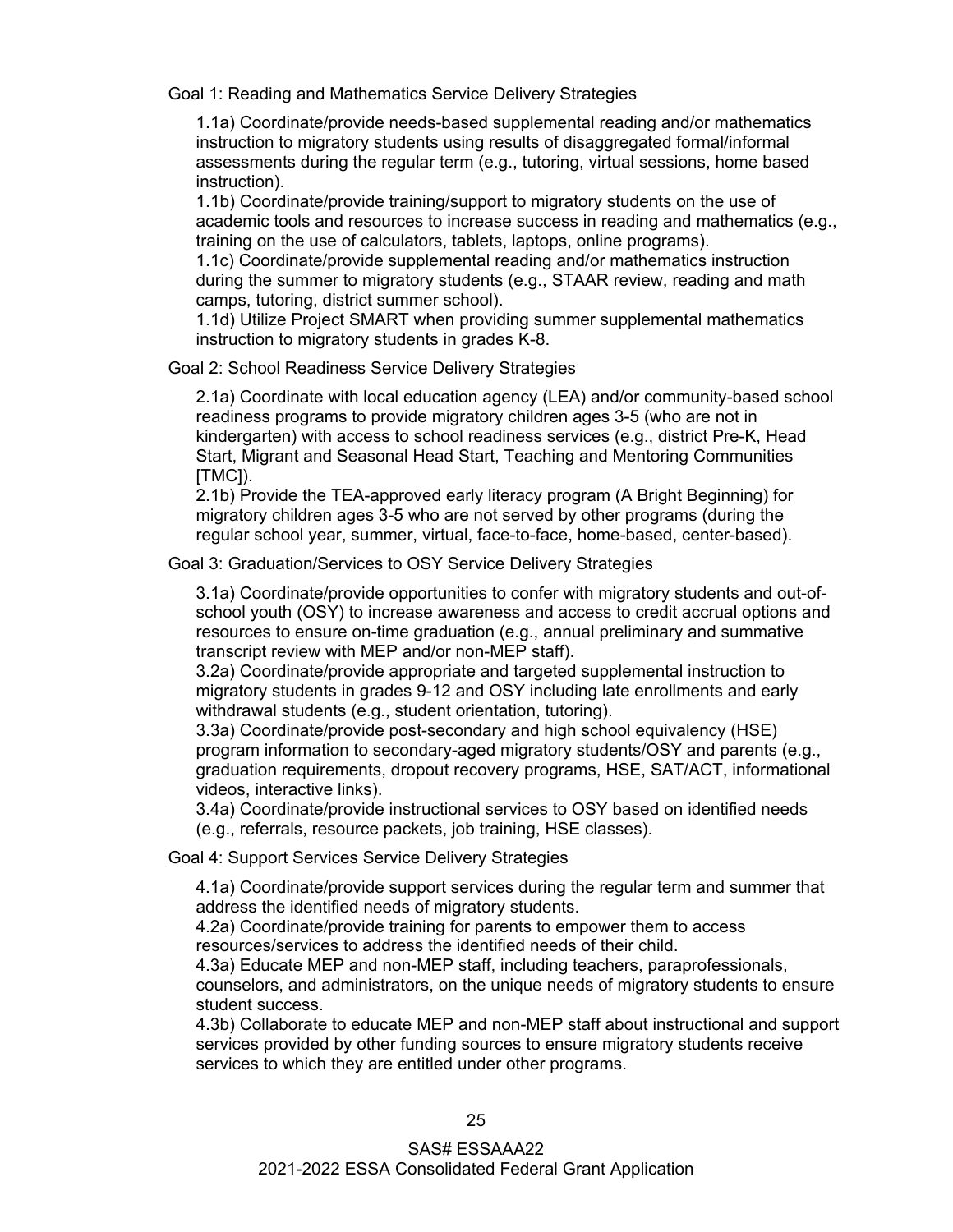4.3c) Coordinate/provide needs-based professional development for MEP staff who provide supplemental reading and math instruction to migratory students.

- 7. In planning, implementing, and evaluating the MEP, there has been, and will be adequate provision for addressing the unmet needs of preschool migratory children and migratory children who have dropped out of school, as well as the identification and recruitment of such children. [Section 1304(c)(4)]
- 8. **Preschool Children**: Within the first 60 days of the school year that eligible preschool migratory children, ages 3-5, are in the school district, determine individual educational needs, and to the extent possible, coordinate with or provide services to meet the identified needs. (For example, A Bright Beginning, Head Start, or other early childhood programs)
- 9. **Identification and recruitment** are district-wide activities occurring year-round. In all project LEAs, including schoolwide programs, an adequate number of staff are assigned to carry out all identification and recruitment activities according to the MEP guidelines and policies as outlined in the Texas Manual for the Identification and Recruitment of Migrant Children.
	- a. Title I, Part C, Coordinator will provide a list of migratory students or copies of Certificates of Eligibility (COEs) to **be encoded in PEIMS** with a Migrant Indicator Code.
- 10. **NGS/MSIX**: Data collection and data entry [Section 1308(A)] are district-wide activities occurring year-round.
	- a. All required NGS enrollments and student demographic, educational, and health data is collected and entered in NGS following MEP required timelines and procedures as outlined in the Manual for New Generation System (NGS) Data Management Requirements.
	- b. In all project LEAs, including schoolwide programs, an adequate number of staff are assigned to carry out the designated NGS data collection and data entry activities in order to ensure that the required timelines are met as specified in the NGS Guidelines. State recommendations regarding NGS personnel are as follows: **one NGS Data Specialist for every 300 migratory students**, prorating the number of positions depending on the LEA's migrant enrollment.
	- c. Records will be maintained to accurately document numbers of migratory students. The LEA will transmit demographic, educational, and health data for all migratory children and participate fully in the New Generation System (NGS) as required by the Manual for New Generation System (NGS) Data Management Requirements. The applicant agency will report data as necessary for the function of the MEP.
- 11. All ID&R and NGS staff attend annual training provided by regional ESCs as outlined in the Texas Manual for the Identification and Recruitment of Migrant Children and the Manual for New Generation System (NGS) Data Management Requirements. This should include training on the electronic Certificate of Eligibility (eCOE).

#### <span id="page-28-0"></span>**Assurances Relating to Coordination [Section 1308(a)]**

The LEA assures that:

1. Consideration has been given to the development of this application, to any benefits available through public and private agencies and programs that would contribute toward meeting the special educational needs of migratory children. Consideration is also given where suggestions and offers of assistance are timely are made by such agencies that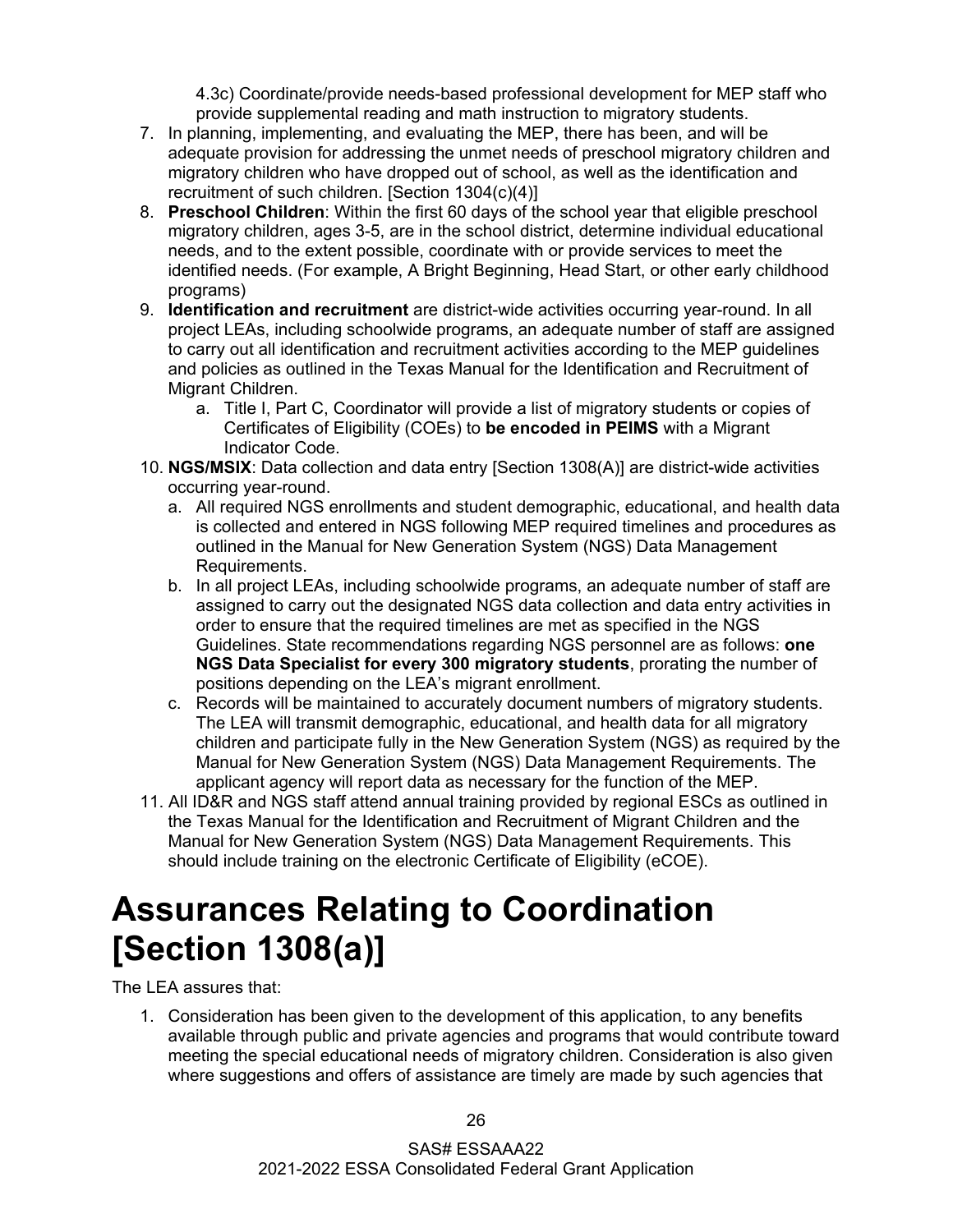may aid in carrying out or making more effective the program or project for which the application is made.

- a. Continuous coordination with Title I, Part A, programs and personnel occurs so that eligible migratory students receive Title I, Part A, services, and that MEP funds are used to meet the unique needs of migratory students that result from their migratory lifestyles. In the case of migratory students who are also limited English proficient or handicapped, it will provide maximum coordination between services provided under Title I, Part C, Migrant and services provided to address children limited English proficiency or handicapping conditions in order to increase program effectiveness, eliminate duplication of services, and reduce fragmentation of the students' instructional programs.
- 2. In planning, implementing, and evaluating its MEP activities, the LEA assures that local and regional data has been used to determine and provide services to migratory children in coordination with other stakeholders.

#### <span id="page-29-0"></span>**Assurance Relating to Continuation of Services [Section 1304(e)]**

The LEA assures the following:

- 1. Concerning the continuation of services to migratory students with expiring eligibility
	- a. A child who ceases to be a migratory child during a school year will be eligible for services until the end of such term.
	- b. A child who is no longer a migratory child may continue to receive services for 1 additional school year, but only if comparable services are not available through other programs.
	- c. A secondary migratory student who has been eligible for services in secondary school may continue to be served through migrant-funded credit accrual programs until graduation.

#### <span id="page-29-1"></span>**Assurances Relating to the Migrant Parent Advisory Council (PAC) and Parental Involvement [Section 1304(c)(3)]**

- 1. To ensure parental participation in the MEP, the migrant-funded LEA with programs of one school year in duration will establish an LEA-wide migrant parent advisory council (PAC) which will be elected by the parents of eligible migratory students and which will be composed of a majority of such parents. In the case of migrant-funded Shared Services Arrangements (SSAs), the fiscal agent will establish an SSA-wide migrant parent advisory council elected by migratory parents from the respective districts in the SSA. Migrant-funded LEAs and SSA fiscal agents shall establish and consult a PAC even if the contracting agents have schoolwide programs. To the extent feasible, contracting agents with schoolwide program schools assure that their schoolwide campuses will have meaningful consultation with both the LEA-wide PAC and parents of migratory students attending the schoolwide program school.
- 2. The LEA or SSA fiscal agent will have meaningful consultation with parents of migratory children including the migrant parent advisory council (PAC) in the planning and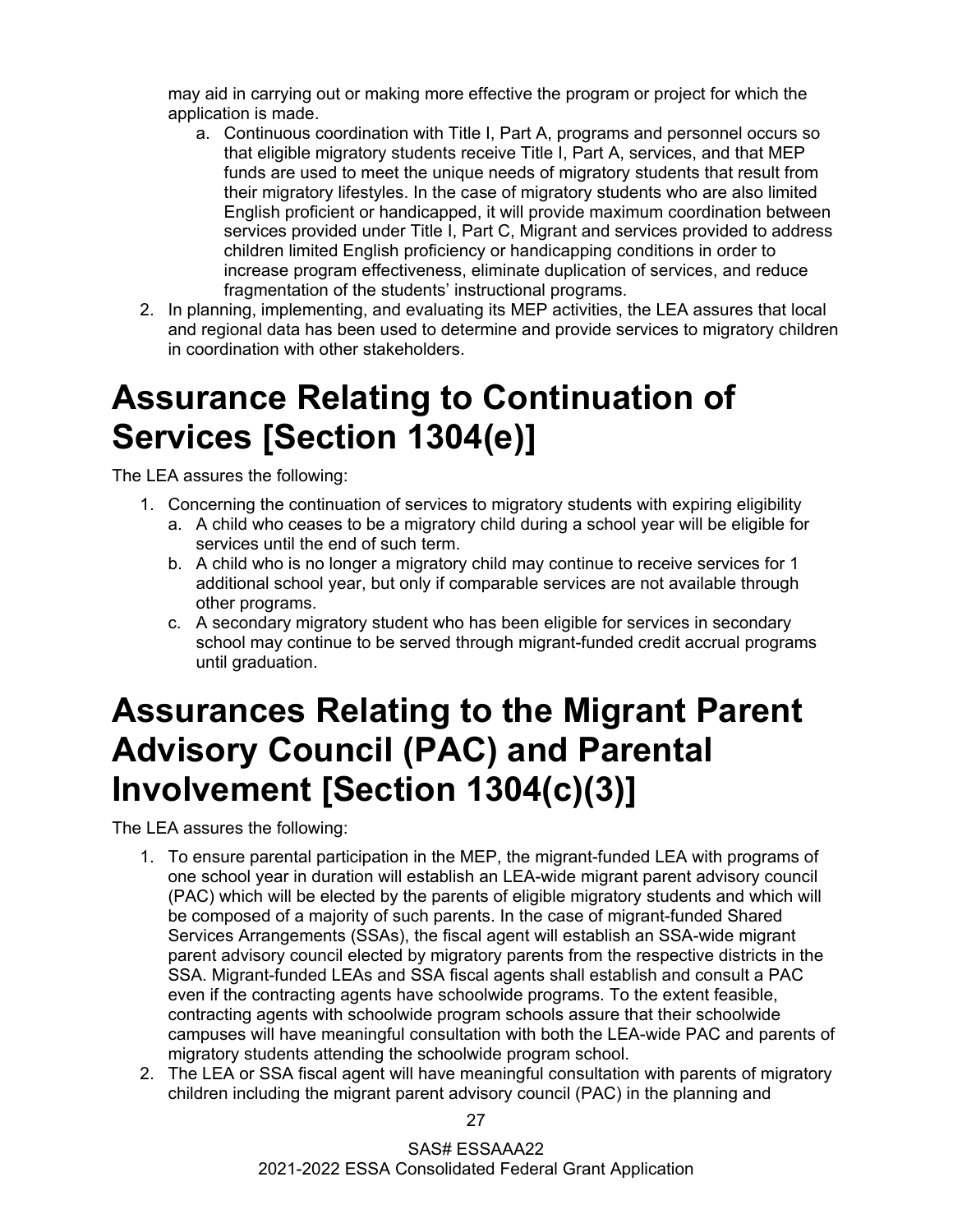operation of the local migrant education program. "Meaningful consultation" includes, but is not limited to both of the following:

- a. Providing copies of pertinent district and campus improvement plans, state plans, state and federal laws, regulations, and rules; copies of reports resulting from audits, TEA monitoring visits, and complaint investigations; and copies of LEA needs assessments, evaluations, NGS reports, and Standard Application System (SAS) funding applications that describe the academic performance and service of migratory students in comparison to other student populations;
- b. Providing empowerment training for PAC members at no cost to parents; said training includes, but is not limited to, providing PAC members, in their dominant language, a clear understanding of the key issues and decision points from aforementioned data sources to facilitate informed input and advice to the district before program designs and decisions are finalized.
- 3. The planning and implementation of the LEA's Migrant Education Program provides for the same parental involvement as required for programs and projects under Section 1116.
- 4. PAC meetings must be conducted in a format and language that is understandable to migratory parents. To ensure full parent participation, PAC meetings should be held at times convenient for the migratory parents and transportation and childcare should be offered.

#### <span id="page-30-0"></span>**Assurance Relating to Private Schools**

The LEA assures the following:

1. An LEA receiving assistance under Title I, Part C, must provide eligible private nonprofit school children and their teachers or other educational personnel, with equitable services or other benefits under this program. Before an LEA makes any decision that affects the opportunity of eligible private nonprofit school children, teachers, or other educational personnel to participate, the LEA must engage in timely and meaningful consultation with private school officials and maintain written documentation of such efforts.

# <span id="page-30-1"></span>**Title I, Part D, Subpart 1**

- 1. The State Agency (SA) assures it meets the purposes of Title I, Part D, Subpart 1 [Section 1411]:
	- a. Improve educational services for children and youth in local and state institutions for neglected or delinquent children and youth so that such children and youth have the opportunity to meet the same challenging state academic content standards and student academic achievement standards that all children are expected to meet.
	- b. Provide such children and youth with the services needed to make a successful transition from institutionalization to further schooling or employment.
	- c. Prevent at-risk youth from dropping out of school and provide dropouts and children and youth returning from correctional facilities or institutions for neglected or delinquent children and youth with a support system to ensure their continued education.
- 2. The State Agency (SA) assures the following [Section 1414(c)]:
	- a. State Agency (SA) assures in making services available to children and youth in adult correctional institutions, priority will be given to children and youth who are likely to complete incarceration within a 2-year period.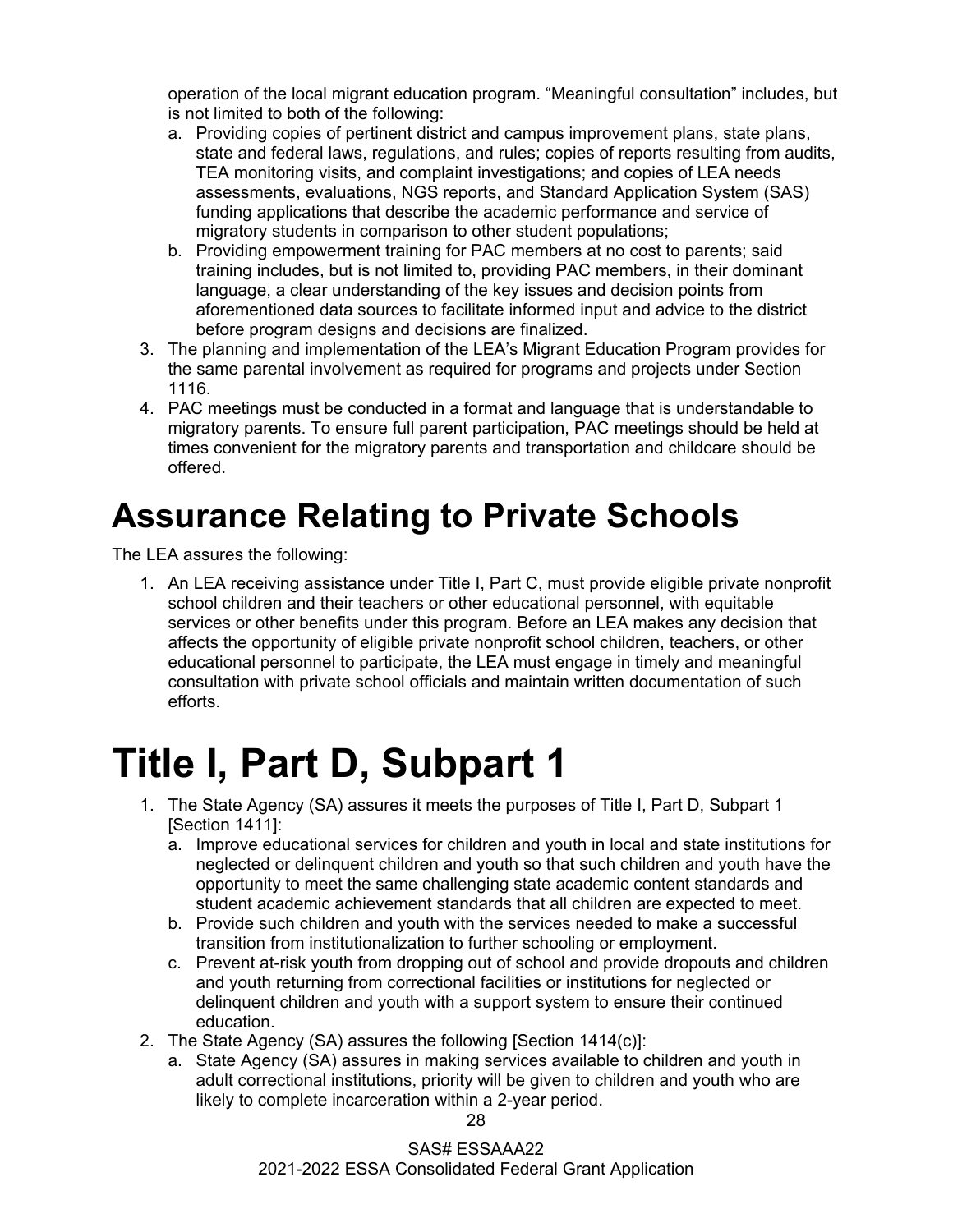- b. SA assures it will assist in locating alternative programs through which students can continue their education if the students are not returning to school after leaving the correctional facility or institution for neglected or delinquent children and youth.
- c. SA assures it will work with parents to secure parents' assistance in improving the educational achievement of their children and youth and preventing their children's and youth's further involvement in delinquent activities.
- d. SA assures it will work with children and youth with disabilities in order to meet an existing individualized education program and an assures that it will notify the child's or youth's local school if the child or youth—
	- 1) is identified as in need of special education services while the child or youth is in the correctional facility or institution for neglected or delinquent children and youth; and
	- 2) Intends to return to the local school.
- e. SA assures it will work with children and youth who dropped out of school before entering the correctional facility or institution for neglected or delinquent children and youth to encourage the children and youth to reenter school and attain a regular high school diploma once the term of the incarceration is completed or provide the child or youth with the skills necessary to gain employment, continue the education of the child or youth, or attain a regular high school diploma or high school equivalency certificate if the child or youth does not intend to return to school.
- f. SA assures that certified or licensed teachers and other qualified staff are trained to work with children and youth with disabilities and other students with special needs.
- g. SA assures coordination with programs operated by Juvenile Justice and Delinquency Prevention Act of 1974.
- 3. SA assures it shall reserve between 15-30% of total allocation for transition services to support [Section 1418]
	- a. Facilitating transition of children and youth between State-operated or Secretary of the Interior institutions and schools served by LEAs or Bureau of Indian Education; or
	- b. Successful reentry of youth offenders who are age 20 or younger and have received a regular high school diploma or high school equivalency certificate into postsecondary education or career and technical training programs such as –
		- 1) Preplacement programs that allow youth to audit or attend college courses (via campus-based or institutional settings);
		- 2) Worksite schools institutes of higher education and private/public employer partners to create programs to assist successful transition to postsecondary education and employment; and
		- 3) Essential support services such as
			- i. Personal, career and technical, and academic counseling;
			- ii. Placement services in university, college, or junior college program;
			- iii. Student financial aid information and assistance;
			- iv. Counseling Services; and
			- v. Job placement services.
- 4. SA assures Subpart 1 funds will support educational services that meet the following [Section 1415(a)]:
	- a. Are consistent with the TEA State plan.
	- b. Provide children and youth with the knowledge and skills needed to make a successful transition to secondary school completion, career and technical education, further education, or employment.
- 5. Programs and projects
	- a. May include-
		- 1) the acquisition of equipment
		- 2) pay-for-success initiatives; or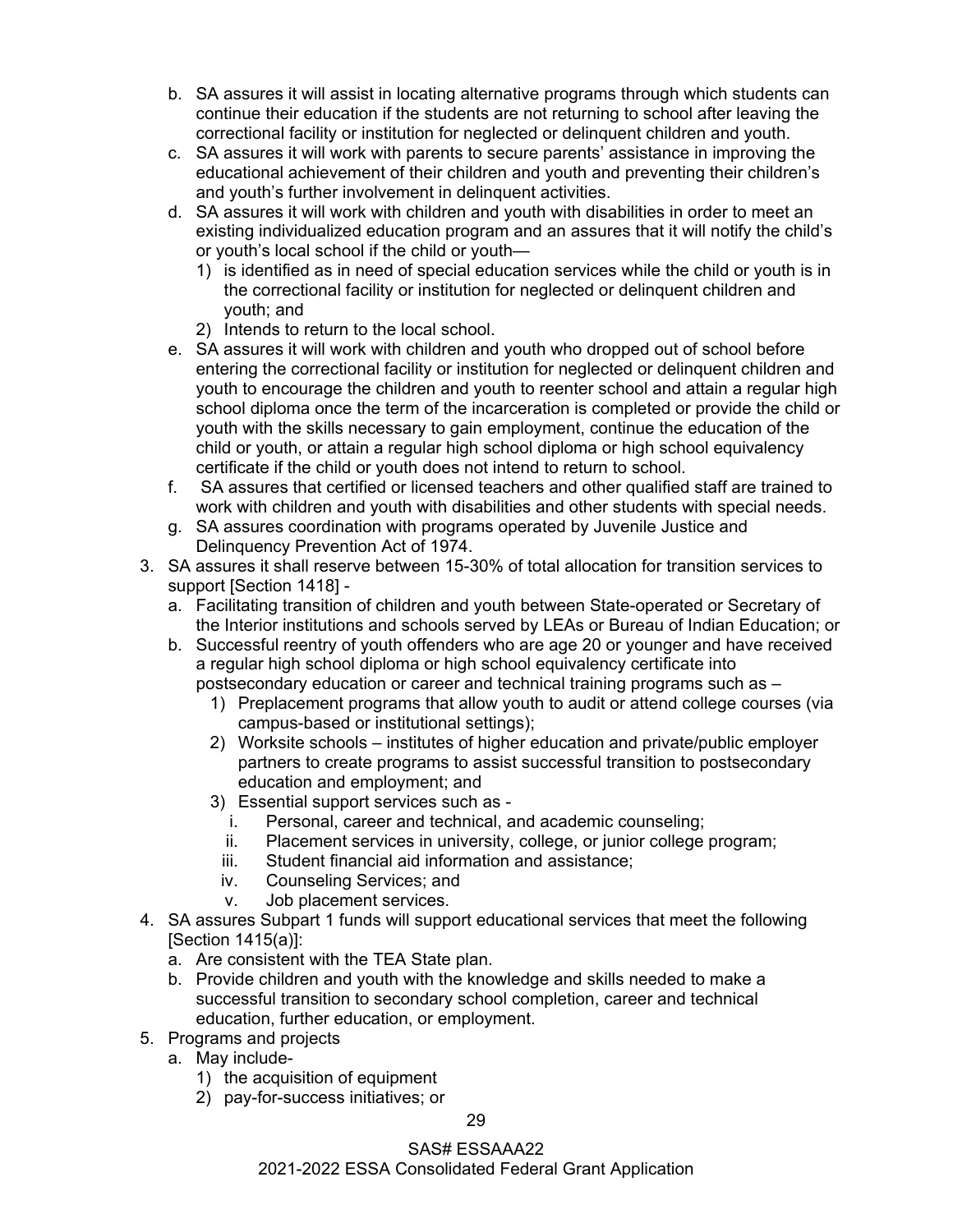- 3) providing targeted services for youth who have come in contact with both the child welfare system and juvenile justice system
- b. Shall be designed to support educational services that-
	- 1) Except for institution-wide projects under Section 1416, are provided to children and youth identified as failing, or most at-risk of failing, to meet the challenging State academic standards;
	- 2) Respond to the educational needs of children and youth, by supplementing and improving quality of the educational services provided to such children and youth; and
	- 3) Afford such children and youth an opportunity to meet challenging State academic standards.
- c. Shall be carried out in a manner consistent with fiscal requirements (Sec. 1118 and part F) (as applicable).
- 6. SA assures that projects using Subpart 1 funds to pay the necessary and reasonable costs will provide a variety of services such as:
	- a. Providing reading, mathematics, and language arts programs that include academic classroom instruction, as long as these are supplementary services and materials.
	- b. Providing pay-for-success initiatives, career and technical training programs, personal and academic counseling, job placement services, college preparatory and placement services.
	- c. Hiring additional teachers, aides, educational counselors, and other staff members to provide supplemental instruction in the areas of greatest need.
	- d. Training and providing professional development opportunities for teachers, aides, and other staff members who are actively involved in providing Title I, Part D, Subpart 1, services.
	- e. Procuring supplemental educational materials and equipment for Title I, Part D, Subpart 1 instruction- including books, computers, audiovisual equipment and supplies, and classroom materials for academic, career, and technical skill programs.
	- f. Hiring transition coordinators or purchasing new equipment to assist students' transitions (for example, purchasing scanners to scan individualized education program (IEP) documents).
	- g. Increasing the total number of hours of instruction in any subject area that students receive with state or local funds.
- 7. SA assures it can respond appropriately to and maintain documentation for each of the following questions to determine whether an expenditure would be allowable:
	- a. How is the expenditure reasonable and necessary to carry out the intent and purpose of the program?
	- b. What need, as identified in the comprehensive needs assessment, does the capital expenditure address? Explain how the capital expenditure addresses this need.
	- c. How will the expenditure be evaluated to measure a positive impact on student achievement?
	- d. How is the expenditure supplemental to other nonfederal programs?
- 8. All encumbrances and expenditures relative to the 2019-2020 (FY2020) Title I, Part D, Subpart 1 program will be incurred on or after the effective date of this application and in accordance with the approved budget, supporting schedules, and budget description (34 Code of Federal Regulations [CFR] 76.708).
- 9. If approval is requested for paraprofessional or nonprofessional positions such as teacher aides, library aides, nurse's aides, attendance aides, licensed vocational nurses, these personnel will be assigned to work under the direct supervision of professional personnel who have a degree and meet all certification requirements or accreditation standards for their assignment. If approval is requested for a nurse's aide or licensed vocational nurse (LVN), this paraprofessional will be under direct supervision of an LEA-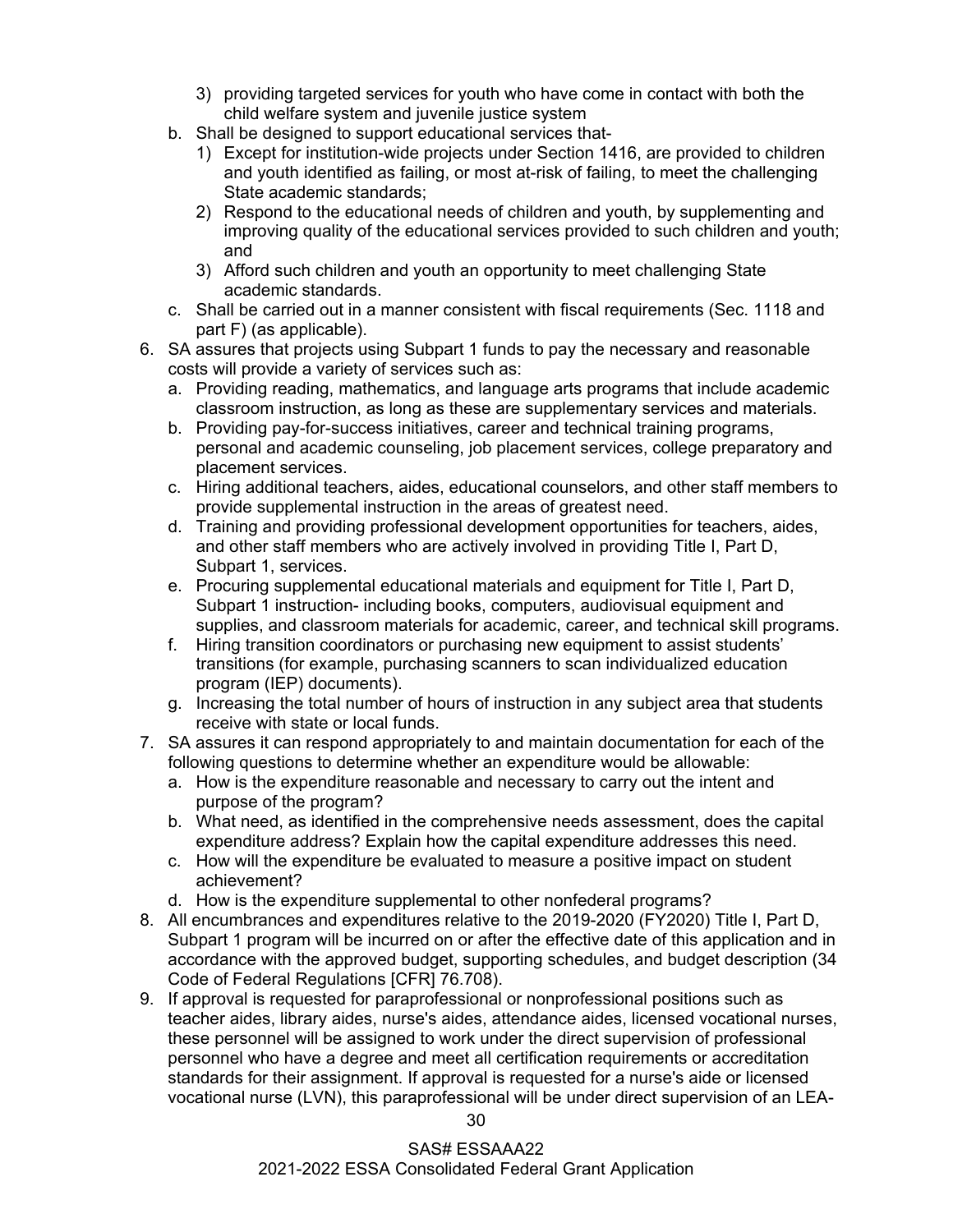employed registered nurse, or a statement will be provided from a medical doctor or a registered nurse certifying that this paraprofessional will be under the direct supervision of such certified medical personnel (state rule).

10. Program operations comply with CFR Title 34; Parts 76, as applicable, 77, 79, 80, 81, 82, 85, 86, 97, 98, 99, 100, 104, 106, and 2 CFR Part 200, and other applicable regulations.

### <span id="page-33-0"></span>**Title I, Part D, Subpart 2**

- 1. LEA assures the purposes of Title I, Part D, Subpart 2 meet the following [Section 1421]:
	- a. To carry out high quality education programs to prepare children and youth for secondary school completion, training, employment, or further education;
	- b. Provide children and youth with the services needed to make a successful transition from institutionalization to further education or employment; and
	- c. To operate programs in local schools, including schools operated or funded by the Bureau of Indian Education for children and youth returning from correctional facilities and programs which may serve at-risk children and youth.
- 2. LEA assures that it will collaborate with locally operated neglected and delinquent facilities and meet the following Title I, Part D Subpart, 2 requirements [Section 1423]. Documentation must be kept on file:
	- a. Description of the program;
	- b. Description of formal agreements between the LEA and correctional facilities and alternative school programs, including Secretary of the Interior and Indian tribes;
	- c. Description of coordination with facilities working with delinquent children and youth ensuring their participation in comparable local school education programs;
	- d. Description of program to facilitate successful transition of children and youth returning from correctional facilities and types of services offered;
	- e. Description of the characteristics (including learning difficulties, substance abuse problems, and other special needs) of the children and youth returning from correctional facilities. Description of how LEA will coordinate existing education programs to meet unique educational needs of children and youth;
	- f. Description of LEA will coordinate with existing social, health, and other services to meet the needs of students returning from correctional facilities - including prenatal health care and nutrition services, parenting and child development classes, child care, targeted reentry and outreach program, referrals to community resources, and flexibility;
	- g. Description of partnerships with institutions of higher education or local businesses to facilitate postsecondary and workforce success for children and youth returning from correctional facilities – i.e., credit-bearing coursework, enrollment in postsecondary education, participation in career and technical education programming, and mentoring services;
	- h. Description of how the program will involve parents and family members to I prove the educational achievement of their children, assist in dropout prevention activities and prevent the involvement in delinquent activities;
	- i. Description of coordination with other Federal, State, and local programs, i.e., Title I of the Workforce Innovation and Opportunity Act and career and technical education programs;
	- j. Description of coordination with Juvenile Justice and Delinquency Prevention Act of 1974, if applicable;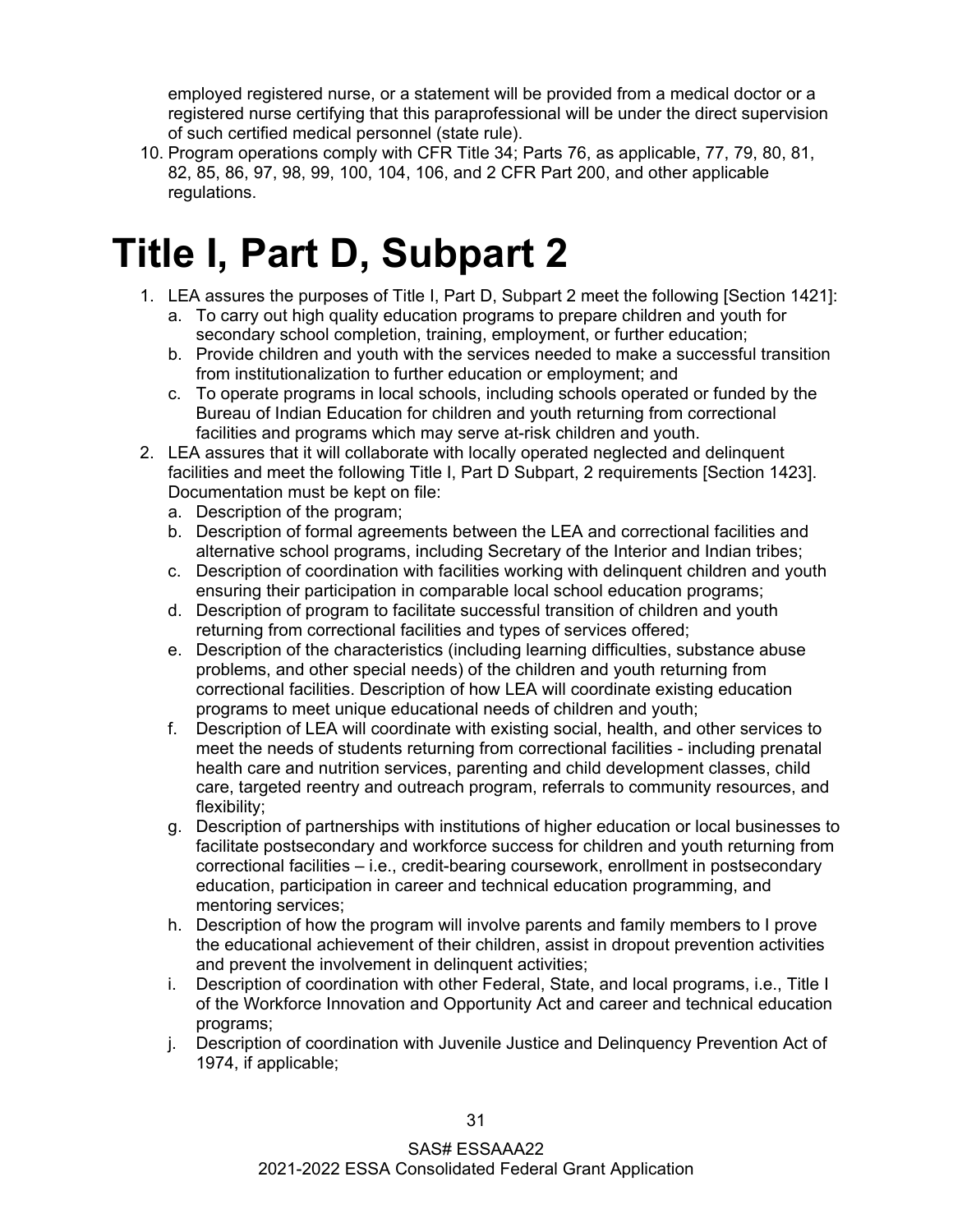- k. Description of coordination and collaboration with probation officers to assist children and youth;
- l. Description of efforts to ensure correctional facilities are aware of child's existing individualized education program; and
- m. Description of steps LEA will take to find alternative placements for children and youth interested in continuing their education but unable to participate in a traditional public-school program.
- 3. LEA assures that Title I, Part D, Subpart 2 programs are used for the following allowable activities [Section 1424]:
	- a. Programs that serve children and youth returning to local schools from correctional facilities and assist in the transition;
	- b. Dropout prevention programs serving at-risk children and youth;
	- c. Coordination of health and social services for youth to improve likelihood of youth completing education;
	- d. Special programs to meet unique academic needs, including career and technical education, special education, career counseling, curriculum-based youth entrepreneurship education, and financial aid assistance for postsecondary education;
	- e. Mentoring and peer mediation programs;
	- f. At-risk Indian children and youth in correctional facilities in LEAs served area operated by the Secretary of the Interior or Indian tribes; and
	- g. Pay for success initiatives.

#### <span id="page-34-0"></span>**Program Requirements for Correctional Facilities Receiving Title I, Part D, Subpart 2 Funds [Section 1425]**

- 1. LEA assures that each correctional facility entering into an agreement under Section 1423(2) to provide services to children and youth under this subpart shall
	- a. Ensure educational programs are coordinated with the student's home school, particularly with respect to a student with an individualized education program under part B of the Individuals with Disabilities Education Act.
	- b. Notify LEA if the child or youth is identified as in need of special education services while in the correctional facility.
	- c. Provide transition assistance to help the child or youth stay in school, including coordination of services for the family, counseling, assistance in accessing drug and alcohol abuse prevention programs, tutoring, and family counseling.
	- d. Provide support programs that encourage children and youth who have dropped out of school to reenter school and attain a regular high school diploma or provide children and youth with the skills necessary to gain employment or seek a regular high school diploma or high school equivalency certificate.
	- e. Ensure correctional facility is staffed with teachers and other qualified staff who are trained to work with children and youth with disabilities.
	- f. Ensure educational programs are related to assisting students to meet the challenging State academic standards.
	- g. Use technology to assist in coordinating educational programs between the correctional facility and the community school.
	- h. Involve parents in efforts to improve the educational achievement of their children and prevent the further involvement of delinquent activities.

32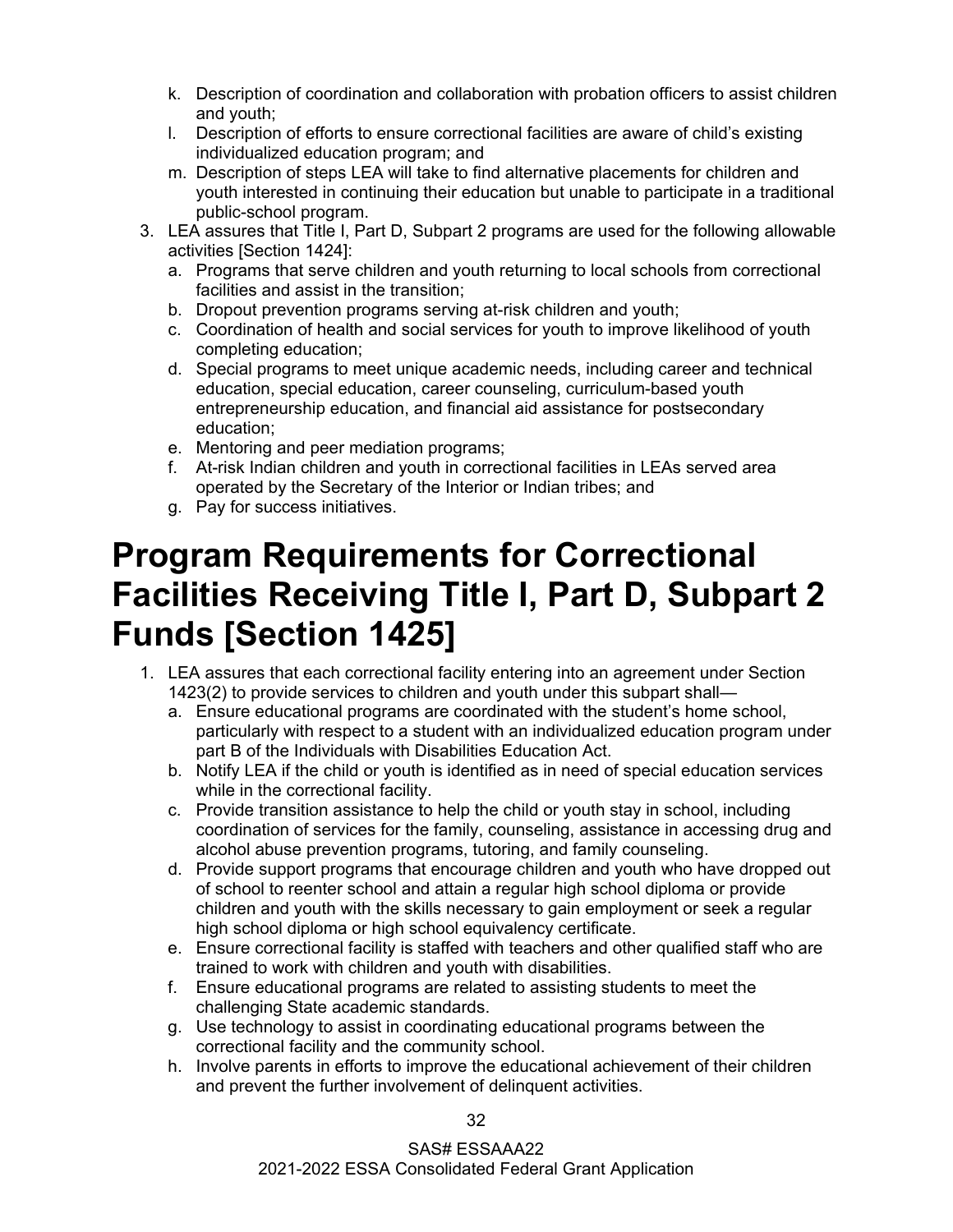- i. Coordinate funds with other local, State, and Federal funds available to provide services - i.e., Title I of the Workforce Innovation and Opportunity Act, and career and technical education funds.
- j. Coordinate programs with activities funded under the Juvenile Justice and Delinquency Prevention Act of 1974, if applicable.
- k. Work with local businesses to develop training, curriculum-based youth entrepreneurship education, and mentoring programs for children and youth.
- l. Work with the child's or youth's family members and the LEA that most recently provided services to the child or youth to ensure relevant and appropriate academic records and plans are shared jointly.
- m. Consult with the LEA for a period jointly determined necessary by the correctional facility and LEA upon discharge from that facility, to coordinate educational services so as to minimize disruption to the child's or youth's achievement.
- 2. LEA must assure and be able to respond appropriately to and maintain documentation for each of the following questions to determine whether an expenditure would be allowable:
	- a. How is the expenditure reasonable and necessary to carry out the intent and purpose of the program?
	- b. What need, as identified in the comprehensive needs assessment, does the capital expenditure address? Explain how the capital expenditure addresses this need.
	- c. How will the expenditure be evaluated to measure a positive impact on student achievement?

## <span id="page-35-0"></span>**Title II, Part A**

- 1. The LEA will use Title II, Part A, funds to supplement and not supplant nonfederal funds that would otherwise be used for allowable Title II, Part A, program expenditures. [Section 2301]
- 2. The LEA will meaningfully consult with teachers, principals, other school leaders, paraprofessionals (including organizations representing such individuals), specialized instructional support personnel, charter school leaders (in an LEA that has charter schools), parents, community partners, and other organizations or partners with relevant and demonstrated expertise in programs and activities designed to meet the purpose of Title II, Part A. [Section 2102(b)(3)(A)]
- 3. The LEA will seek advice from the individuals and organizations described in the preceding subparagraph regarding how best to improve the LEA's activities to meet the purpose of Title II, Part A. [Section 2102(b)(3)(B)]
- 4. The LEA will coordinate activities under Title II, Part A, with other related strategies, programs, and activities being conducted in the community. [Section 2102(b) (3) (C)].
- 5. The LEA will expend these funds to conduct activities in one or more of the following areas [Section 2103(b)(3)]:
	- a. Developing or improving a rigorous, transparent, and fair evaluation and support system for teachers, principals, or other school leaders that— is based in part on evidence of student achievement, which may include student growth; and shall include multiple measures of educator performance and provide clear, timely, and useful feedback to teachers, principals, or other school leaders.
	- b. Developing and implementing initiatives to assist in recruiting, hiring, and retaining effective teachers, particularly in low-income schools with high percentages of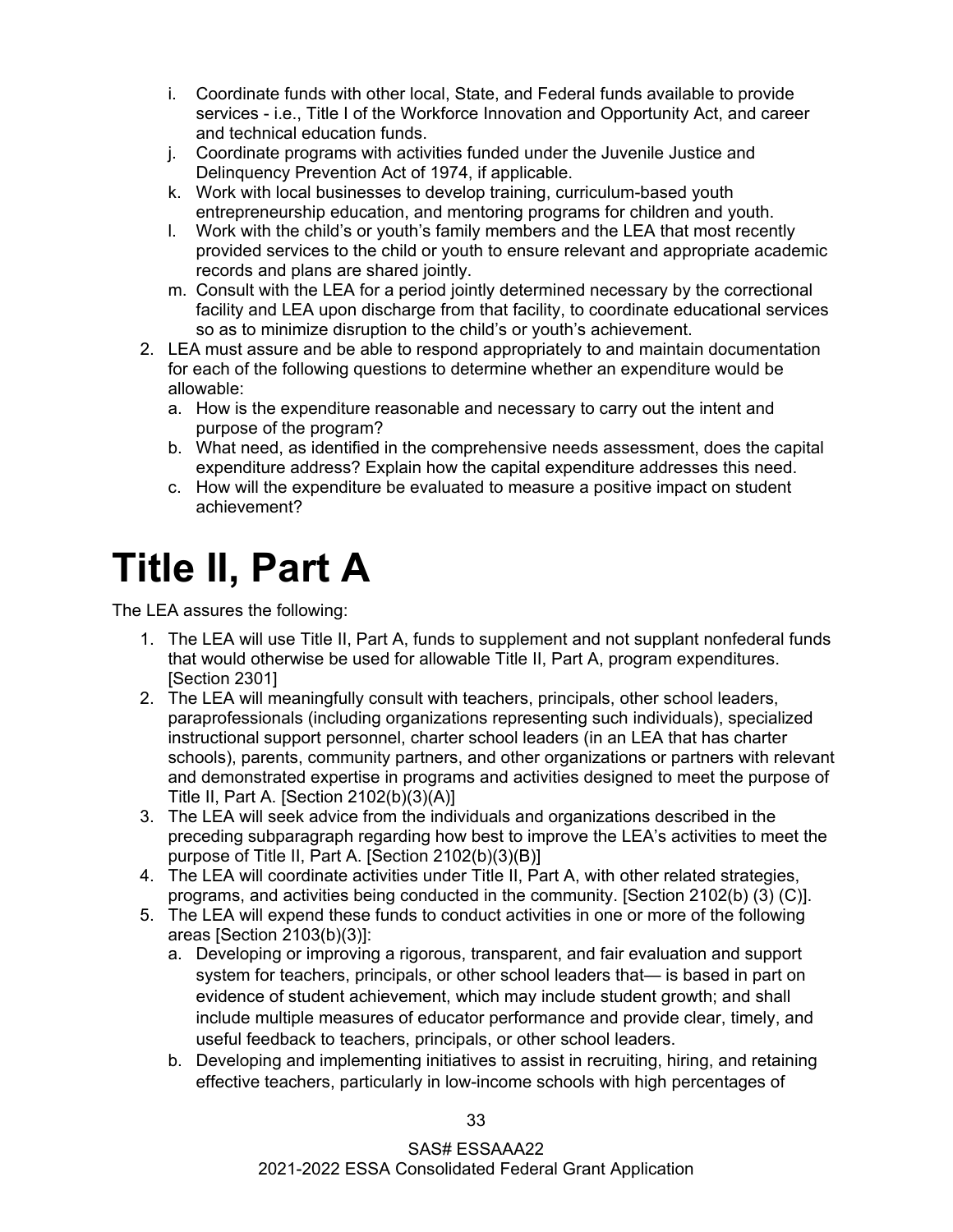ineffective teachers and high percentages of students who do not meet the challenging State academic standards, to improve within-district equity in the distribution of teachers, consistent with section  $1111(q)(1)(B)$ , such as initiatives that provide— expert help in screening candidates and enabling early hiring; differential and incentive pay for teachers, principals, or other school leaders in high-need academic subject areas and specialty areas, which may include performance-based pay systems; teacher, paraprofessional, principal, or other school leader advancement and professional growth, and an emphasis on leadership opportunities, multiple career paths, and pay differentiation; new teacher, principal, or other school leader induction and mentoring programs that are designed to—improve classroom instruction and student learning and achievement; and increase the retention of effective teachers, principals, or other school leaders; the development and provision of training for school leaders, coaches, mentors, and evaluators on how accurately to differentiate performance, provide useful feedback, and use evaluation results to inform improvement strategies, and personnel decisions; and a system for auditing the quality of evaluation and support systems.

- c. Recruiting qualified individuals from other fields to become teachers, principals, or other school leaders, including mid-career professionals from other occupations, former military personnel, and recent graduates of institutions of higher education with records of academic distinction who demonstrate potential to become effective teachers, principals, or other school leaders.
- d. Reducing class size to a level that is evidence based and used to improve student achievement through the recruiting and hiring of additional effective teachers.
- e. Providing high-quality, personalized professional development that is evidencebased for teachers, instructional leadership teams, principals, or other school leaders, that is focused on improving teaching and student learning and achievement, including supporting efforts to train teachers, principals, or other school leaders to— effectively integrate technology into curricula and instruction (including education about the harms of copyright piracy); use data to improve student achievement and understand how to ensure individual student privacy is protected, as required under section 444 of the General Education Provisions Act (commonly known as the ''Family Educational Rights and Privacy Act of 1974'') (20 U.S.C. 1232g) and State and local policies and laws in the use of such data; effectively engage parents, families, and community partners, and coordinate services between school and community; help all students develop the skills essential for learning readiness and academic success; develop policy with school, local educational agency, community, or State leaders; and participate in opportunities for experiential learning through observation.
- f. Developing programs and activities that increase the ability of teachers to effectively teach children with disabilities, including children with significant cognitive disabilities, and English learners, which may include the use of multi-tier systems of support and positive behavioral intervention and supports, so that such children with disabilities and English learners can meet the challenging State academic standards.
- g. Providing programs and activities to increase— the knowledge base of teachers, principals, or other school leaders on instruction in the early grades and on strategies to measure whether young children are progressing; and the ability of principals or other school leaders to support teachers, teacher leaders, early childhood educators, and other professionals to meet the needs of students through age 8, which may

34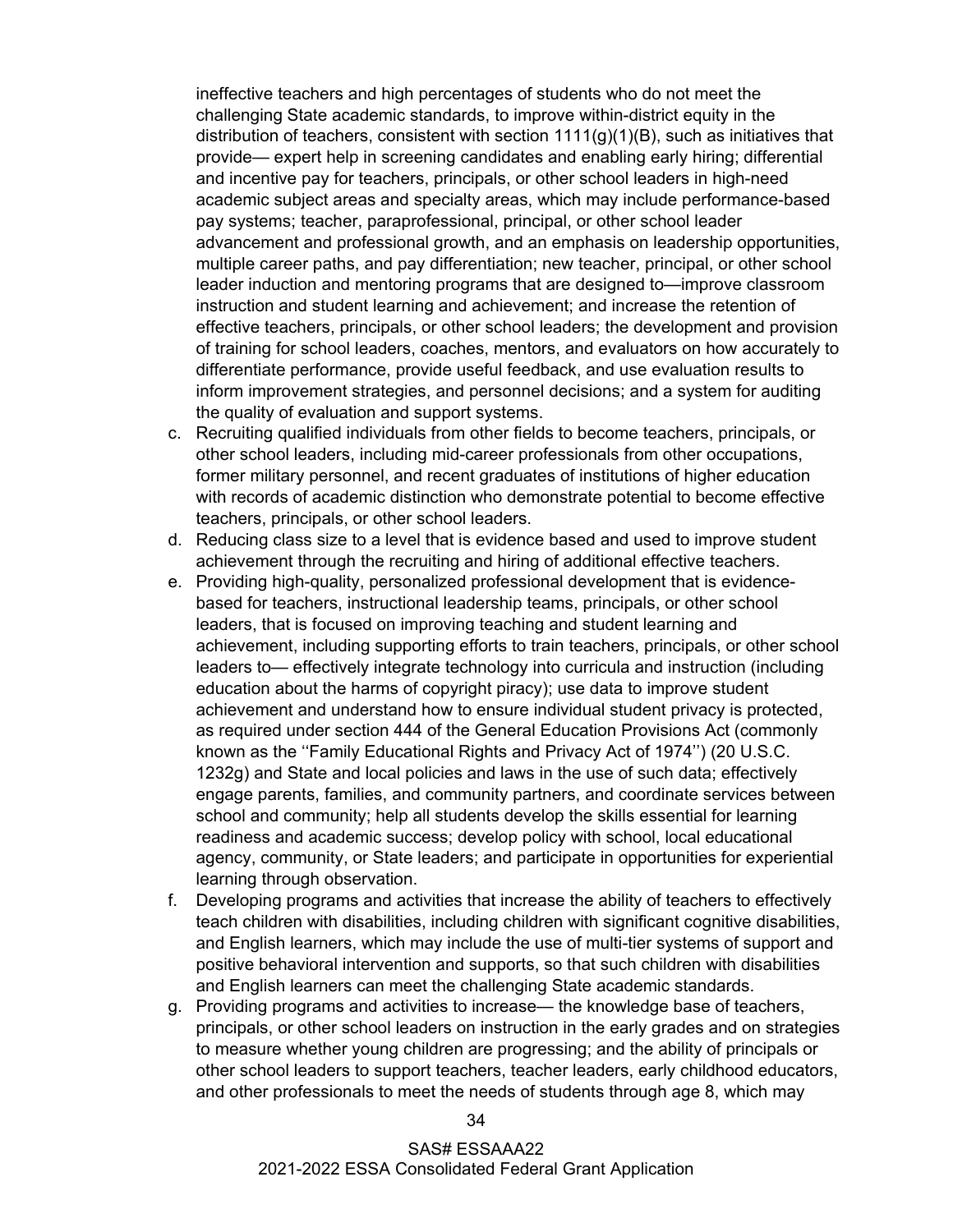include providing joint professional learning and planning activities for school staff and educators in preschool programs that address the transition to elementary school.

- h. Providing training, technical assistance, and capacity-building in local educational agencies to assist teachers, principals, or other school leaders with selecting and implementing formative assessments, designing classroom-based assessments, and using data from such assessments to improve instruction and student academic achievement, which may include providing additional time for teachers to review student data and respond, as appropriate.
- i. Carrying out in-service training for school personnel in—the techniques and supports needed to help educators understand when and how to refer students affected by trauma, and children with, or at risk of, mental illness; the use of referral mechanisms that effectively link such children to appropriate treatment and intervention services in the school and in the community, where appropriate; forming partnerships between school-based mental health programs and public or private mental health organizations; and addressing issues related to school conditions for student learning, such as safety, peer interaction, drug and alcohol abuse, and chronic absenteeism.
- j. Providing training to support the identification of students who are gifted and talented, including high-ability students who have not been formally identified for gifted education services, and implementing instructional practices that support the education of such students, such as—early entrance to kindergarten; enrichment, acceleration, and curriculum compacting activities; and dual or concurrent enrollment programs in secondary school and postsecondary education.
- k. Supporting the instructional services provided by effective school library programs.
- l. Providing training for all school personnel, including teachers, principals, other school leaders, specialized instructional support personnel, and paraprofessionals, regarding how to prevent and recognize child sexual abuse.
- m. Developing and providing professional development and other comprehensive systems of support for teachers, principals, or other school leaders to promote highquality instruction and instructional leadership in science, technology, engineering, and mathematics subjects, including computer science.
- n. Developing feedback mechanisms to improve school working conditions, including through periodically and publicly reporting results of educator support and working conditions feedback.
- o. Providing high-quality professional development for teachers, principals, or other school leaders on effective strategies to integrate rigorous academic content, career and technical education, and work based learning (if appropriate), which may include providing common planning time, to help prepare students for postsecondary education and the workforce.
- p. Carrying out other activities that are evidence-based and identified by the local educational agency that meet the purpose of Title II, Part A.
- 6. The LEA will prioritize funds to schools served by the agency under Title I, Section 1111(d) and that have the highest percentage of children counted under Title I, Section 1124(c) [Section 2102(b)(2)(C)].
- 7. The LEA will coordinate Title II, Part A, professional development activities with professional development activities provided through other federal, state, and local programs [Section 2102(b)(2)(F)].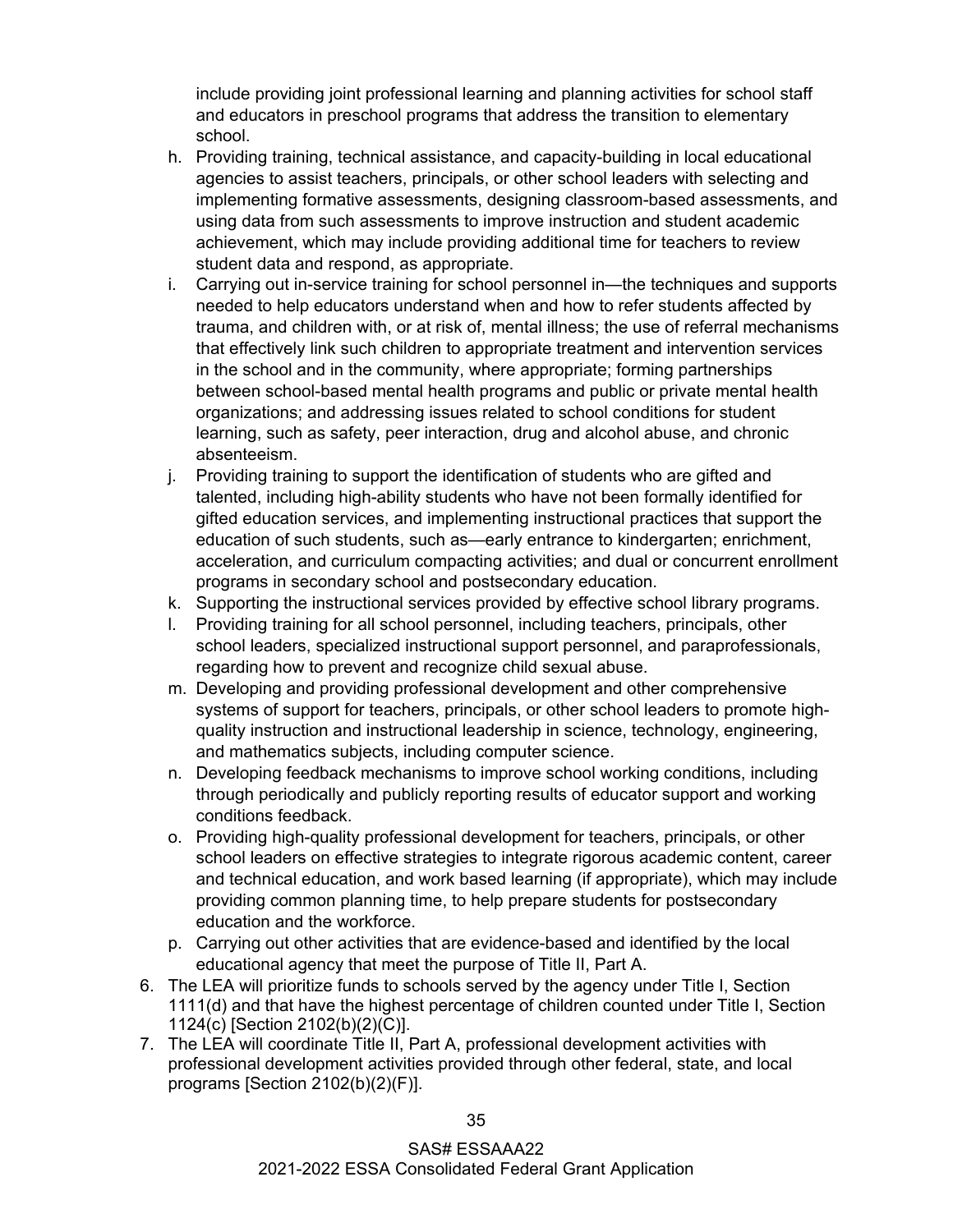- 8. The LEA will use data and ongoing consultation to continually update and improve Title II, Part A, activities [Section 2102(b)(2)(D)].
- 9. Title II, Part A, program activities will be aligned with challenging state academic standards [Section 2102(b)(2)(A)].
- 10. Title II, Part A, program activities will address the learning needs of all students, including children with disabilities, English learners, and gifted and talented students [Section 2103(b)(2)].
- 11. The LEA will comply with the uniform provisions for providing services to private schools as specified in Title XIII, Section 8501 [Section 2102(b)(2)(E)].

# <span id="page-38-0"></span>**Title III, Part A- ELA**

#### <span id="page-38-1"></span>**General Assurance**

The LEA assures the following:

1. Title III language instruction educational programs and activities help to ensure that English learners (ELs), including immigrant children and youth, attain English proficiency at high levels in academic subjects and can meet the same challenging State academic standards that all children are expected to meet.

#### <span id="page-38-2"></span>**General Fiscal Assurances**

The LEA assures the following:

- 1. Title III, Part A-ELA funds will be used to supplement the state-required programs for English learners and not supplant that which is required under state statute.
- 2. Title III, Part A-ELA funds will not be used to provide the 10% training to staff required when LEAs are approved for a bilingual education exception and/or an English as a Second Language (ESL) waiver [19 TAC §89.1207 (a)(1) and (b)(1)].
- 3. Direct Administrative costs are restricted to no more than 2% of the current-year Title III, Part A -ELA, entitlement. Calculations must include information regarding administrative costs of third-party contracts.

#### <span id="page-38-3"></span>**Program-Specific Assurances**

- 1. All teachers in any language instruction educational program for English learners are fluent in English and any other language used for instruction, including having written and oral communication skills.
- 2. Professional development activities will address the needs of English learners, including immigrant students and intervention strategies to increase English proficiency or substantially increase the subject matter knowledge.
- 3. Professional development activities will be supplemental to any professional development trainings that fulfill requirements for serving English learners in statemandated Bilingual/ESL programs and activities.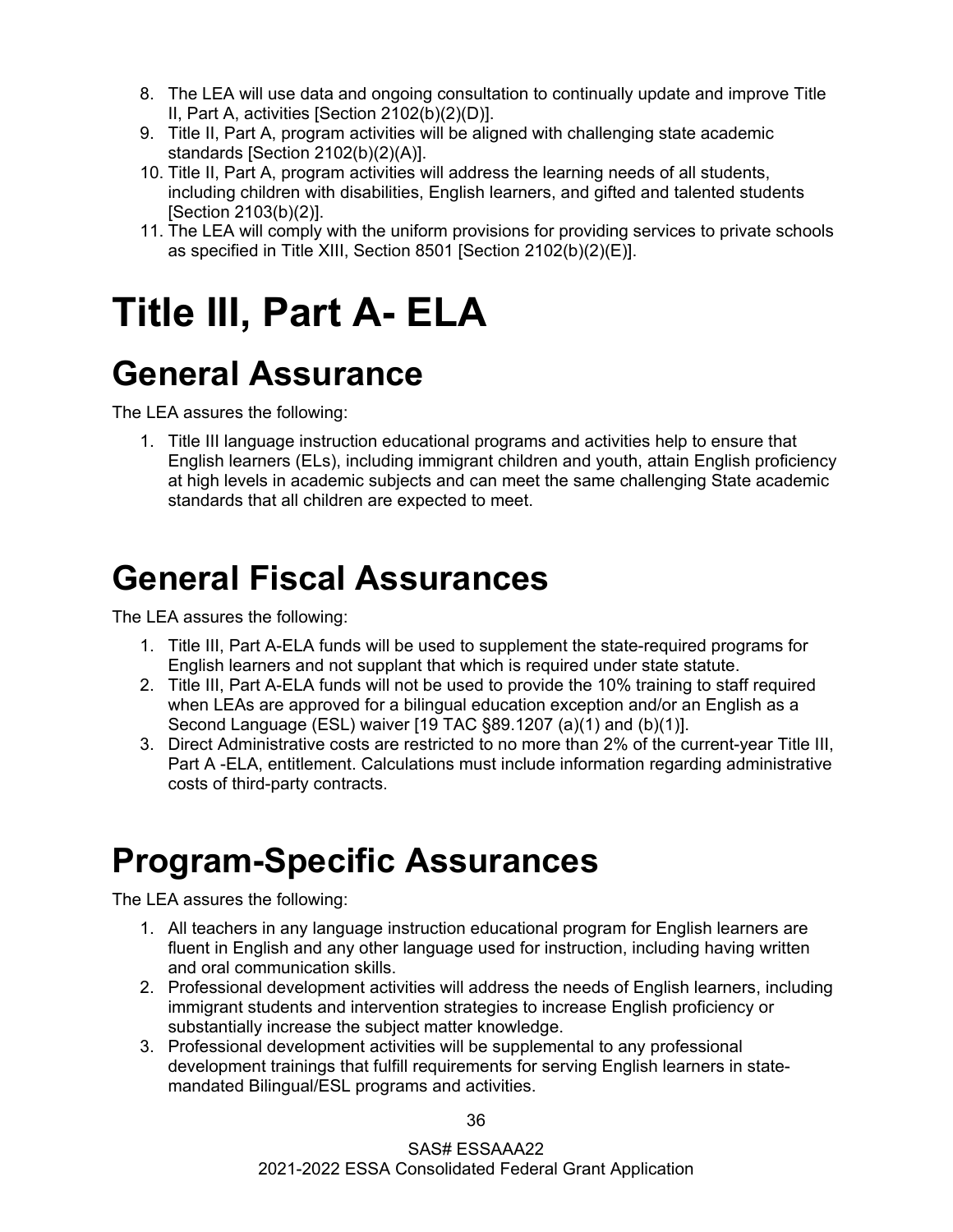- 4. Shall provide and implement effective parent, family, and community engagement activities to enhance language instruction educational programs for English learners.
- 5. The LEA will consult with teachers, researchers, school administrators, and parents, and if appropriate with education-related community groups, nonprofit organizations, and institutions of higher education in developing their local plans.

#### <span id="page-39-0"></span>**Assurances Related to Private Schools**

- 1. After timely and meaningful consultation with appropriate private school officials, the LEA will provide to those children identified as eligible and their teachers or other educational personnel, on an equitable basis, special educational services or other benefits that address their needs under Title III, Part A, and [Section 8501].
- 2. Educational services or other benefits including materials and equipment provided to eligible private school students with Title III, Part A-ELA funds shall be secular, neutral, and nonideological [Section 8501].
- 3. Title III, Part A-ELA educational services and other benefits provided for private school children, teachers, and other educational personnel shall be equitable in comparison to services and other benefits for public school children, teachers, and other educational personnel participating in Title III, Part A-ELA programs and will be provided in a timely manner [Section 8501].
- 4. The LEA conducted timely and meaningful consultation with appropriate private school officials during the design and development of the Title III, Part A-ELA programs on such issues as the following:
	- a. How the children's needs will be identified
	- b. What services will be offered
	- c. How, where, and by whom the services will be provided
	- d. How the services will be assessed and how the results of the assessment will be used to improve those services
	- e. What equitable services (size and scope) are to be provided to the eligible private school children, teachers, and other educational personnel and what amount of funds are available for those services and how that amount is determined.
	- f. How and when decisions will be made about the delivery of services, including a thorough consideration and analysis of the views of the private school officials on the provision of contract services through potential third-party providers [Section 8501].
- 5. Control of Title III, Part A-ELA funds and title to materials, equipment, and property purchased with these funds will be in a public agency for Title III, Part A-ELA uses and purposes, and a public agency will administer the Title III, Part A-ELA funds and property [Section 8501].
- 6. In the provision of Title III, Part A-ELA services, the employee, person, association, agency, organization, or other entity is independent of the private school and of any religious organization, and the employment or contract is under the control and supervision of the public agency [Section 8501].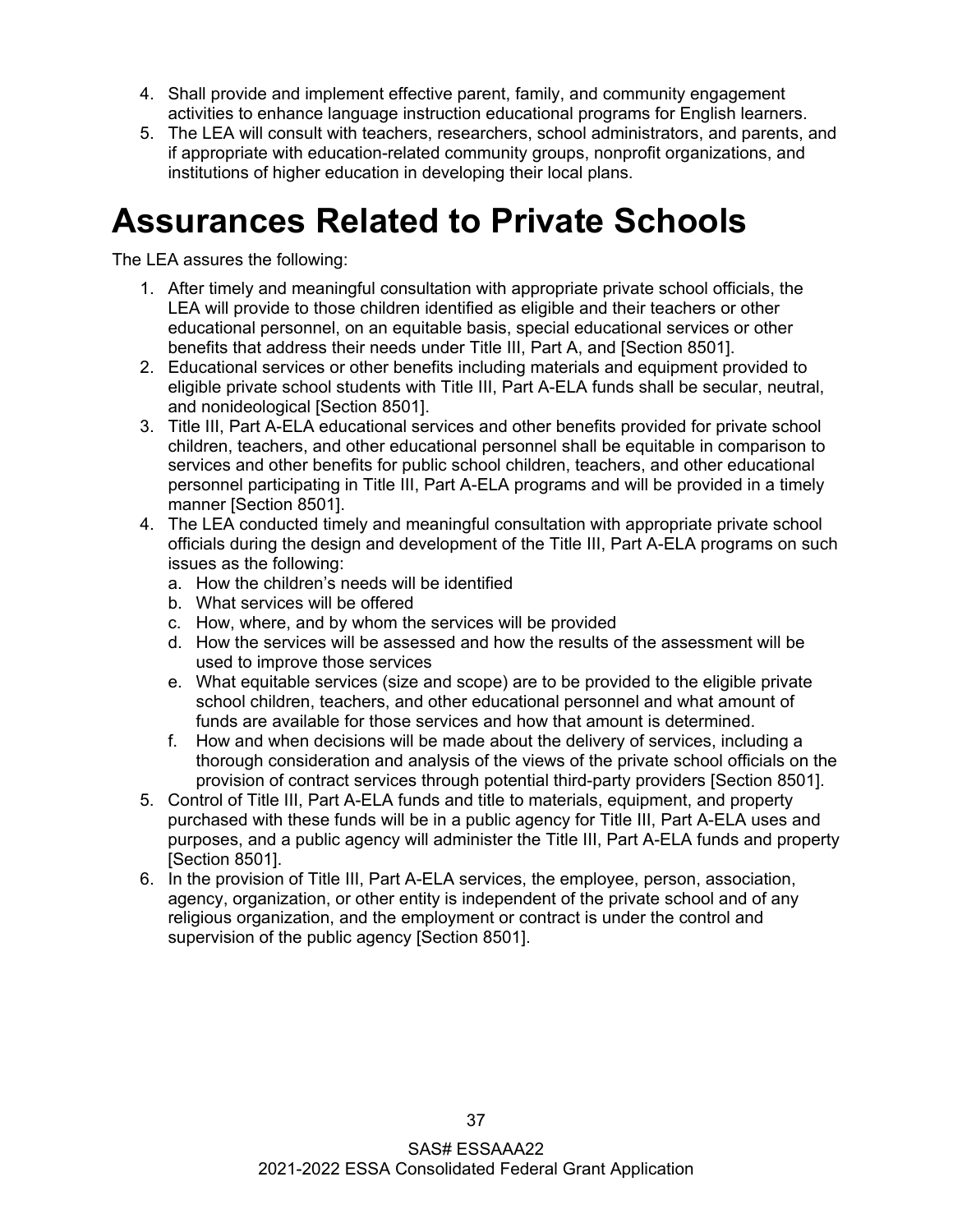# <span id="page-40-0"></span>**Title III, Part A- Immigrant Children and Youth**

#### <span id="page-40-1"></span>**General Assurance**

The LEA assures the following:

- 1. Title III language instruction educational programs and activities help to ensure that immigrant children and youth attain English proficiency at high levels in academic subjects and can meet the same challenging State academic standards that all children are expected to meet.
- 2. Will provide enhanced instructional opportunities for immigrant children and youth above and beyond what is being funded with any other federal, state, or local funds.

#### <span id="page-40-2"></span>**General Fiscal Assurances**

#### <span id="page-40-3"></span>**Program-Specific Assurances**

The LEA assures the following:

- 1. Will maintain control of Title III, Part A Immigrant program funds being used to provide equitable services to private school students and their teachers.
- 2. Provide enhanced instructional opportunities for immigrant children and youth.
- 3. Will maintain appropriate time and effort records for staff who are split funded with other funds.

#### <span id="page-40-4"></span>**Assurances Related to Private Schools**

The LEA assures the following:

- 1. After timely and meaningful consultation with appropriate private school officials, the LEA will provide to those children identified as eligible and their teachers or other educational personnel, on an equitable basis, special educational services or other benefits that address their needs under Title III, Part A, and [Section 8501].
- 2. Educational services or other benefits including materials and equipment provided to eligible private school students with Title III, Part A, funds shall be secular, neutral, and nonideological [Section 8501].
- 3. Title III, Part A, educational services and other benefits provided for private school children, teachers, and other educational personnel shall be equitable in comparison to services and other benefits for public school children, teachers, and other educational personnel participating in Title III, Part A, programs and will be provided in a timely manner [Section 8501].
- 4. The LEA conducted timely and meaningful consultation with appropriate private school officials during the design and development of the Title III, Part A, programs on such issues as the following:
	- a. How the children's needs will be identified
	- b. What services will be offered
	- c. How, where, and by whom the services will be provided

38

SAS# ESSAAA22 2021-2022 ESSA Consolidated Federal Grant Application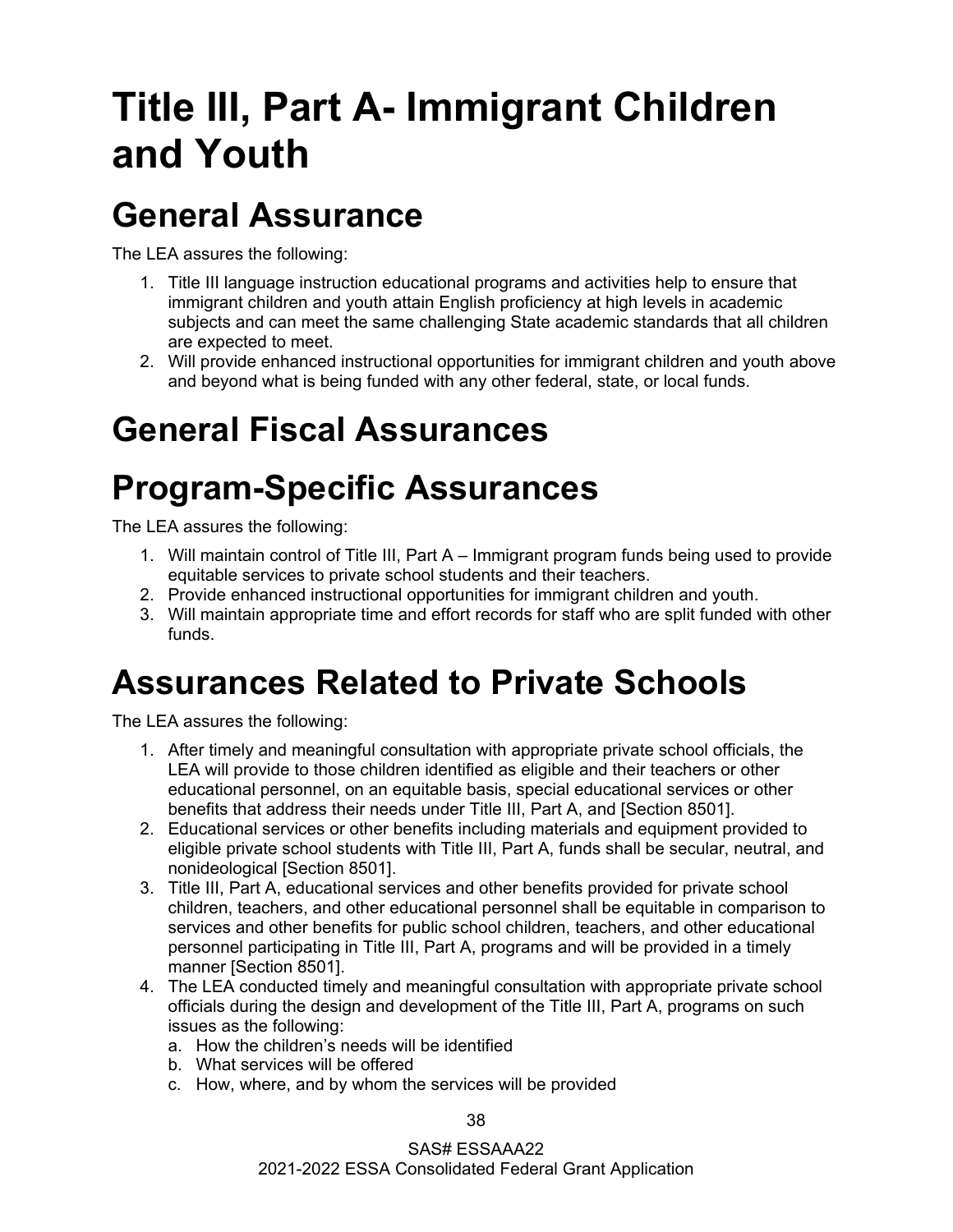- d. How the services will be assessed and how the results of the assessment will be used to improve those services
- e. What equitable services (size and scope) are to be provided to the eligible private school children, teachers, and other educational personnel and what amount of funds are available for those services and how that amount is determined.
- f. How and when decisions will be made about the delivery of services, including a thorough consideration and analysis of the views of the private school officials on the provision of contract services through potential third-party providers [Section 8501].
- 5. Control of Title III, Part A, funds and title to materials, equipment, and property purchased with these funds will be in a public agency for Title III, Part A, uses and purposes, and a public agency will administer the Title III, Part A, funds and property [Section 8501].
- 6. In the provision of Title III, Part A, services, the employee, person, association, agency, organization, or other entity is independent of the private school and of any religious organization, and the employment or contract is under the control and supervision of the public agency [Section 8501].

### <span id="page-41-0"></span>**Title IV, Part A, Subpart 1**

- 1. The LEA will reserve not more than 2 percent for the direct administrative costs of carrying out the LEA's responsibilities under Title IV, Part A. [Section 4105(c)]
- 2. The LEA will use Title IV, Part A, only to supplement, and not supplant, non-federal funds that would otherwise be available for activities authorized under this program. The LEA may not use Title IV, Part A, funds for program activities if the cost of those activities would have otherwise been paid with state or local funds in the absence of Title IV, Part A funding. [Section 4110]
- 3. After timely and meaningful consultation with appropriate private school officials, the LEA will provide to those children identified as eligible and their teachers or other educational personnel, on an equitable basis, special educational services or other benefits that address their needs under Title IV, Part A. [Section 4106(e)(2)(B) and Section 8501-8504]
- 4. The LEA will engage in meaningful and continued consultation with a broad range of stakeholders, including, but not limited to, the following groups or individuals in the area served by the LEA:
	- a. Parents
	- b. Teachers
	- c. Principals
	- d. School leaders
	- e. Specialized instructional support personnel
	- f. Students
	- g. Community-based organizations
	- h. Local government representatives (which may include a local law enforcement agency, local juvenile court, local child welfare agency, or local public housing agency)
	- i. Indian tribes or tribal organizations that may be located in the region served by the LEA when applicable
	- j. Charter school teachers, principals, and other school leaders when applicable
	- k. Others with relevant and demonstrated expertise in programs and activities designed to meet the purpose of this program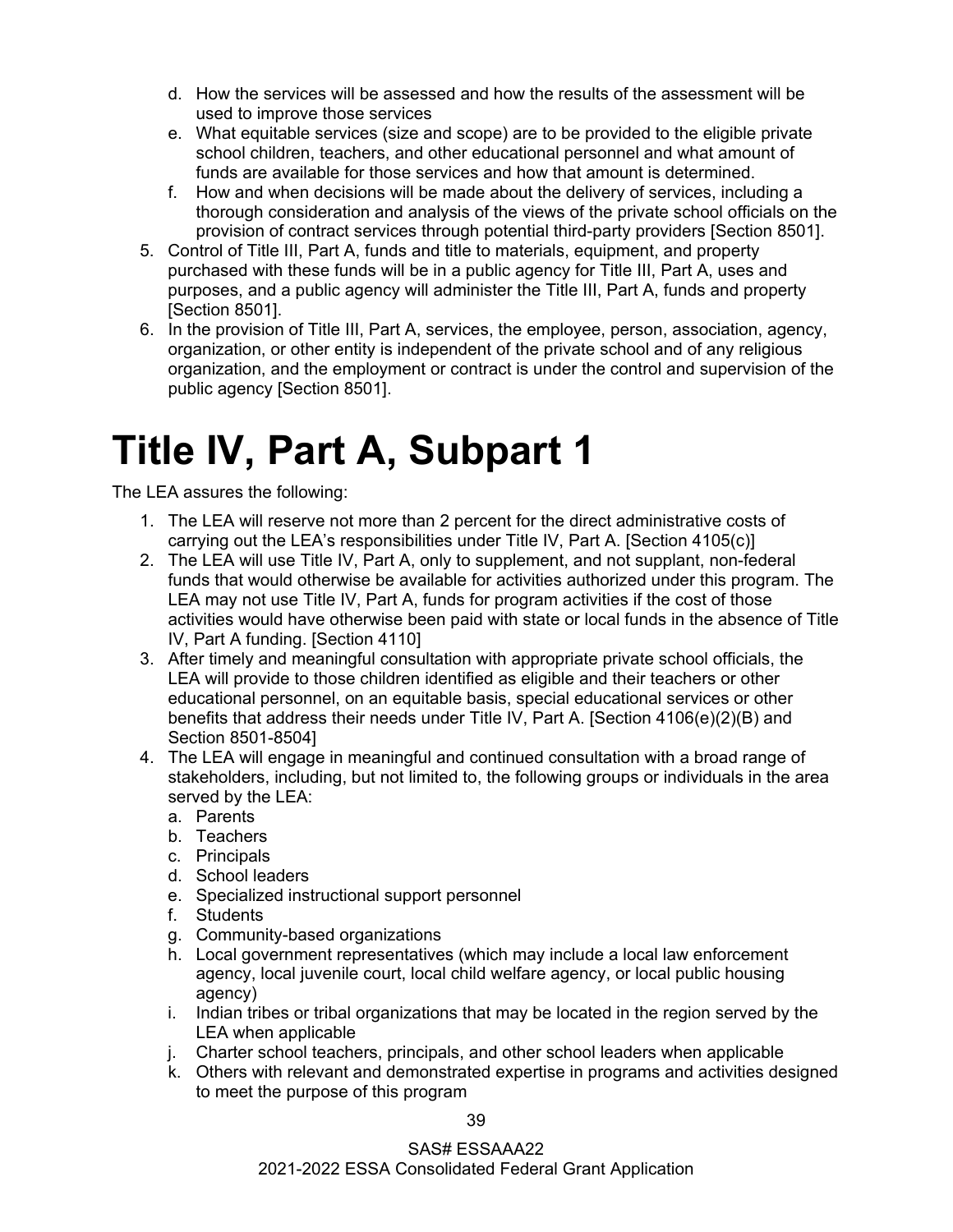The goal of the consultation is to identify relevant, evidence-based activities to carry out the goals of the grant program. \*An LEA must continue to consult with stakeholders to improve the activities it conducts under Title IV, Part A, and coordinate with other related strategies, programs, and activities being conducted in the community.

- 5. The LEA will prioritize the distribution of funds to schools served by the LEA based on one or more of the following:
	- a. Are among the schools with the greatest needs as determined by the LEA
	- b. Have the highest percentages or numbers of students from low-income families (as counted for purposes of the LEA's Title I, Part A grant)
	- c. Are identified for comprehensive support and improvement under Title I, Part A
	- d. Are implementing targeted support and improvement plans under Title I, Part A
	- e. Are identified as a persistently dangerous public elementary school or secondary school. [Section 4106(e)(2)(A)]
- 6. An LEA that receives at least \$30,000, will conduct a comprehensive needs assessment prior to submitting its application and subsequent needs assessments at least once every three years. The comprehensive needs assessment must examine the LEA's needs for improvement of each of the following program content areas:
	- a. Access to, and opportunities for, a well-rounded education for all students
	- b. School conditions for student learning to create a healthy and safe school environment
	- c. Access to personalized learning experiences supported by technology and professional development for the effective use of data and technology.
- 7. An LEA that receives at least \$30,000 will use not less than 20 percent of funds to develop and implement programs and activities that support access to a well-rounded education and that
	- a. Are coordinated with other schools and community-based services and programs;
	- b. May be conducted in partnership with an institution of higher education, business, nonprofit organization, community-based organization, or other public or private entity with a demonstrated record of success in implementing activities; and
	- c. May include one or more activities or programs that provide well-rounded educational opportunities to all students. [Section 4106(e)(2)(C)]

**EXCEPTION:** \*An LEA receiving an allocation in an amount less than \$30,000 shall not be required to conduct a comprehensive needs assessment.

- 8. An LEA that receives at least \$30,000 will use not less than 20 percent of funds to develop, implement, and evaluate comprehensive programs and activities that
	- a. Are coordinated with other schools and community-based services and programs and may be conducted in partnership with an institution of higher education, business, nonprofit organization, community-based organization, or other public or private entity with a demonstrated record of success in implementing activities described in this section;
	- b. Promote the involvement of parents in the activity or program; and
	- c. May include one or more activities or programs that foster safe, healthy, and supportive school environments that promote student academic achievement. [Section 4106(e)(2)(D)]
- 9. An LEA that receives at least \$30,000 will use some portion of funds to improve the use of technology to improve the academic achievement, academic growth, and digital literacy of all students, including by meeting the needs of the LEA that are identified in the required comprehensive needs assessment. [Section 4106(e)(2)(E)]
	- a. May provide educators, school leaders, and administrators with the professional learning tools, devices, content, and resources;

40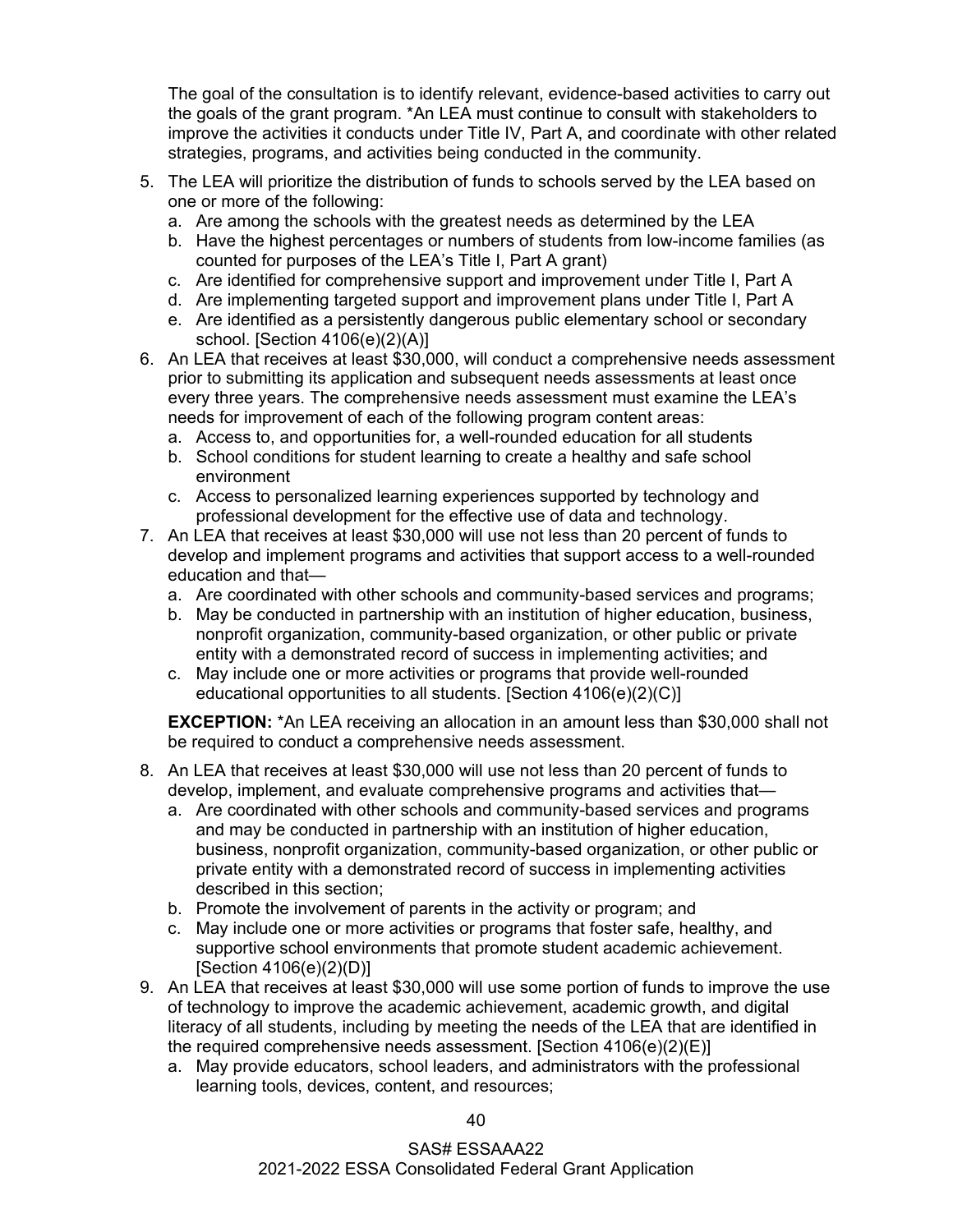- b. May use technology effectively in the classroom, including by administering computer-based assessments and blended learning strategies; and
- c. May implement and support school-and district-wide approaches for using technology to inform instruction, support teacher collaboration, and personalize learning.

**SPECIAL RULE:** \*An LEA shall not use more than 15 percent of the funds identified for the effective use of technology to purchase technology infrastructure, to include purchasing devices, equipment, software applications, blended learning technology software and platforms, digital instructional resources, initial professional development activities, and one-time information technology purchases. [Section 4106(e) (2)(E)]

**SPECIAL RULE:** \*Any LEA receiving an allocation in an amount less than \$30,000 is required to provide only one of the assurances described in (7), (8), and (9) above.

- 10. The LEA will increase opportunities and access for all students through grade 12 who are members of groups underrepresented, such as female students, minority students, English learners, children with disabilities, economically disadvantaged students, and students in rural, remote, and underserved areas.
- 11. The LEA will provide a description of programs and activities funded to support the program objectives and intended outcomes related to a well-rounded education, safe and healthy students, and the effective of technology. [Section 4106(3)(1)(E)]
- 12. The LEA will periodically evaluate the effectiveness of the activities carried out to support the program objectives and intended outcomes. [Section  $4106(3)(1)(E)$ ]
- 13. The LEA will annually submit a report regarding how funds for the Title IV, Part A, Student Support and Academic Enrichment Program, are being used to meet the requirements of (7)-(9) above. [Section 4106 (e)(2)(F)]
- 14. The LEA receiving Title I, Part A, Subpart 1 funds shall also adhere to all internet safety requirements of the ESSA [Title IV, Part A, Subpart 2, Section 4121 Internet Safety \(20](https://nam10.safelinks.protection.outlook.com/?url=https%3A%2F%2Fwww2.ed.gov%2Fpolicy%2Felsec%2Fleg%2Fessa%2Flegislation%2Ftitle-iv.html&data=04%7C01%7CLaNetra.Guess%40tea.texas.gov%7C52d0472d36f5409dbc3208d8f3eb9ed9%7C65d6b3c3723648189613248dbd713a6f%7C0%7C0%7C637527540596171855%7CUnknown%7CTWFpbGZsb3d8eyJWIjoiMC4wLjAwMDAiLCJQIjoiV2luMzIiLCJBTiI6Ik1haWwiLCJXVCI6Mn0%3D%7C1000&sdata=I0mncAOjHfbl4RwjoQEneXNe%2BE9zscvdOdmqXZWYJVU%3D&reserved=0)  [U.S.C. 7131\)](https://nam10.safelinks.protection.outlook.com/?url=https%3A%2F%2Fwww2.ed.gov%2Fpolicy%2Felsec%2Fleg%2Fessa%2Flegislation%2Ftitle-iv.html&data=04%7C01%7CLaNetra.Guess%40tea.texas.gov%7C52d0472d36f5409dbc3208d8f3eb9ed9%7C65d6b3c3723648189613248dbd713a6f%7C0%7C0%7C637527540596171855%7CUnknown%7CTWFpbGZsb3d8eyJWIjoiMC4wLjAwMDAiLCJQIjoiV2luMzIiLCJBTiI6Ik1haWwiLCJXVCI6Mn0%3D%7C1000&sdata=I0mncAOjHfbl4RwjoQEneXNe%2BE9zscvdOdmqXZWYJVU%3D&reserved=0) statute.

Below is a *summary* of the internet safety requirements:

No funds made available under Title IV, Part A, Subpart 1 to an LEA for an elementary school or secondary school that does not receive services at discount rates under section 254(h)(5) of the [Communications Act of 1934 \(47 U.S.C.](https://www.govinfo.gov/content/pkg/USCODE-2009-title47/html/USCODE-2009-title47-chap5.htm)  [254\(h\)\(5\)\)](https://www.govinfo.gov/content/pkg/USCODE-2009-title47/html/USCODE-2009-title47-chap5.htm) may be used to purchase computers used to access the internet or to pay for direct costs associated with accessing the internet for such school unless the school, school board, LEA, or other authority with responsibility for administration of such school has the following in place:

- 1. *policy of internet safety for minors* that includes the operation of a technology protection measure with respect to any of its computers with internet access that protects against access through such computers to visual depictions that are obscene, are child pornography, or are harmful to minors, and is enforcing the operation of such technology protection measure during any use of such computers by minors; and
- 2. *policy of internet safety that includes the operation of a technology protection measure* with respect to any of its computers with internet access that protects against access through such computers to visual depictions that are obscene or child pornography and is enforcing the operation of such technology protection measure during any use of such computers.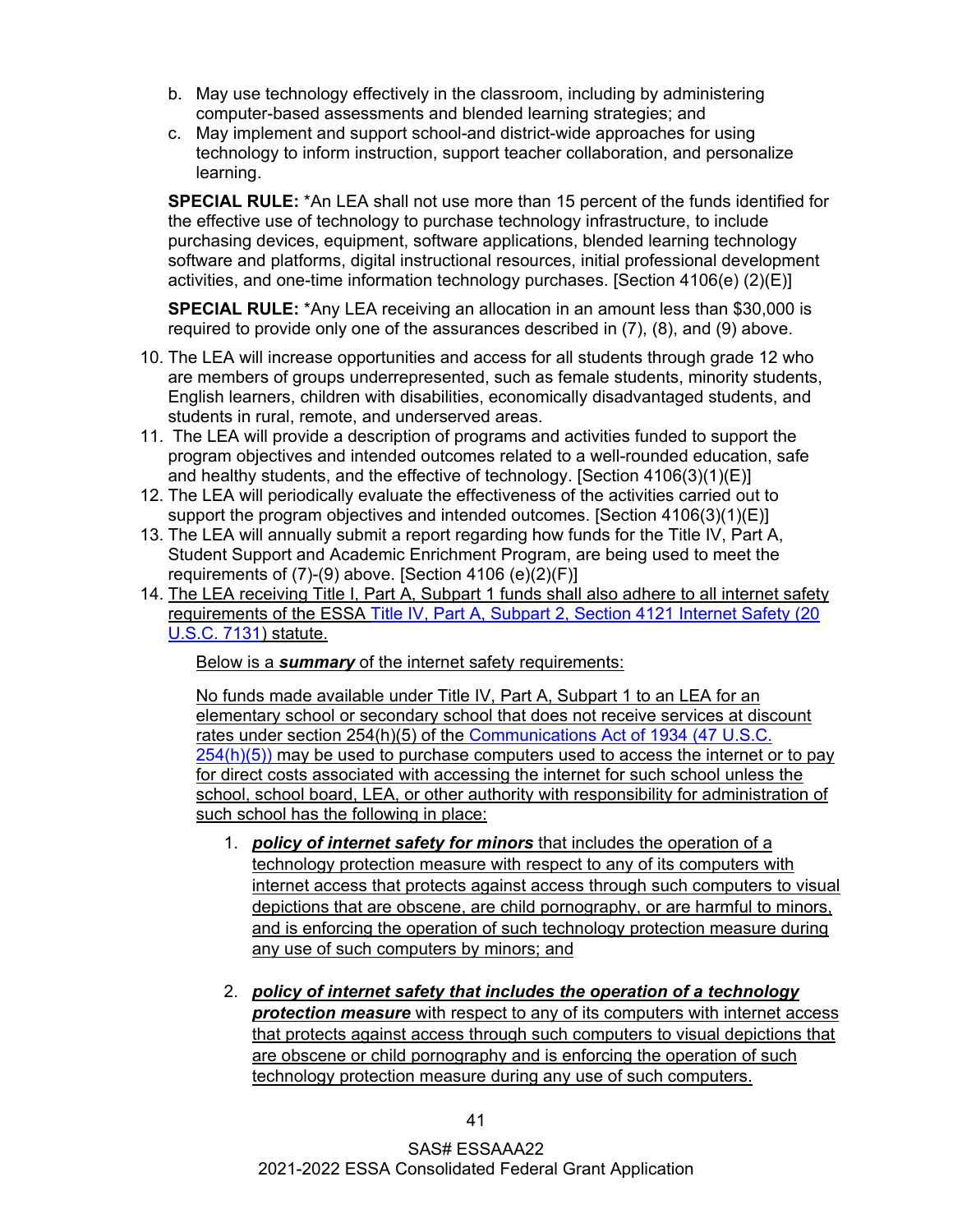An LEA shall certify its compliance with these requirements annually upon submission of the ESSA Consolidated Application.

# <span id="page-44-0"></span>**Title V, Part A — Funding Transferability for State and Local Educational Agencies**

The LEA assures that:

- 1. When using Title V, Part A, Subpart 2—Funding Transferability flexibility, 100% of the LEAs funds from the following:
	- a. Title II, Part A
	- b. Title IV, Part A

May be transferred to the following:

- a. Title I, Part A
- b. Title I, Part C
- c. Title I, Part D
- d. Title II, Part A
- e. Title III, Part A
- f. Title IV, Part A
- g. Title V, Part B
- 2. No transfer of funds from Title I, Part A; Title I, Part C; Title I, Part D; Title III, Part A; or Title V, Part B will occur. [Section 5103{c)]
- 3. When funds are transferred under Section 5103, the LEA will comply with each of the rules and requirements applicable to the funds under the provision to which the transferred funds are transferred. [Section 5103(e)(1)]
- 4. Consultations in accordance with Section 8501 have occurred if the transfer moves funds from a program that provides for the participation of students, teachers, or other educational personnel from private schools. [Section 5103(e)(2)]
- 5. When making a transfer of funds under Section 5103, the LEA will do the following:
	- a. Modify, to account for the transfer, each local plan, or application submitted, to which the funds relate
	- b. Submit a copy of the modified plan or application to the state not later than 30 days after the date of transfer
	- c. Notify the state of the transfer not later than 30 days before the effective date of the transfer

# <span id="page-44-1"></span>**Title V, Part B, Subpart 1— Rural Education Achievement Program (REAP)**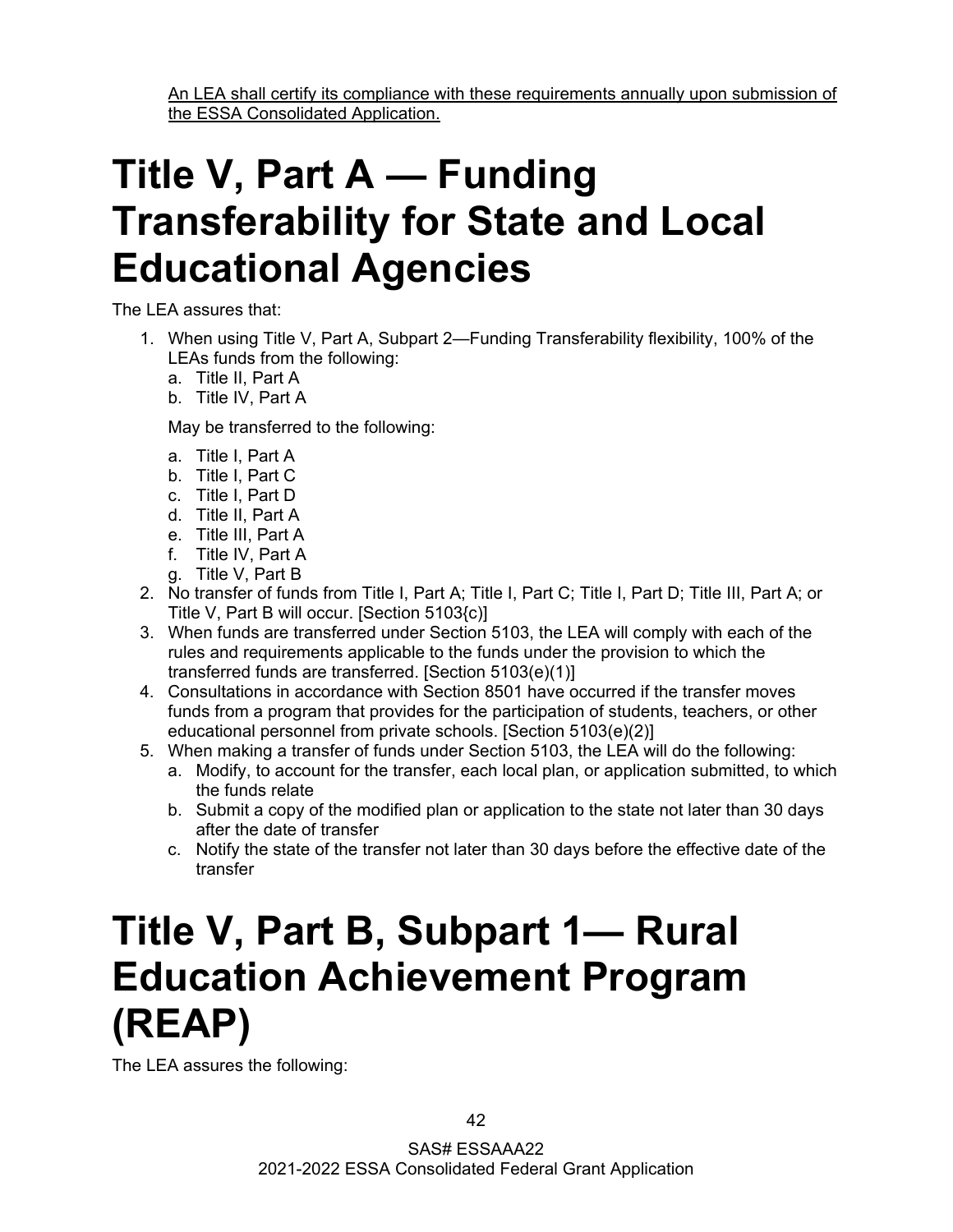- 1. When using the flexibility under Section 5211—REAP, the LEA will use applicable funding under the following:
	- a. Title II, Part A
	- b. Title IV, Part A

for activities under the following programs:

- a. Title I, Part A
- b. Title II, Part A
- c. Title III
- d. Title IV, Part A
- e. Title IV, Part B

### <span id="page-45-0"></span>**ESSA Provisions and Assurances**

The following special provisions apply to all programs funded under Elementary and Secondary Education Act of 1965 (ESEA), as amended by the Every Student Succeeds Act (ESSA) that replaced its predecessor, the No Child Left Behind (NCLB) Act of 2001.

By certifying and submitting the eGrants application, the applicant is assuring it is in compliance with the following provisions:

- A. Each such program will be administered in accordance with all applicable statutes, regulations, program plans, and applications.
- B. The control of funds provided under each such program and title to property acquired with program funds will be in a public agency or in a nonprofit private agency, institution, organization, or Indian tribe, if the law authorizing the program provides for assistance to such entities.
- C. The public agency, nonprofit private agency, institution, organization, or Indian tribe will administer such funds and property to the extent required by the authorizing statutes.
- D. The applicant will adopt and use proper methods of administering each such program, including the enforcement of any obligations imposed by law on agencies, institutions, organizations, and other recipients responsible for carrying out each program and the correction of deficiencies in program operations that are identified through audits, monitoring, or evaluation.
- E. The applicant will cooperate in carrying out any evaluation of each such program conducted by or for the Texas Education Agency (TEA), the US Secretary of Education, or other federal officials.
- F. The applicant will use such fiscal control and fund accounting procedures as will ensure proper disbursement of, and accounting for, federal funds paid to such applicant under each such program.
- G. The applicant will submit such reports to TEA (which shall make the reports available to the governor) and the US Secretary of Education, as TEA and the US Secretary of Education may require to enable TEA and the US Secretary of Education to perform their duties under each such program.
- H. The applicant will maintain such records, provide such information, and afford access to the records as the Agency (after consultation with the governor) or the Secretary may find necessary to carry out the Agency's or the Secretary's duties.
- I. Before the application was submitted, the applicant afforded a reasonable opportunity for public comment on the application and has considered such comment.
- J. **Gun-Free Schools Act:** The local educational agency assures that it is in compliance with Section 37.007(e) of the Texas Education Code, which requires expulsion of a

43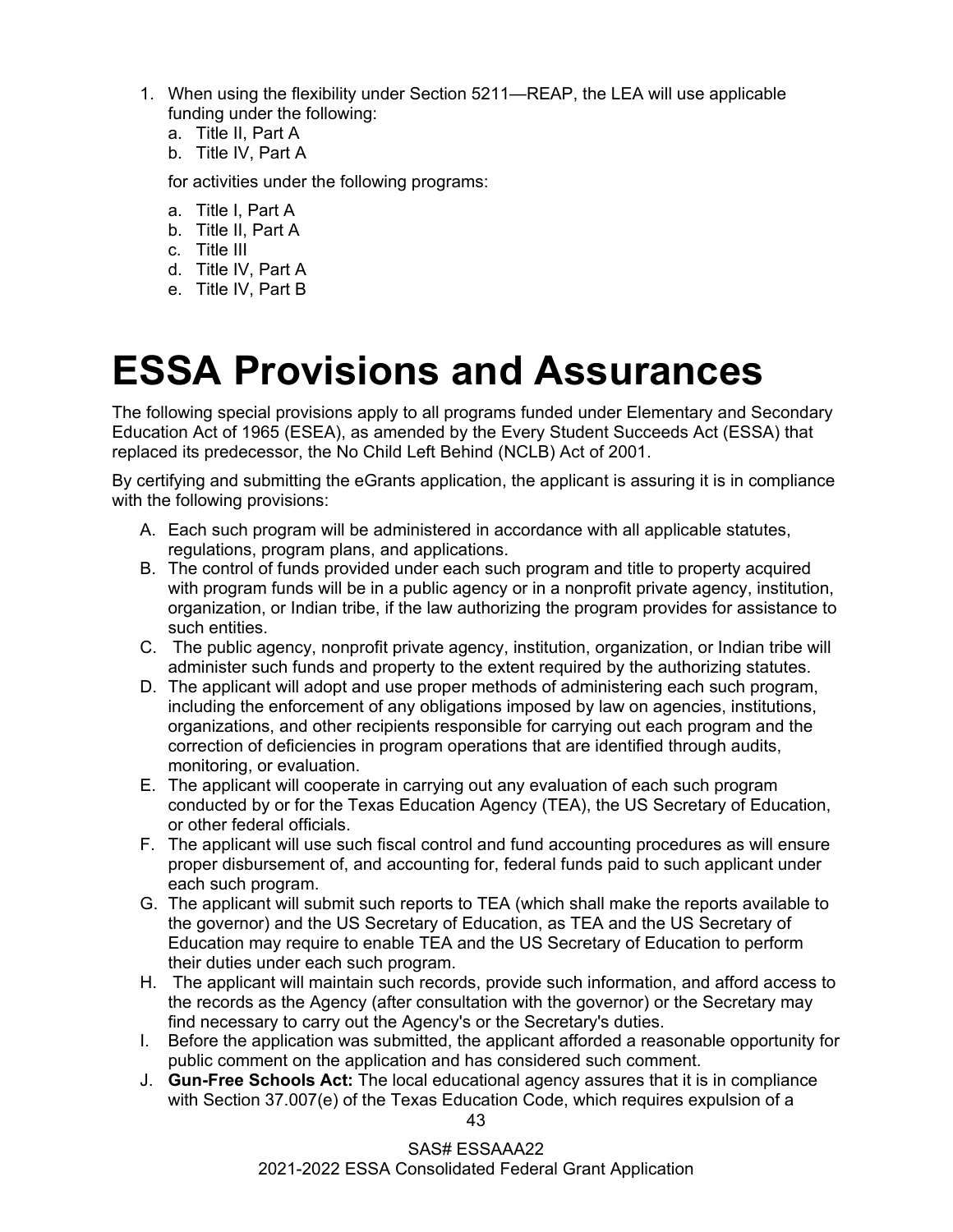student who brings to school or possesses at school a firearm as defined by 18 United States Code (USC) Section 2891 (pursuant to the requirements in Section 8561[b][1]). In addition, the local educational agency certifies that it has a policy requiring referral to the criminal justice or juvenile delinquency system of any student who brings a firearm or weapon to school [Section 8561(h)(1)].

- K. **Student Records Transfer:** The local educational agency shall ensure that a student's records and, if applicable, a student's individualized education program as defined in Section 602(11) of the Individuals with Disabilities Education Act, are transferred to a charter school upon the transfer of the student to the charter school, and to another public school upon the transfer of the student from a charter school to another public school, in accordance with applicable state law [Section 4308].
- L. **Consolidation of Administrative Funds:** A local educational agency, with the approval of TEA, may consolidate and use for the administration of one or more programs under the Every Student Succeeds Act not more than the percentage, established in each program, of the total available for the local educational agency under those programs. A local educational agency that consolidates administrative funds shall not use any other funds under the programs included in the consolidation for administration for that fiscal year. Consolidated administrative funds shall be used for the administration of the programs covered and may be used for coordination of these programs with other federal and non-federal programs and for dissemination of information regarding model programs and practices.
- M. **Privacy of Assessment Results:** Any results from an individual assessment referred to in the Every Student Succeeds Act of a student that become part of the education records of the student shall have the protections provided in Section 444 of the General Education Provisions Act [Section 8523 and the Family Educational Rights and Privacy Act (FERPA) of 1975, as amended].
- N. **School Prayer:** The local educational agency certifies that it is in compliance with Section 25.901 of the Texas Education Code. In addition, as a condition of receiving funds under the Every Student Succeeds Act, the local educational agency certifies that no policy of the local educational agency prevents, or otherwise denies participation in, constitutionally protected prayer in public elementary schools and secondary schools, as detailed in the guidance provided by the US Secretary of Education pertaining to such. The state educational agency shall report to the Secretary of Education each year a list of those local educational agencies that have not filed this assurance or against which complaints have been made to the state educational agency that the local educational agencies are not in compliance with this requirement [Section 8524(b)].
- O. **Equal Access to Public School Facilities—Boy Scouts of America Equal Access**  Act: No public elementary school, public secondary school, or local educational agency that has a designated open forum or a limited public forum and that receives funds made available from the US Department of Education shall deny equal access or a fair opportunity to meet, or shall discriminate against, any group officially affiliated with the Boy Scouts of America, or any other youth group listed in Title 36 of the United States Code (as a patriotic society) that wishes to conduct a meeting within that designated open forum or limited public forum, including denying such access or opportunity or discriminating for reasons based on the membership or leadership criteria or oath of allegiance to God and country of the Boy Scouts of America or of the youth group listed in Title 36 of the United States Code (as a patriotic society). For the purposes of this section, an elementary school or secondary school has a limited public forum whenever the school involved grants an offering to, or opportunity for, one or more outside youth or community groups to meet on school premises or in school facilities before or after the hours during which attendance at the school is compulsory. Nothing in this section shall be construed to require any school, agency, or a school served by an agency to sponsor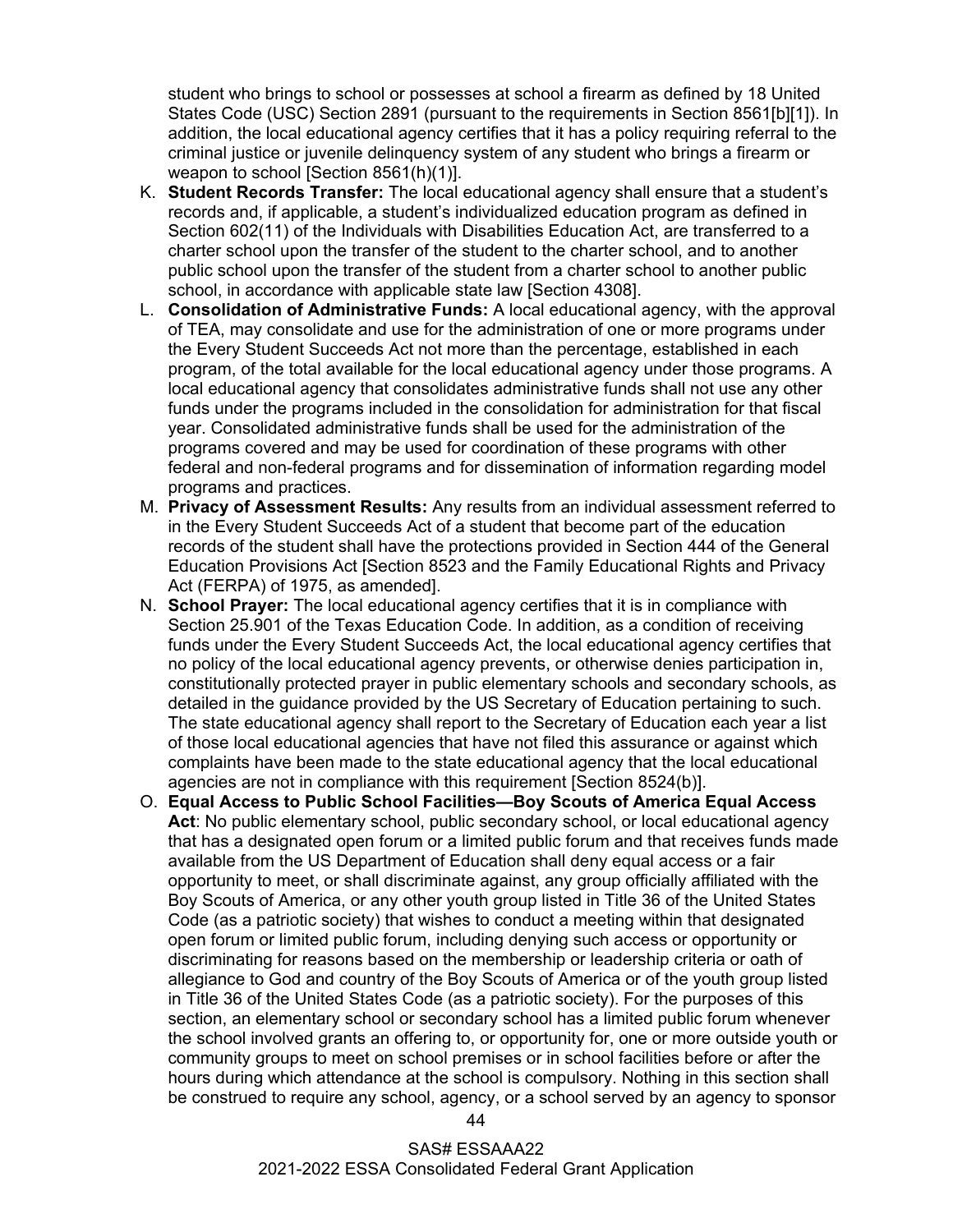any group officially affiliated with the Boy Scouts of America, or any other youth group listed in Title 36 of the United States Code (as a patriotic society). Compliance with this provision will be enforced through rules and orders issued by the Office for Civil Rights. If the public school or agency does not comply with the rules or orders, no funds made available through the Department of Education shall be provided by a school that fails to comply with such rules or orders or to any agency or school served by an agency that fails to comply with such rules or orders [Section 8525].

- P. **General Prohibitions:** None of the funds authorized under the Every Student Succeeds Act shall be used to develop or distribute materials, or operate programs or courses of instruction directed at youth, that are designed to promote or encourage sexual activity, whether homosexual or heterosexual; to distribute or to aid in the distribution by any organization of legally obscene materials to minors on school grounds; to provide sex education or HIV-prevention education in schools unless that instruction is age appropriate and includes the health benefits of abstinence; or to operate a program of contraceptive distribution in schools [Section 8526].
- Q. **Armed Forces Recruiter Access to Students and Student Recruiting Information:** In accordance with guidance issued by the US Department of Education, each local educational agency receiving assistance under the Every Student Succeeds Act shall provide, on a request made by military recruiters or an institution of higher education, access to secondary school student names, address, and telephone listings, upon prior written consent of a student or the parent of a student. A secondary school student or the parent of the student may request that the student's name, address, and telephone listing not be released without prior written parental consent, and the local educational agency or private nonprofit school shall notify parents of the option to make a request and shall comply with any request. Each local educational agency receiving assistance under the Every Student Succeeds Act shall provide military recruiters the same access to secondary school students as is provided generally to post-secondary educational institutions or to prospective employers of those students [Section 8528].
- R. **Unsafe School Choice Option:** The local educational agency certifies that it shall establish and implement a policy requiring that a student attending a persistently dangerous public elementary school or secondary school, as determined by TEA, or who becomes a victim of a violent criminal offense, while in or on the grounds of a public elementary or secondary school that the student attends, be allowed to attend a safe public elementary or secondary school within the local educational agency, including a public charter school [Section 8532].
- S. **Civil Rights:** Nothing in the Every Student Succeeds Act shall be construed to permit discrimination on the basis of race, color, religion, sex (except as otherwise permitted under Title IX of the Education Amendments of 1972), national origin, or disability in any program funded under the Every Student Succeeds Act [Section 8534].
- T. Assurances related to the **education of homeless children and youth**:
	- 1. The LEA assures that each child of a homeless individual and each homeless youth shall have equal access to the same free, appropriate public education, including a public preschool education, as provided to other children and youth.
	- 2. The LEA assures that it will review and undertake steps to revise any laws, regulations, practices, or policies that may act as a barrier to the enrollment, attendance, or success in school of homeless children and youth.
	- 3. The LEA assures that it will not separate students from the mainstream school environment on the basis of homelessness alone.
	- 4. The LEA assures that homeless children and youth have access to the education and other services that they need in order to meet the same challenging state student academic achievement standards to which all students are held.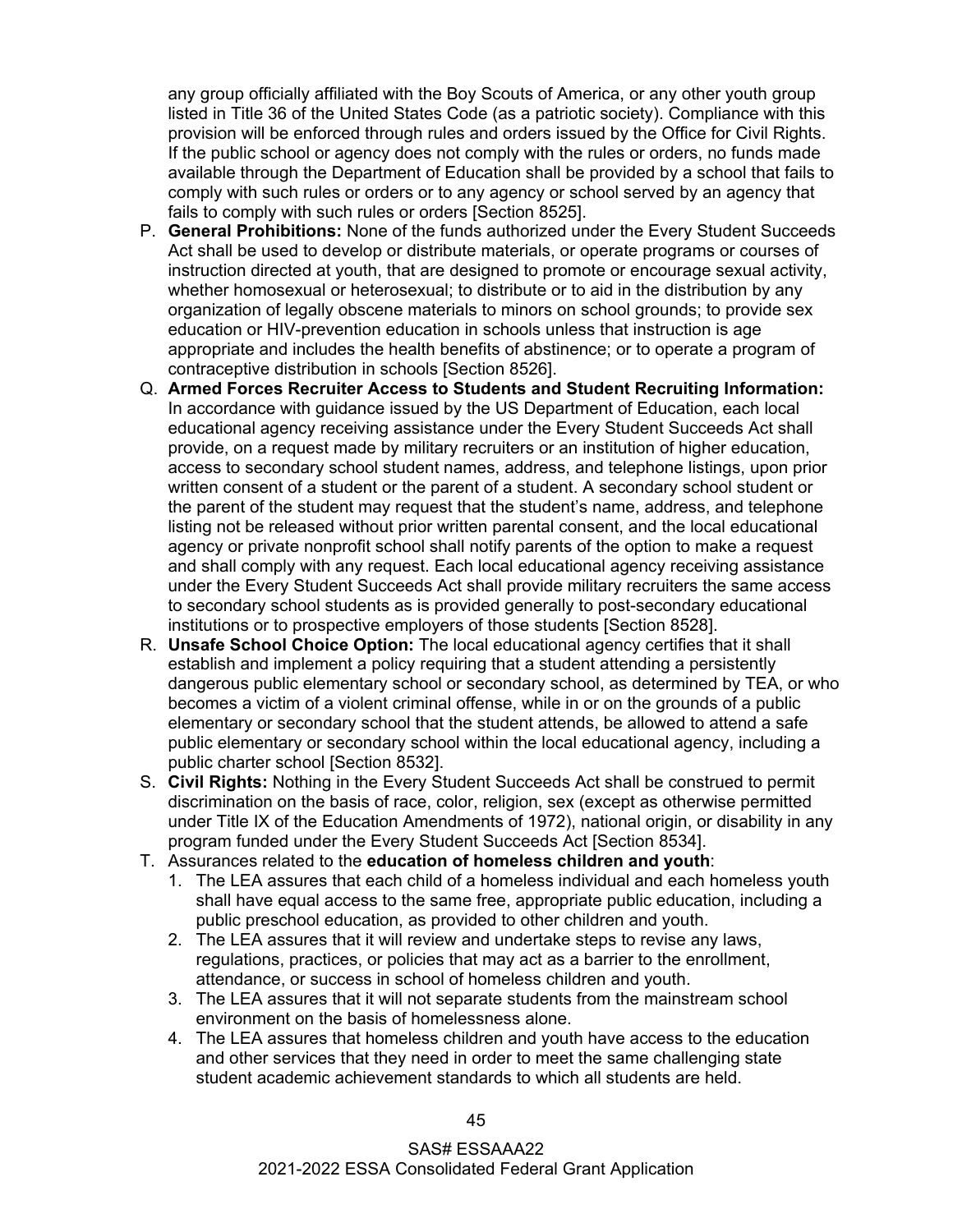- U. Definitions: The following terms shall be defined as follows for programs authorized and carried out under the Every Student Succeeds Act:
	- 1. *Charter School*: An open-enrollment charter school receiving federal funds of any type must meet the federal definition of a charter school as provided in Section 4310(2). The term charter school means a school that:
- a. Is created by a developer as a public school, or is adapted by a developer from an existing public school, and is operated under public supervision and control
- b. Operates in pursuit of a specific set of educational objectives determined by the school's developer and agreed to by the authorized public chartering agency (i.e., the State Board of Education [SBOE])
- c. Provides a program of elementary or secondary education, or both
- d. Is nonsectarian in its programs, admissions policies, employment practices, and all other operations, and is not affiliated with a sectarian school or religious instruction
- e. Does not charge tuition
- f. Complies with the Age Discrimination Act of 1975, Title VI of the Civil Rights Act of 1964, Title IX of the Education Amendments of 1972, Section 504 of the Rehabilitation Act of 1973, and Part B of the Individuals with Disabilities Education Act
- g. Is a school to which parents choose to send their children, and that
	- i. admits students on the basis of a lottery, if more students apply for admission than can be accommodated
	- ii. in the case of a school that has an affiliated charter school (such as a school that is part of the same network of schools), automatically enrolls students who are enrolled in the immediate prior grade level of the affiliated charter school and, for any additional student openings or student openings created through regular attrition in student enrollment in the affiliated charter school and the enrolling school, admits students on the basis of a lottery as described in clause (i)
- h. Agrees to comply with the same federal and state audit requirements as other elementary schools and secondary schools in the state, unless such requirements are specifically waived for the purpose of this program
- i. Meets all applicable federal, state, and local health and safety requirements
- j. Operates in accordance with state law
- k. Has a written performance contract with the authorized public chartering agency in the state (i.e., SBOE) that includes a description of how student performance will be measured pursuant to state assessments that are required of other schools and pursuant to any other assessments mutually agreeable to the SBOE
	- 2. *Community-Based Organization*: A public or private nonprofit organization of demonstrated effectiveness that is representative of a community or significant segment of a community and that provides educational or related services to individuals in the community
	- 3. *Highly Qualified*: This only applies to paraprofessionals.
	- 4. *Parental Involvement*: The participation of parents in regular, two-way and meaningful communication involving student academic learning and other school activities, including ensuring:
		- a. That parents play an integral role in assisting their child's learning
		- b. That parents are encouraged to be actively involved in their child's education at school
		- c. That parents are full partners in their child's education and are included, as appropriate, in decision making and on advisory committees to assist in the education of their child
	- d. The carrying out of other activities, such as those described in Section 1116.
	- 5. *Professional Development*: Includes activities that: [Section 8101(42)]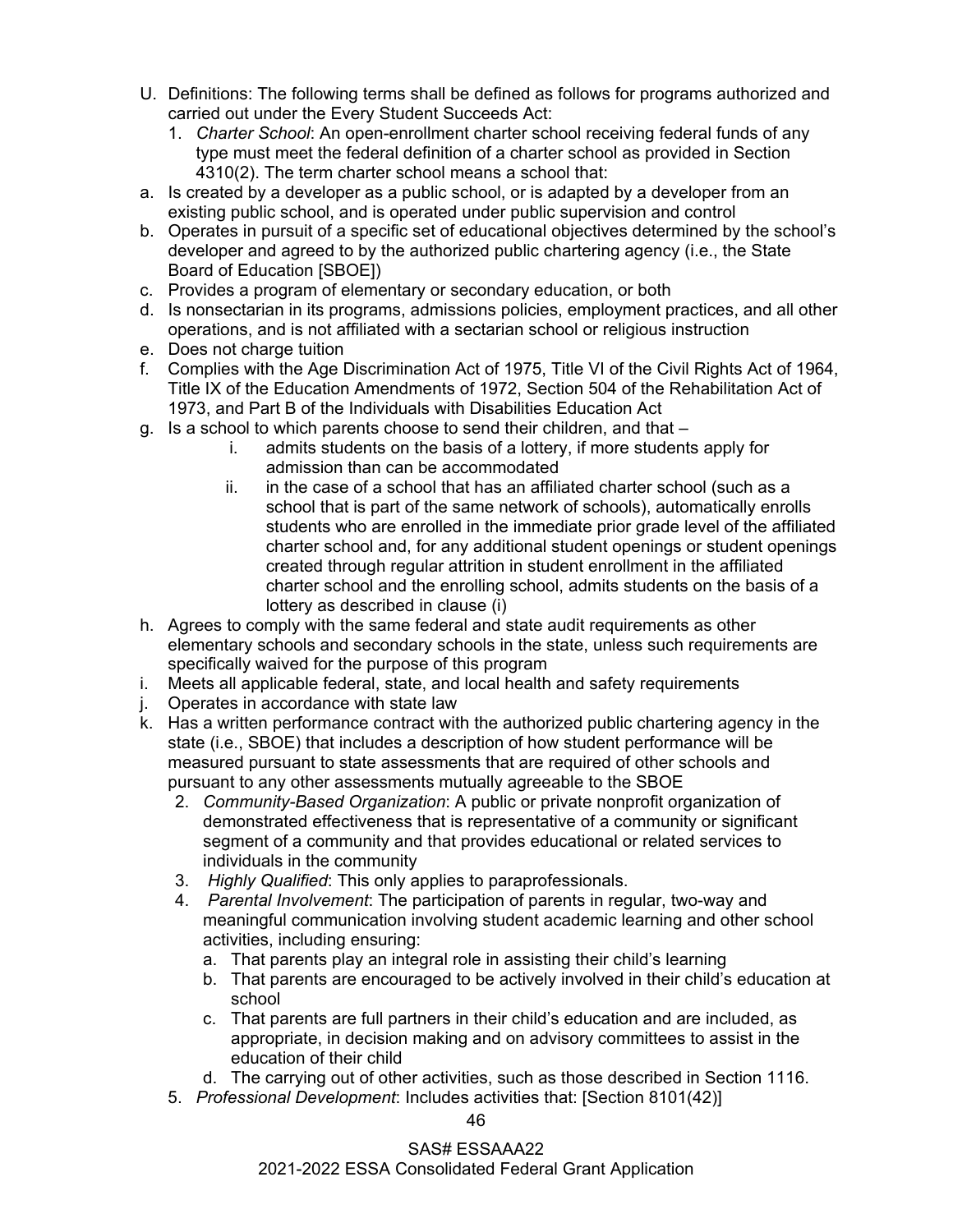- a. Are an integral part of school and local educational agency strategies for providing educators (including teachers, principals, other school leaders, specialized instructional support personnel, paraprofessionals, and, as applicable, early childhood educators) with the knowledge and skills necessary to enable students to succeed in a well-rounded education and to meet the challenging State academic standards: and
- b. Are sustained (not stand-alone, 1-day, or short-term workshops), intensive, collaborative, job-embedded, data-driven, and classroom-focused, and may include activities that –
	- i. Improve and increase teachers'
		- I. knowledge of the academic subjects the teachers teach;
		- II. understanding of how students learn; and
		- III. ability to analyze student work and achievement from multiple sources, including how to adjust instructional strategies, assessments, and materials based on such analysis;
	- ii. Are an integral part of broad schoolwide and districtwide educational improvement plans;
	- iii. Allow personalized plans for each educator to address the educator's specific needs identified in observation or other feedback;
	- iv. Improve classroom management skills;
	- v. Support the recruiting, hiring, and training of effective teachers, including teachers who became certified through state and local alternative routes to certification;
	- vi. Advance teacher understanding of effective instructional strategies that are;
		- I. Effective instructional strategies that are evidence-based; and
		- II. Strategies for improving student academic achievement or substantially increasing the knowledge and teaching skills of teachers;
	- vii. Are aligned with and directly related to academic goals of the school or local educational agency;
	- viii. Are developed with extensive participation of teachers, principals, other school leaders, parents, representatives of Indian tribes (as applicable) and administrators of schools to be served under this Act;
	- ix. Are designed to give teachers of English learners, and other teachers and instructional staff, the knowledge and skills to provide instruction and appropriate language and academic support services to those children, including the appropriate use of curricula and assessments;
	- x. To the extent appropriate, provide training for teachers, principals and other school leaders in the use of technology so that technology and technology applications are effectively used in the classroom to improve teaching and learning in the curricula and academic subjects in which the teachers teach;
	- xi. As a whole, are regularly evaluated for their impact on increased teacher effectiveness and improved student academic achievement with the findings of the evaluations used to improve the quality of professional development;
	- xii. Are designed to give teachers of children with disabilities or children with developmental delays, and other teachers and instructional staff, the knowledge and skills to provide instruction and academic support services, to those children, including positive behavioral interventions and supports, multi-tier system of supports, and use of accommodations;
	- xiii. Include instruction in the use of data and assessments to inform and instruct classroom practice;

47

SAS# ESSAAA22 2021-2022 ESSA Consolidated Federal Grant Application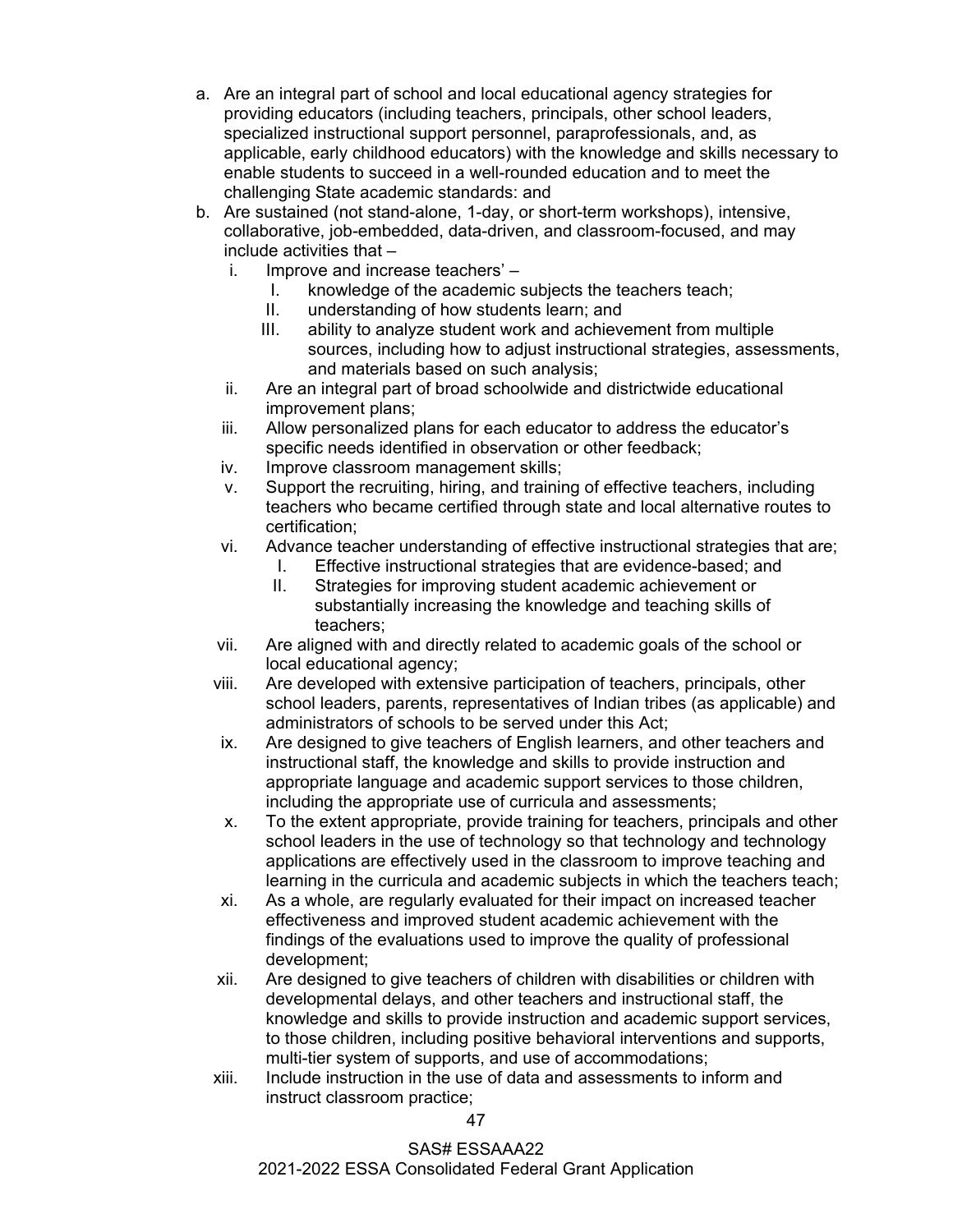- xiv. Include instruction in ways that teachers, principals, pupil services personnel, and school administrators may work more effectively with parents and families;
- xv. Involve the forming of partnerships with institutions of higher education to establish school-based teacher training programs that provide prospective teachers and beginning teachers with an opportunity to work under the guidance of experienced teachers and college faculty;
- xvi. Create programs to enable paraprofessionals (assisting teachers employed by an LEA receiving assistance under Title I, Part A) to obtain the education necessary for those paraprofessionals to become certified and licensed teachers;
- xvii. Provide follow-up training to teachers who have participated in activities described previously in this definition that are designed to ensure that the knowledge and skills learned by the teachers are implemented in the classroom; and
- xviii. Where practicable, provide jointly for school staff and other early childhood education program providers, to address the transition to elementary school, including issues related to school readiness.
- 6. *Technology*: Modern information, computer and communication technology products, services, or tools, including, the Internet and other communications networks, computer devices and other computer and communications hardware, software applications, data systems, and other electronic content (including multimedia content) and data storage.
- 7. *Well-Rounded Education*: Courses, activities and programming in subjects such as English, reading or language arts, writing, science, technology, engineering, mathematics, foreign languages, civics and government, economics, arts, history, geography, computer science, music, career and technical education, health, physical education, and any other subject, as determined by the State or local educational agency, with the purpose of providing all students access to an enriched curriculum and educational experience.
- V. **TEA State ESSA Plan**: The LEA agrees to adopt any performance goals or indicators, or programmatic indicators submitted in the Texas Consolidated State Application for Funds Under the Every Student Succeeds Act.
- W. **Transfer of School Disciplinary Records**: The LEA assures it has a procedure in place to transfer disciplinary records, with respect to a suspension or expulsion, to any private or public elementary school or secondary school for any student who is enrolled or seeks, intends, or is instructed to enroll, on a full- or part-time basis, in the school. This requirement shall not apply to any disciplinary records with respect to a suspension or expulsion that are transferred from a private, parochial or other nonpublic school, person, institution, or other entity, that provides education below the college level [Section 8537].
- X. **Ed-Flex Statewide Administrative Waivers**: The LEA is aware that by submitting the Consolidated Application for Federal Funding, the LEA is also requesting the two Statewide Administrative Waivers under the Education Flexibility Program (Ed-Flex), which are applicable to the following programs:
	- ESSA, Title I, Part A (other than Section 1111)
	- ESSA, Title I, Part C
	- ESSA, Title I, Part D
	- ESSA, Title II, Part A
	- ESSA, Title IV, Part A
	- Carl D. Perkins Career and Technical Education Act of 2006, as amended by the Strengthening Career and Technical Education for the 21st Century Act

SAS# ESSAAA22 2021-2022 ESSA Consolidated Federal Grant Application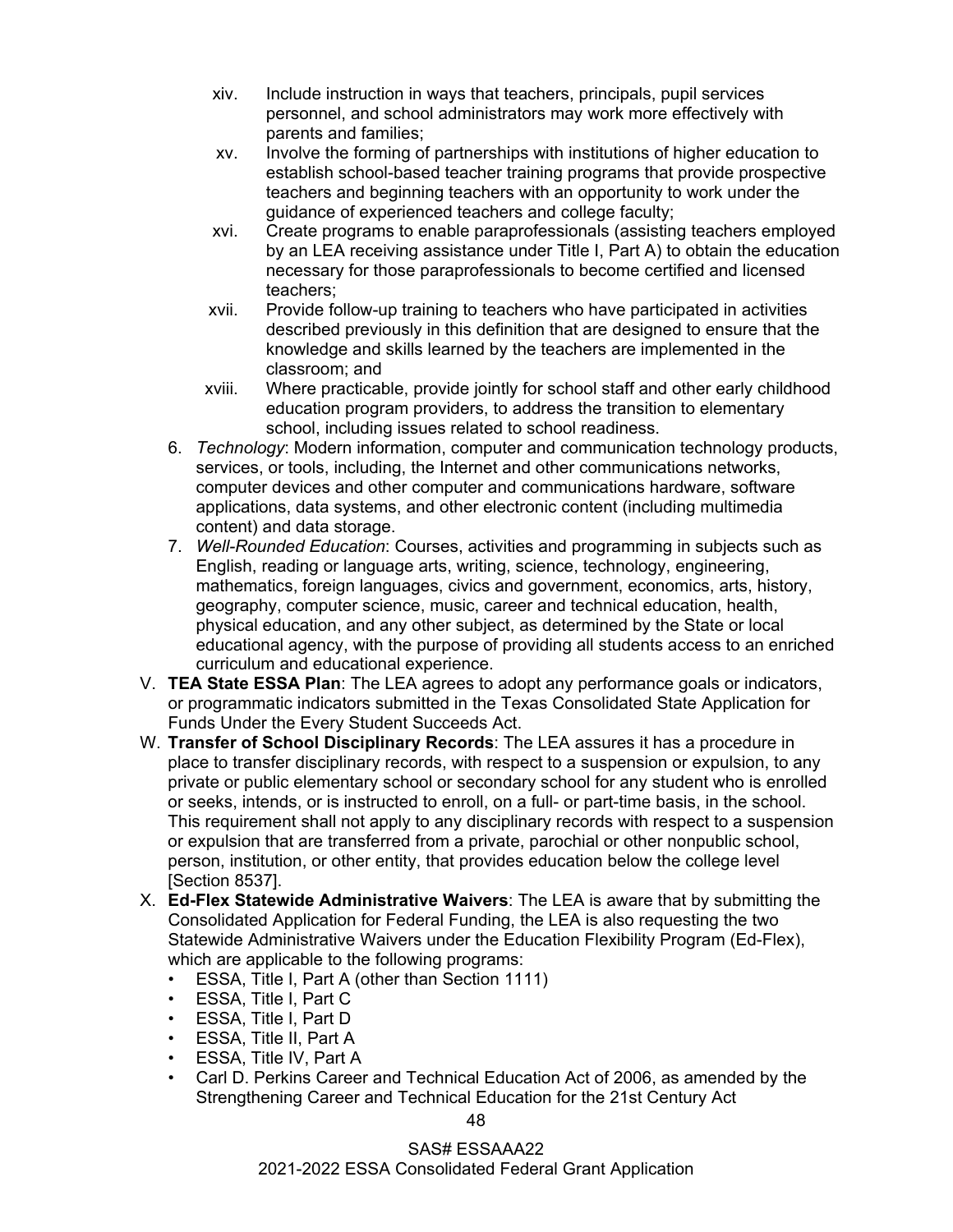- 1. **Submission of an Amendment to Transfer Funds for Training Costs** This waiver eliminates the need for an amendment to transfer funds budgeted for training costs that are direct payments to trainees as long as the program description in the application remains unchanged.
- 2. **Certification that an Employee is Funded from a Single Fund Source or Cost Objective**

This waiver eliminates the requirement that charges for salaries and wages be supported by a semi-annual certification that the employee worked solely on that program for the period covered by the certification. This waiver is allowable as long as the employee's job description clearly states that the employee is assigned 100 percent to the program or single cost objective.

**Evaluation of Statewide Administrative Waivers**: The effectiveness of the Statewide Administrative Waivers will be evaluated based on student performance on the state assessment in Reading and Math for "All Students" statewide. If student performance fails to improve statewide for two consecutive years, the waivers will be reviewed by the Committee of Practitioners (serves as the Ed-Flex Committee) to determine if changes should be recommended to the Commissioner.

**Public Comment**: Because the LEA's Consolidated Application for Federal Funding must be made available for public comment (ESEA section 8306(a)(7)) prior to submission, the required public comment concerning Ed-Flex waiver applications is met through that process. There is no need for the LEA to conduct a separate public comment process concerning its application for the Statewide Administrative waivers in order to meet the public comment requirement in Ed-Flex.

Information concerning the availability of other types of Ed-Flex Waivers can be found at: [https://tea.texas.gov/finance-and-grants/grants/essa-program/ed-flex-waivers.](https://tea.texas.gov/finance-and-grants/grants/essa-program/ed-flex-waivers)

Y. **Non-smoking Policy**: The LEA assures that no person shall permit smoking within any indoor facility owned or leased or contracted for, and utilized by such person for provision of routine or regular kindergarten, elementary, or secondary education or library services to children. Smoking shall not be allowed within any indoor facility (or portion of such a facility) owned or leased or contracted for, and utilized by, such person for the provision of regular or routine health care or day care or early childhood education programs. Exception: This shall not apply to any portion of such facility that is used for inpatient hospital treatment of individuals dependent on or addicted to drugs or alcohol; or to any private residence. [Section 8573]

**By certifying and submitting the eGrants application, the applicant agrees, as a matter of legal contract, to accept and comply with all requirements described in this document.**